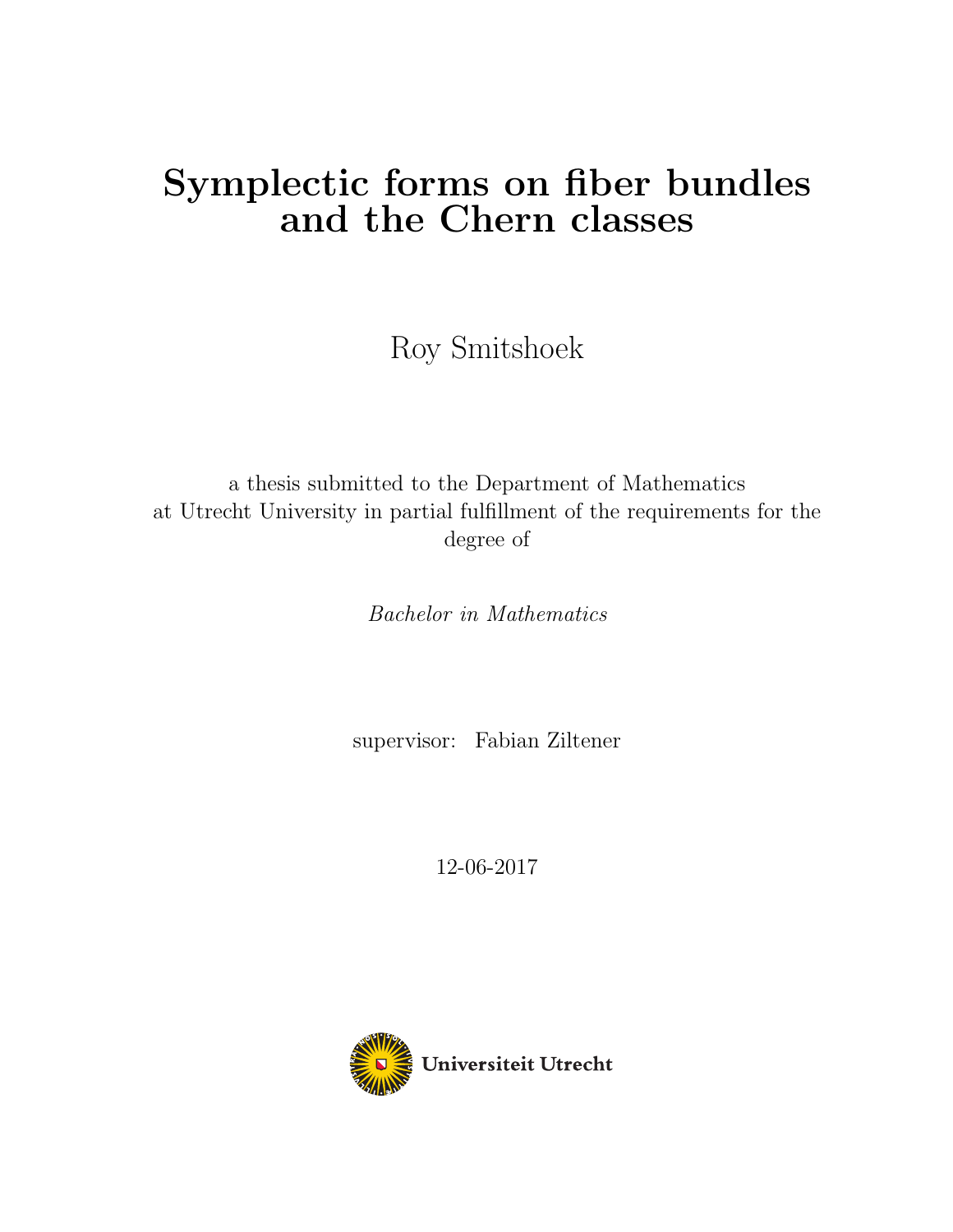## Abstract

In this thesis we prove two theorems about symplectic fiber bundles  $(E, \pi, M, (F, \sigma))$ . The first theorem states that there exists a symplectic form on total space  $E$  that restricts to induced symplectic forms on the fibers  $\pi^{-1}(p)$ , if there exists a symplectic form on the base  $M$  and there exists a de Rham cohomology class on  $E$  that restricts to the de Rham cohomology class of induced symplectic forms on fibers  $\pi^{-1}(p)$ . The second theorem states that there exists a de Rham cohomology class on  $E$  that restricts to the de Rham cohomology class of induced symplectic forms on fibers  $\pi^{-1}(p)$ , if the first Chern class  $c_1(TF)$  of the tangent bundle of the fiber F is a nonzero multiple of the de Rham cohomology class of the symplectic form  $\sigma$  on F.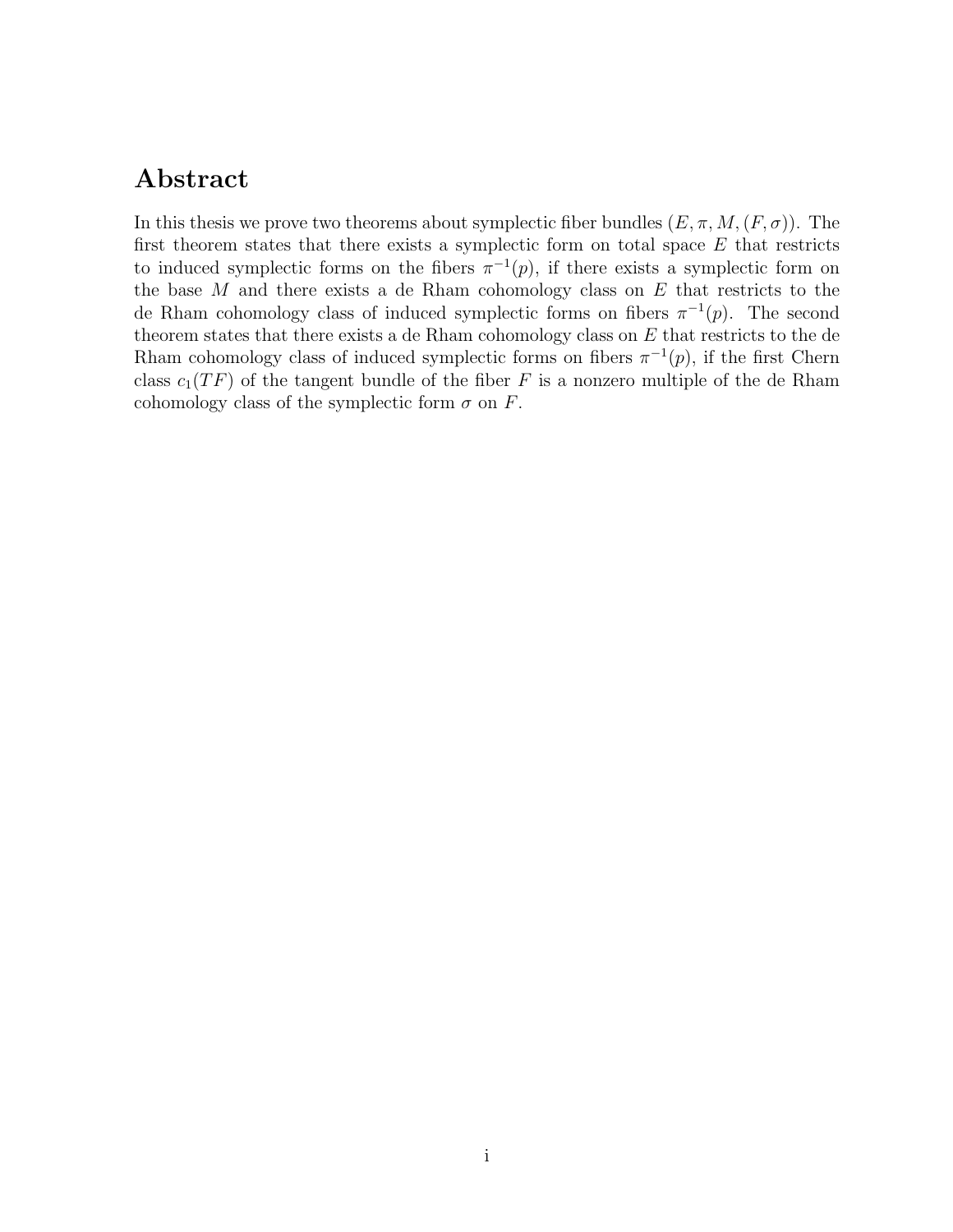## Acknowledgments

Foremost, I would like to thank my supervisor Fabian Ziltener for introducing me to the topic of this thesis and helping me with any mathematical problems I experienced while working on this thesis.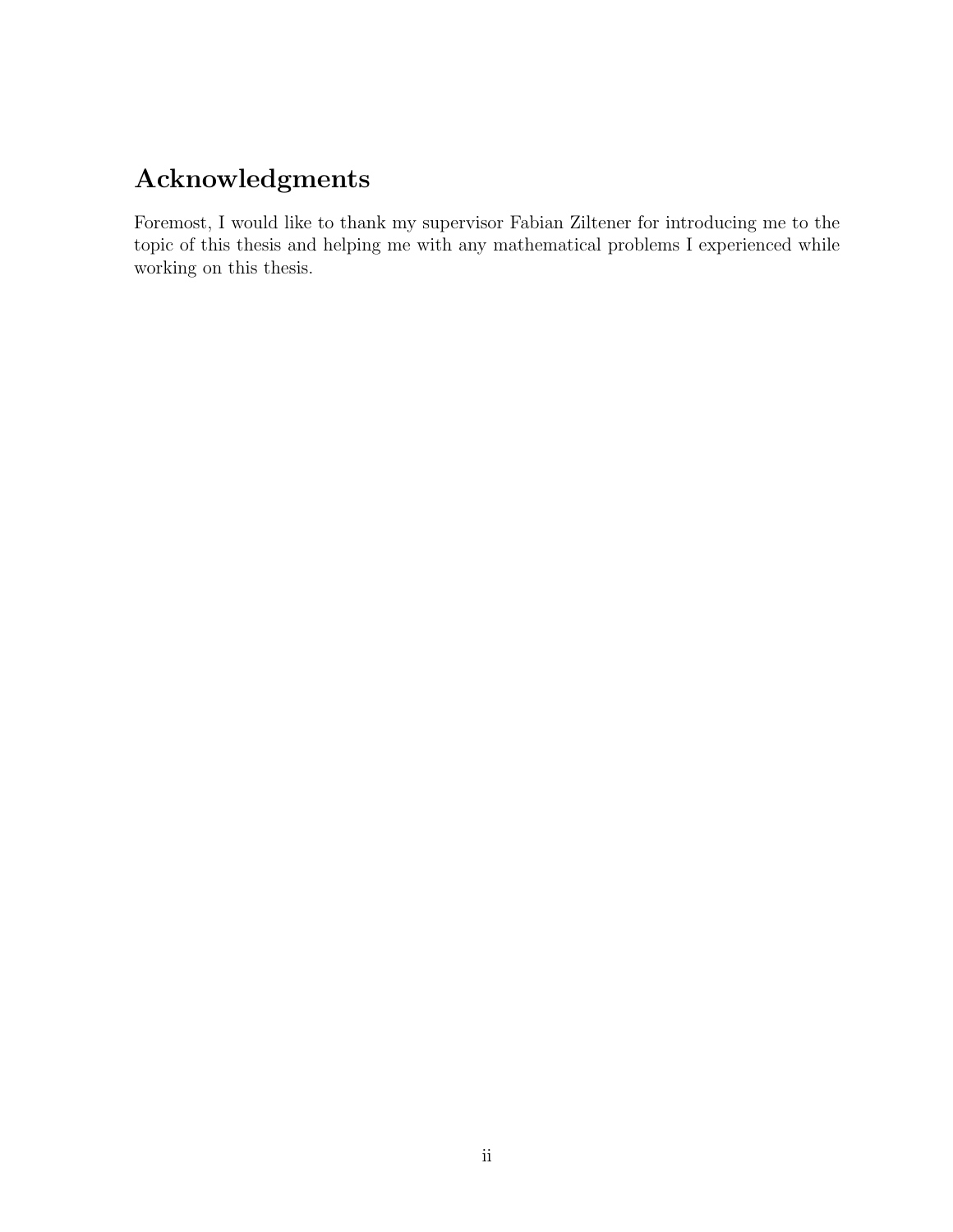## Contents

| $\mathbf{1}$ | Introduction                                                                                          |     |
|--------------|-------------------------------------------------------------------------------------------------------|-----|
|              | Symplectic fiber bundles and Chern classes $\dots \dots \dots \dots \dots \dots \dots \dots$<br>1.1   |     |
|              | 1.2                                                                                                   |     |
| $\mathbf{2}$ | Background on symplectic geometry                                                                     | 4   |
|              | Symplectic vector spaces and manifolds $\dots \dots \dots \dots \dots \dots \dots$<br>2.1             |     |
|              | Fiber bundles and transition maps $\ldots \ldots \ldots \ldots \ldots \ldots \ldots \ldots 11$<br>2.2 |     |
| 3            | de Rham cohomology and Chern classes                                                                  | 20  |
|              | de Rham cohomology groups $\ldots \ldots \ldots \ldots \ldots \ldots \ldots \ldots \ldots 20$<br>3.1  |     |
|              | 3.2                                                                                                   |     |
|              | 3.3                                                                                                   | -28 |
| 4            | Main proofs                                                                                           | 33  |
|              | 4.1                                                                                                   |     |
|              | Proof of Theorem $1.3 \ldots \ldots \ldots \ldots \ldots \ldots \ldots \ldots \ldots \ldots$<br>4.2   | 37  |
|              | A Positive linear maps                                                                                | 38  |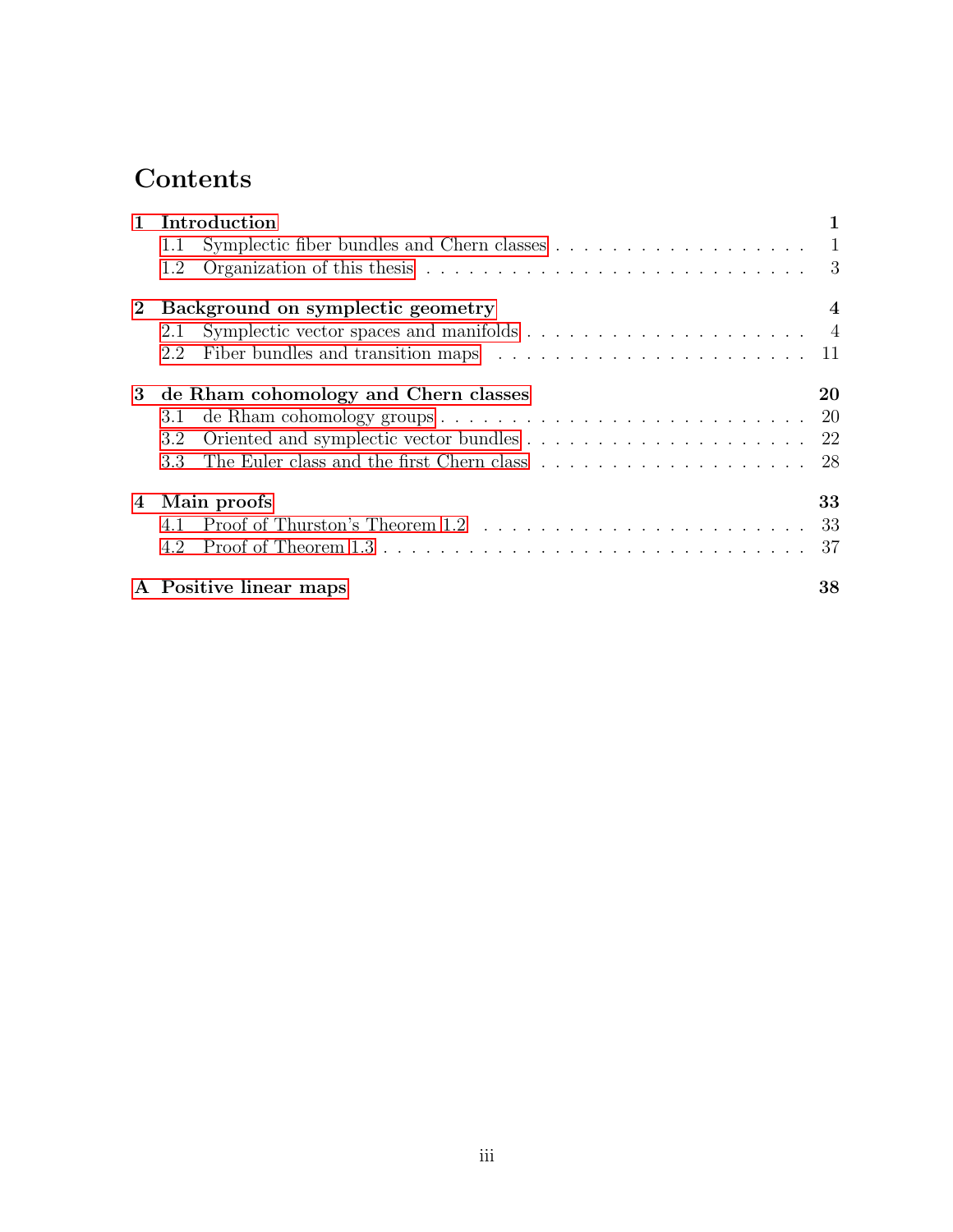## <span id="page-4-0"></span>1 Introduction

#### <span id="page-4-1"></span>1.1 Symplectic fiber bundles and Chern classes

The concept of symplectic geometry emerged in the early nineteenth century in the study of classical mechanical systems, such as planetary orbits. Over time it evolved to be an important and independent part of mathematics. Central is the the definition of a symplectic manifold. A symplectic manifold is smooth manifold M and 2-form  $\omega$  which is closed and nondegenerate. The precise definition will be given in subsection [2.1](#page-7-1) (Definition [2.14\)](#page-13-0).

In this thesis we will mainly discuss symplectic fiber bundles. We will give a quick definition of this object. A fiber bundle is a quadruple  $(E, \pi, M, F)$  that consists of smooth manifolds E, M and F and a smooth surjective map  $\pi : E \to M$  with the following property. For all  $p \in M$  there exists a neighborhood U of p and a diffeomorphism, called a local trivialization,  $\Phi_U : \pi^{-1}(U) \to U \times F$  such that  $pr_U \circ \Phi_U = \pi|_{\pi^{-1}(U)}$ , where  $pr_U : U \times F \to U$  is the projection map. This is the same as saying the following diagram is commutative.



We see that a fiber bundle "locally" looks like a product space  $U \times F$ . The local trivializations  $\Phi_U$  also induce diffeomorphisms:

$$
\Phi_U^p := \mathrm{pr}_F \circ \Phi|_{\pi^{-1}(p)} : \pi^{-1}(p) \to F,
$$

where  $pr_F: U \times F \to F$  is the projection map. Therefore is natural to call the sets  $E_p := \pi^{-1}(p)$  fibers (over p). In Figure [1](#page-5-0) we can see this local representation of a fiber bundle, where three individual fibers are shown. An open cover of  $M$  of these opens  $U$ , with the corresponding diffeomorphisms  $\Phi_U$ , is called a trivialization of the bundle.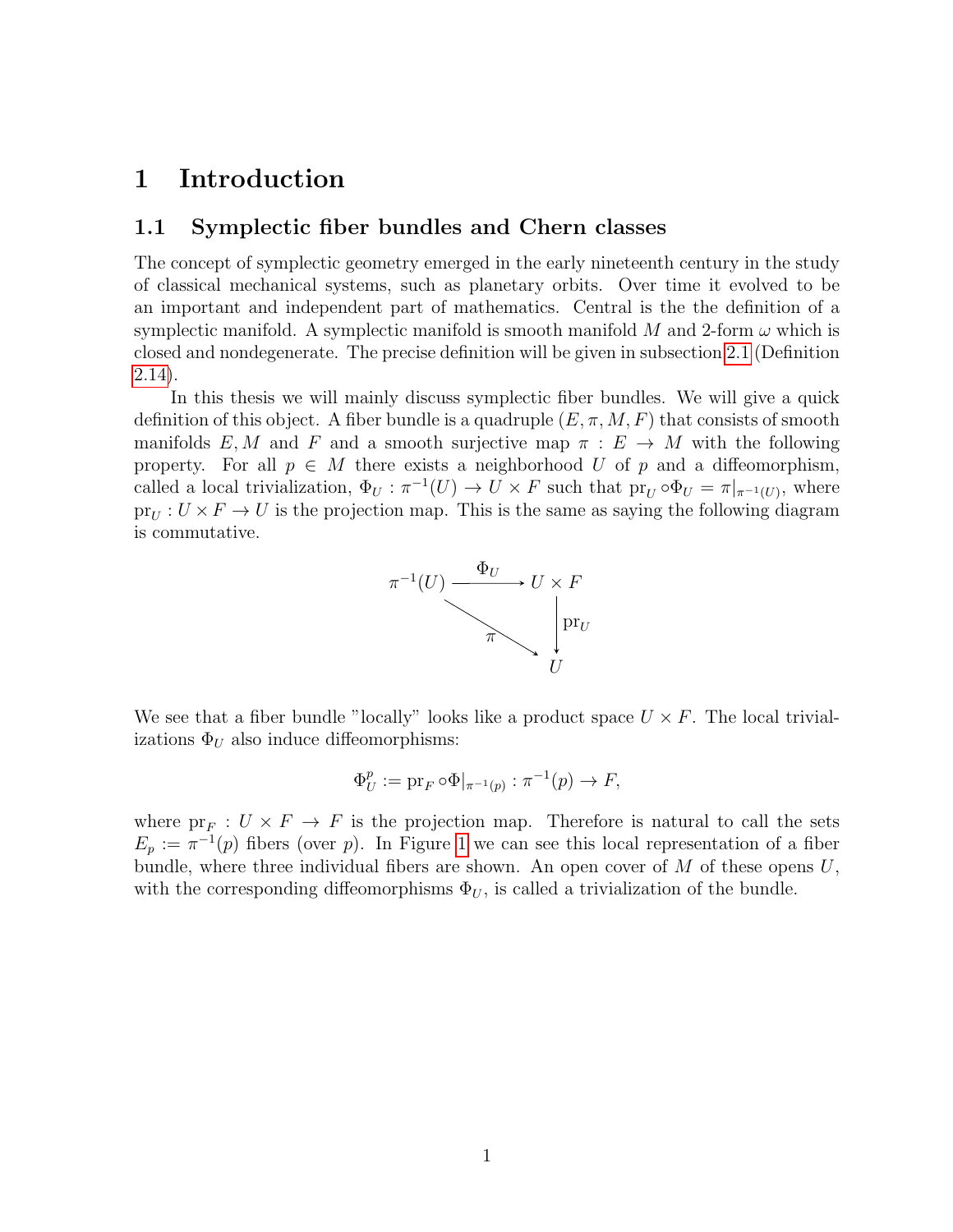<span id="page-5-0"></span>

**Figure 1:** Three fibers over an open space  $U \subset M$ 

A symplectic fiber bundle  $(E, \pi, M, (F, \sigma))$  is a fiber bundle with symplectic fiber  $(F, \sigma)$ , such that there exists a trivialization of the bundle that induces well-defined symplectic forms  $\sigma_p := \Phi_U^p$  $*\sigma$  on the fibers  $E_p$ . The precise meaning of this will be explained in subsection [2.2](#page-14-0) (Definition [2.29\)](#page-19-0). Now let  $(E, \pi, M, (F, \sigma))$  be a symplectic fiber bundle. In this thesis we are concerned with the following question.

<span id="page-5-1"></span>Question 1.1. Under what conditions does there exists a symplectic form  $\omega$  on the total space E of a symplectic fiber bundle such that it restricts to the symplectic forms  $\sigma_p$  on the fibers  $E_p$  induced by  $\sigma$ ?

We might wonder whether there exists a symplectic form on the total space of every symplectic fiber bundle that restricts properly to the fibers. It turns out this is not true. Example [2.32](#page-20-0) shows that there are symplectic fiber bundles for which there do not even exist any symplectic forms on the total space E.

Before stating the two theorems that together give an answer to Question [1.1,](#page-5-1) we first explain another important notion: de Rham cohomology groups. A differential k-form  $\omega \in \Omega^k(M)$  is called a closed if  $d\omega = 0$ . A differential k-form is called exact if there exists a  $(k-1)$ -form  $\xi \in \Omega^{k-1}(M)$  such that  $d\xi = \omega$ . Since  $d^2\xi = 0$  for all differential forms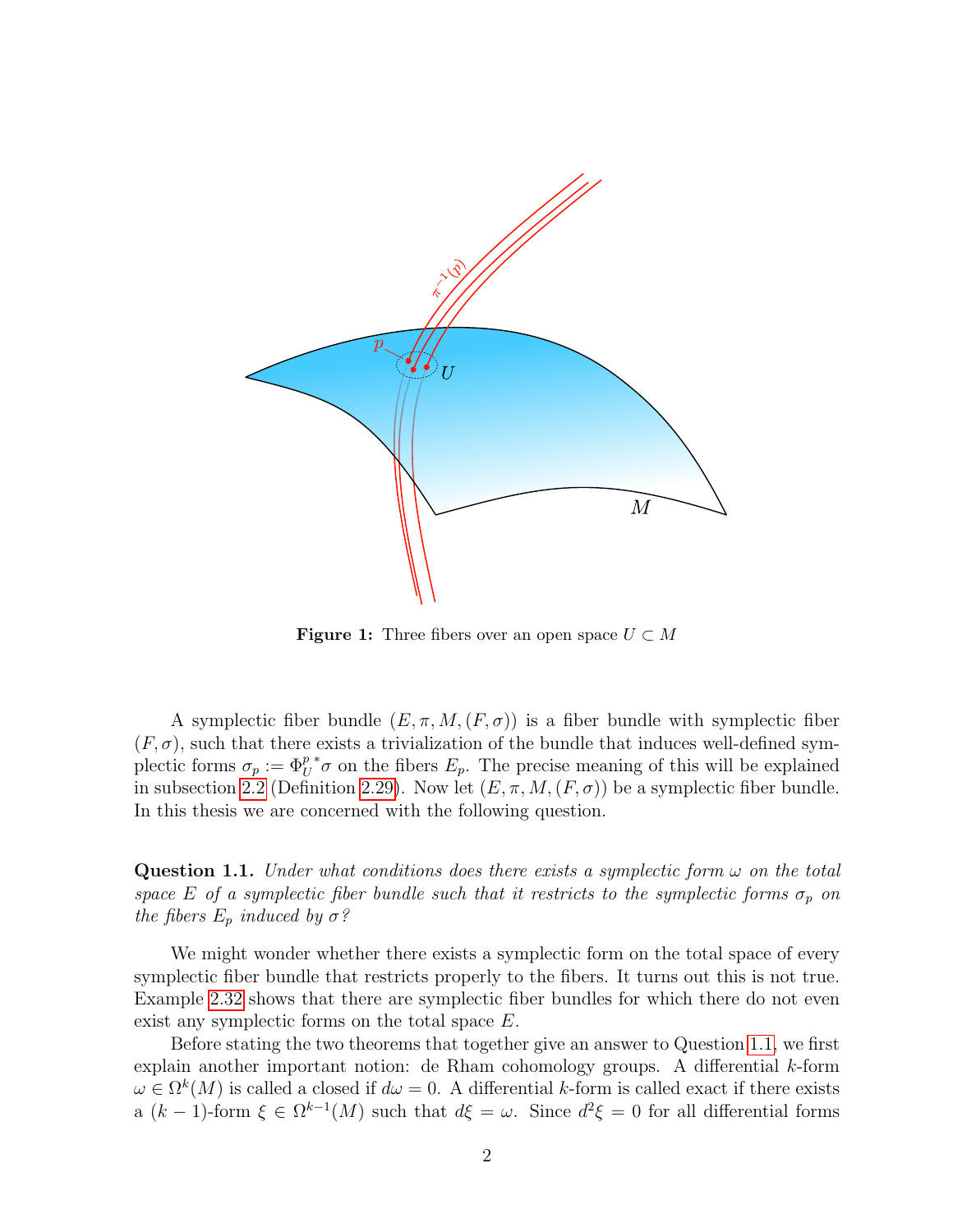$\xi$  we have that every exact form is closed too. Hence we can define the kth de Rham cohomology group of M,  $H_{\text{dR}}^k(M)$ , as the quotient vector space of closed k-forms on M modulo exact  $k$ -forms on M. We now state a theorem that was first proven by William Thurston (1946-2012).

<span id="page-6-1"></span>**Theorem 1.2** (Thurston). Let  $(E, \pi, M, (F, \sigma))$  be symplectic fiber bundle with compact symplectic fiber  $(F, \sigma)$  and compact connected symplectic base  $(M, \xi)$ . Let  $\{\sigma_p \in$  $\Omega^2(E_p)\}_{p\in M}$  be symplectic forms on fibers  $E_p$  induced by  $\sigma$ . Suppose there exists a de Rham cohomology class  $a \in H^2_{\text{dR}}(E)$  such that  $\iota_p^* a = [\sigma_p]$  for all  $p \in M$ . Then for every sufficiently large real number  $R > 0$ , there exists a symplectic form  $\omega_R \in \Omega^2(E)$  such that  $\iota_p^* \omega_R = \sigma_p$  for all  $p \in M$  and  $[\omega_R] = a + R[\pi^* \xi].$ 

In this theorem the map  $\iota_p : E_p \to E$  is the inclusion map. Note that if we have a symplectic form  $\omega$  on E that restricts to the induced symplectic forms  $\sigma_p$  on the fibers  $E_p$  $(\iota_p^* \omega = \sigma_p)$ , then the de Rham cohomology class containing  $\omega$  restricts to the de Rham cohomology classes containing  $\sigma_p$  on the fibers  $E_p(\iota_p^*[\omega] = [\sigma_p])$ . This follows directly from the definition of the pullback map of de Rham cohomology classes (see Definition [3.3\)](#page-24-0). In a way this is the converse statement to Thurston's Theorem. Thurston's Theorem, however, requires a lot more work to prove. The proof will be based on the proof given in [\[MS17,](#page-43-0) p. 254-255].We now state a second theorem that gives sufficient conditions for a de Rham cohomology class a, as in Theorem [1.2,](#page-6-1) to exist.

<span id="page-6-2"></span>**Theorem 1.3.** Let  $(E, \pi, M, F)$  be a symplectic fiber bundle with compact symplectic fiber  $(F, \sigma)$  of dimension 2. Let  $\{\sigma_p \in \Omega^2(E_p)\}_{p \in M}$  be symplectic forms on fibers  $E_p$  induced by  $\sigma$ . Assume that the first Chern class  $c_1(TF) \in H^2_{\text{dR}}(F)$  is a nonzero multiple of the de Rham cohomology class [ $\sigma$ ]. Then there exists a de Rham cohomology class  $a \in H^2_{\text{dR}}(E)$ such that  $\iota_p^* a = [\sigma_p]$  for all  $p \in M$ .

The first Chern class of a symplectic vector bundle is defined as the Euler class of its underlying oriented vector bundle (see subsection [3.3\)](#page-31-0). In short the Euler class of an oriented vector bundle  $(E, \pi, M)$  is a representation of how "twisted" or nontrivial a vector bundle is. We note that in Theorem [1.3](#page-6-2) we restrict the dimension to 2. It turns out that the theorem is also true for all even dimensions  $2n$ . In this thesis we only prove the 2-dimensional case, since we only define Euler classes of vector bundles of rank 2. A generalized definition can be found in [\[BT82,](#page-43-1) Chapter IV.20].

#### <span id="page-6-0"></span>1.2 Organization of this thesis

In section [2](#page-7-0) we will be laying down some groundworks on symplectic geometry. In section [3](#page-23-0) we will define the first Chern class of symplectic vector bundles of rank 2. In section [4](#page-36-0) we will prove Theorem [1.2](#page-6-1) and Theorem [1.3.](#page-6-2) In appendix [A](#page-41-0) we discuss some basic notions on positive linear maps.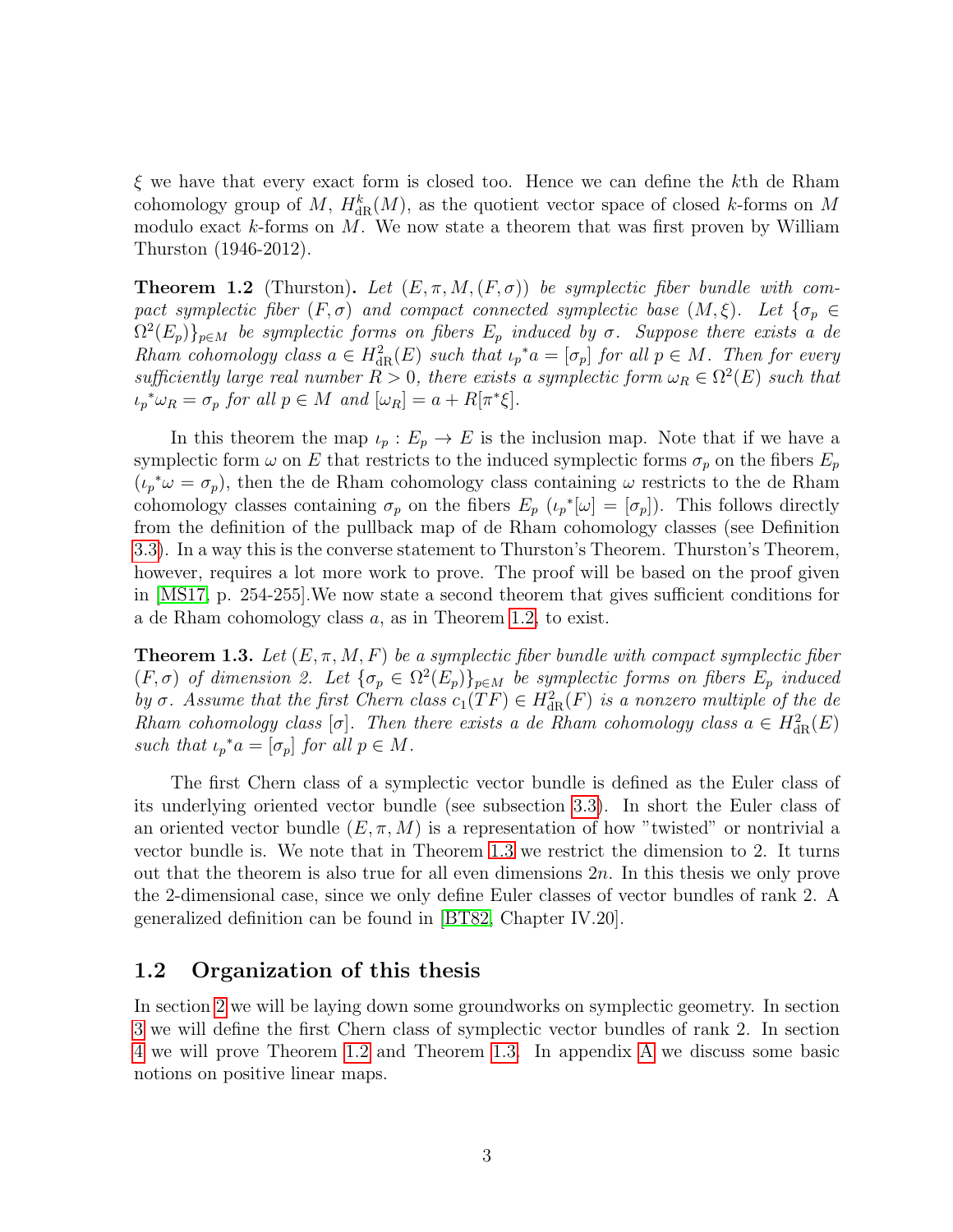## <span id="page-7-0"></span>2 Background on symplectic geometry

In this section we explain some basic notions about symplectic geometry. This section is largely based on [\[dS06\]](#page-43-2) and [\[MS17\]](#page-43-0). In subsection [2.1](#page-7-1) we define symplectic vector spaces and symplectic manifolds, and state several lemmas concerning them. In subsection [2.2](#page-14-0) we will define define (symplectic) fiber bundles and discuss the related notions of structure groups and transition functions of a fiber bundle.

### <span id="page-7-1"></span>2.1 Symplectic vector spaces and manifolds

We start by defining (pre)symplectic vector spaces. Every vector space in this thesis is assumed to be real and finite-dimensional.

**Definition 2.1** ((pre)symplectic vector space). Let V be a vector space and  $\omega : V \times V \rightarrow$ R be a bilinear map. We will call the pair  $(V, \omega)$  a presymplectic vector space if:

<span id="page-7-2"></span>(i) (antisymmetry)  $\omega(v, w) = -\omega(w, v)$  for all  $v, w \in V$ 

We will call the pair  $(V, \omega)$  a *symplectic vector* space if in addition to [\(i\)](#page-7-2):

(ii) (nondegeneracy)  $\omega(v, w) = 0$  for all  $w \in V \Rightarrow v = 0$ 

We will refer to  $\omega$  as a *(pre)symplectic form* on vector space V. If  $(V, \omega)$  is a presymplectic vector space and  $W \subset V$  is a linear subspace such that  $(W, \omega|_{W \times W})$  is a symplectic vector space, we will call W a symplectic subspace of  $(V, \omega)$ .

<span id="page-7-6"></span>Example 2.2 (standard symplectic vector space). The most basic example of a symplectic vector space is that of  $(\mathbb{R}^{2n}, \omega_0)$ , where  $n \in \mathbb{N}$  and  $\omega_0$  is defined by:

$$
\omega_0(v, w) = \sum_{i=1}^n (v_{2i-1}w_{2i} - w_{2i-1}v_{2i}).
$$

Here  $v_i = \text{pr}_i(v) \in \mathbb{R}$ , where  $\text{pr}_i$  is the projection map determined by  $\text{pr}_i(e_j) = \delta_{ij}^1$  $\text{pr}_i(e_j) = \delta_{ij}^1$ . We will call this symplectic vector space the *standard symplectic vector space* and will call the bilinear form  $\omega_0$  the *standard symplectic form*.

The standard symplectic vector space is indeed a symplectic space. Antisymmetry is clear. Nondegeneracy follows from the fact that we have  $\omega_0(e_{2i-1}, e_{2i}) = -\omega_0(e_{2i}, e_{2i-1}) =$ 1 for all  $1 \leq i \leq n$ . We also note that  $\omega_0(e_i, e_j) = 0$  in all other cases. This is no coincidence and generalizes to all symplectic vector spaces in the following way.

<span id="page-7-5"></span>**Lemma 2.3.** Let  $(V, \omega)$  be a symplectic vector space. Then there exists an ordered basis  $\{v_1, w_1 \ldots, v_n, w_n\}$  of V such that:

<span id="page-7-4"></span>
$$
\omega(v_i, v_j) = 0, \ \omega(w_i, w_j) = 0 \ \text{and} \ \omega(v_i, w_j) = \delta_{ij} \ \text{for all} \ 1 \leq i, j \leq n. \tag{2.1}
$$

In particular V is even-dimensional.

<span id="page-7-3"></span> ${}^{1}\delta_{ij}$  is the Knonecker delta function, which is equal to 0 if  $i \neq j$  and equal to 1 if  $i = j$ .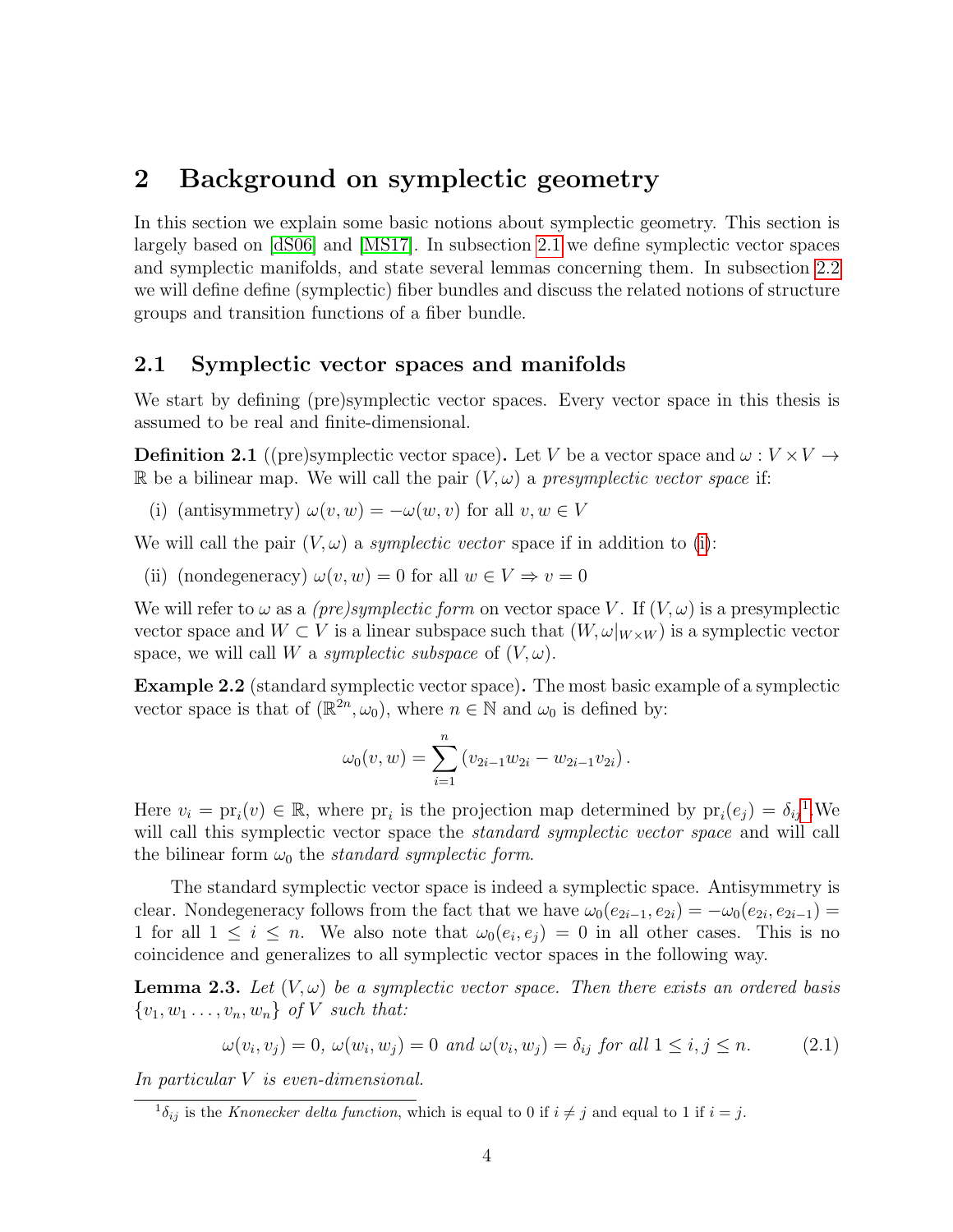We call an ordered basis of V with property  $(2.1)$  a symplectic basis. To prove lemma [2.3](#page-7-5) we first need to define the symplectic complement and prove some related lemmas.

**Definition 2.4** (symplectic complement). Let  $(V, \omega)$  be a presymplectic vector space and  $W \subset V$  be a linear subspace. Then the  $\omega$ -complement or symplectic complement of W is the subspace  $W^{\omega}$  defined as:

$$
W^{\omega} := \{ v \in V \mid \omega(v, w) = 0 \text{ for all } w \in W \}
$$

Note that  $W^{\omega}$  is indeed a linear subspace, since  $\omega$  is linear in its first component. Some useful properties, following directly from the definition of the  $\omega$ -complement, are:

$$
(W^{\omega})^{\omega} = W
$$
  

$$
W^{\omega} \subset (W')^{\omega} \text{ if } W' \subset W
$$
  

$$
V^{\omega} = \{0\} \iff (V, \omega) \text{ nondegenerate.}
$$

<span id="page-8-1"></span>The following lemma will be needed in order to prove Lemma [2.3.](#page-7-5)

**Lemma 2.5.** Let  $(V, \omega)$  be a presymplectic vector space and let  $W \subset V$  be a linear subspace. Then the following formula holds:

$$
\dim W + \dim W^{\omega} = \dim V + \dim(W \cap V^{\omega})
$$

Proving this lemma requires some preparations. We first define for any bilinear map  $\omega: V \times V \to \mathbb{R}$  the linear map:

$$
\flat_{\omega}: V \to V^*, \, \flat_{\omega}(v) := \omega(v, \cdot), \tag{2.2}
$$

<span id="page-8-2"></span>where  $V^*$  is the set of all R-linear maps  $\varphi: V \to \mathbb{R}$ . We call this map the flat map of  $\omega$ .

**Remark 2.6.** This map is related to the nondegeneracy of  $\omega$  in the following way.  $\omega$  is nondegenerate if and only if  $b_{\omega}$  is an linear isomorphism. This follows from ker $b_{\omega} = \{v \in$  $V | \omega(v, w) = 0$  for all  $w \in V$  =  $V^{\omega}$ , the rank-nullity theorem and dim  $V = \dim V^*$ .

We also need to define the following. If V is any vector space, and  $W \subset V$  a linear subspace we define the set  $W_0$  by:

$$
W^{0} := \{ \varphi \in V^* \mid \varphi(v) = 0 \text{ for all } v \in W \}
$$
\n
$$
(2.3)
$$

This is a linear subspace of  $V^*$ . We call this set the the *annihilator* of W. A property of the annihilator is the following.

<span id="page-8-0"></span>**Lemma 2.7.** Let V be a vector space and  $W \subset V$  a linear subspace. Then we have the following equality: dim  $W + \dim W^0 = \dim V$ .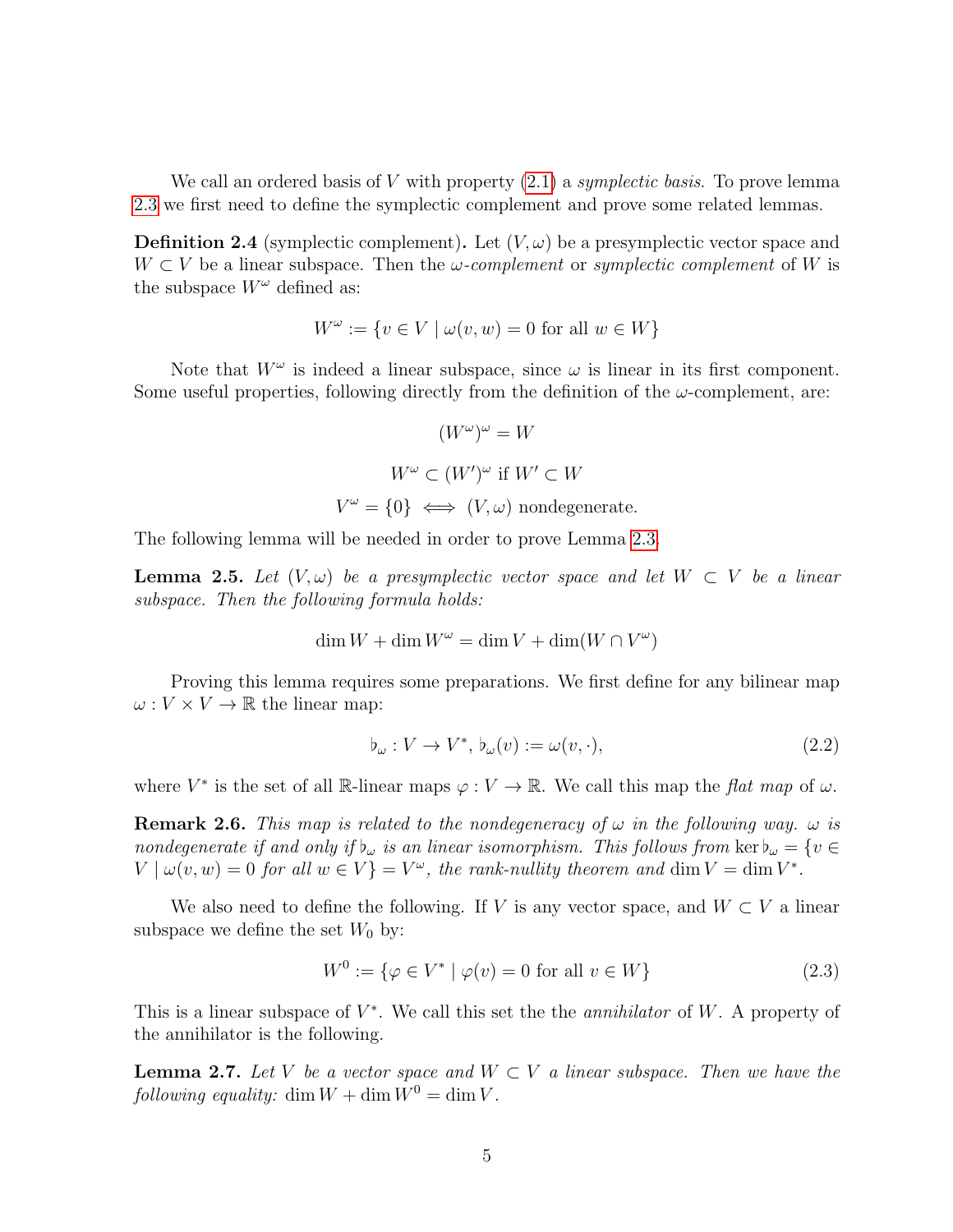*Proof.* Let  $\{w_1, ..., w_k\}$  be an ordered basis for W and  $B = \{w_1, ..., w_k, v_{k+1}, ..., v_n\}$  be an ordered basis for V. Let  $\{w_1^*,...,w_k^*,v_{k+1}^*,...,v_n^*\}$  be the dual basis of  $V^*$  corresponding to  $B^2$  $B^2$ . Since  $w_i^*(w_i) = 1$  for all  $1 \leq i \leq k$  we have that  $W^0 \cap \text{span}\{w_1^*,...,w_k^*\} =$  ${0}$ . Furthermore, for all  $k + 1 \leq j \leq n$  and  $w \in W$  we have  $v_j^*(w) = 0$ , hence  $span\{v_{k+1}^*,...,v_n^*\}\subset W^0$ . Combining this, we have that  $span\{v_{k+1}^*,...,v_n^*\}=W^0$  and thus we obtain dim  $W + \dim W^0 = \dim V$ . This proves Lemma [2.7.](#page-8-0)

Another property of the annihilator is the following.

<span id="page-9-1"></span>**Lemma 2.8.** Let V, V' be vector spaces and  $T: V \to V'$  be a linear map. Then we have:

 $\ker T^* = (\operatorname{im} T)^0,$ 

where  $T^* : (V')^* \to V^*$  is the transpose map defined by:  $T^*\varphi = \varphi \circ T$ . Proof. We have:

$$
\ker T^* = \{ \varphi \in V'^* \mid T^* \varphi = 0 \}
$$
  
=  $\{ \varphi \in V'^* \mid (\psi \circ T)(v) = 0 \text{ for all } v \in V \}$   
=  $\{ \varphi \in V'^* \mid \varphi(v') = 0 \text{ for all } v' \in \operatorname{im} T \}$   
=  $(\operatorname{im} T)^0$ .

This proves Lemma [2.8.](#page-9-1)

Now we prove lemma [2.5.](#page-8-1)

*Proof of Lemma [2.5.](#page-8-1)* Let  $i: V \to (V^*)^*$  be the canonical map given by:  $i(v)(\varphi) = \varphi(v)$ . This map is an linear isomorphism, since it is linear, injective and dim  $V = \dim V^* =$  $\dim(V^*)^*$ . Furthermore for all  $v, w \in V$  we have:

$$
(\mathfrak{b}_{\omega}^*(\iota(v))) w = \iota(v) (\mathfrak{b}_{\omega}(w)) = \mathfrak{b}_{\omega}(w)(v) = \omega(w, v) = -\omega(v, w) = -\mathfrak{b}_{\omega}(v)(w),
$$

It follows that  $b_{\omega} = -b_{\omega}^* i$  and thus  $\iota_W^* b_{\omega} = -\iota_W^* b_{\omega}^* i = -b_{\omega}|_W^* i$ , where  $\iota_W : W \to V$  is the inclusion map. Since  $\ker(\iota_W^*\mathfrak{b}_{\omega}) = \{v \in V \mid \mathfrak{b}_{\omega}(v)(w) = 0 \text{ for all } w \in W\} = W^{\omega}$  and  $\iota$  is a linear isomorphism it follows that:

$$
\dim W^{\omega} = \dim (\ker(\iota_W^* \mathfrak{b}_{\omega})) = \dim (\ker(-\mathfrak{b}_{\omega}|_W^* \psi)) = \dim (\ker(\mathfrak{b}_{\omega}|_W^*)) = \dim ((\mathrm{im} \mathfrak{b}_{\omega}|_W)^0).
$$

For the last step we used Lemma [2.8.](#page-9-1) We also have, using rank-nullity theorem:

 $\dim W = \dim(\ker \phi_\omega|_W) + \dim(\mathrm{im} \phi_\omega|_W).$ 

Combining these two equalities we get:

$$
\dim W + \dim W^{\omega} = \dim (\ker \flat_{\omega}|_W) + \dim (\mathrm{im} \flat_{\omega}|_W) + \dim ((\mathrm{im} \flat_{\omega}|_W)^0)
$$
  
= 
$$
\dim V^* + \dim (W \cap V^{\omega}) = \dim V + \dim (W \cap V^{\omega}),
$$

where we used that  $W \cap V^{\omega} = \ker b_{\omega}|_W$ . This proves Lemma [2.5.](#page-8-1)

 $\Box$ 

 $\Box$ 

<span id="page-9-0"></span><sup>&</sup>lt;sup>2</sup>A dual basis  $\{v_1^*,\ldots,v_n^*\}$  of  $V^*$  corresponding to basis  $\{v_1,\ldots,v_n\}$  of V is determined by  $v_i^*(v_j) := \delta_{ij}$ for all  $1 \leq i, j \leq n$ .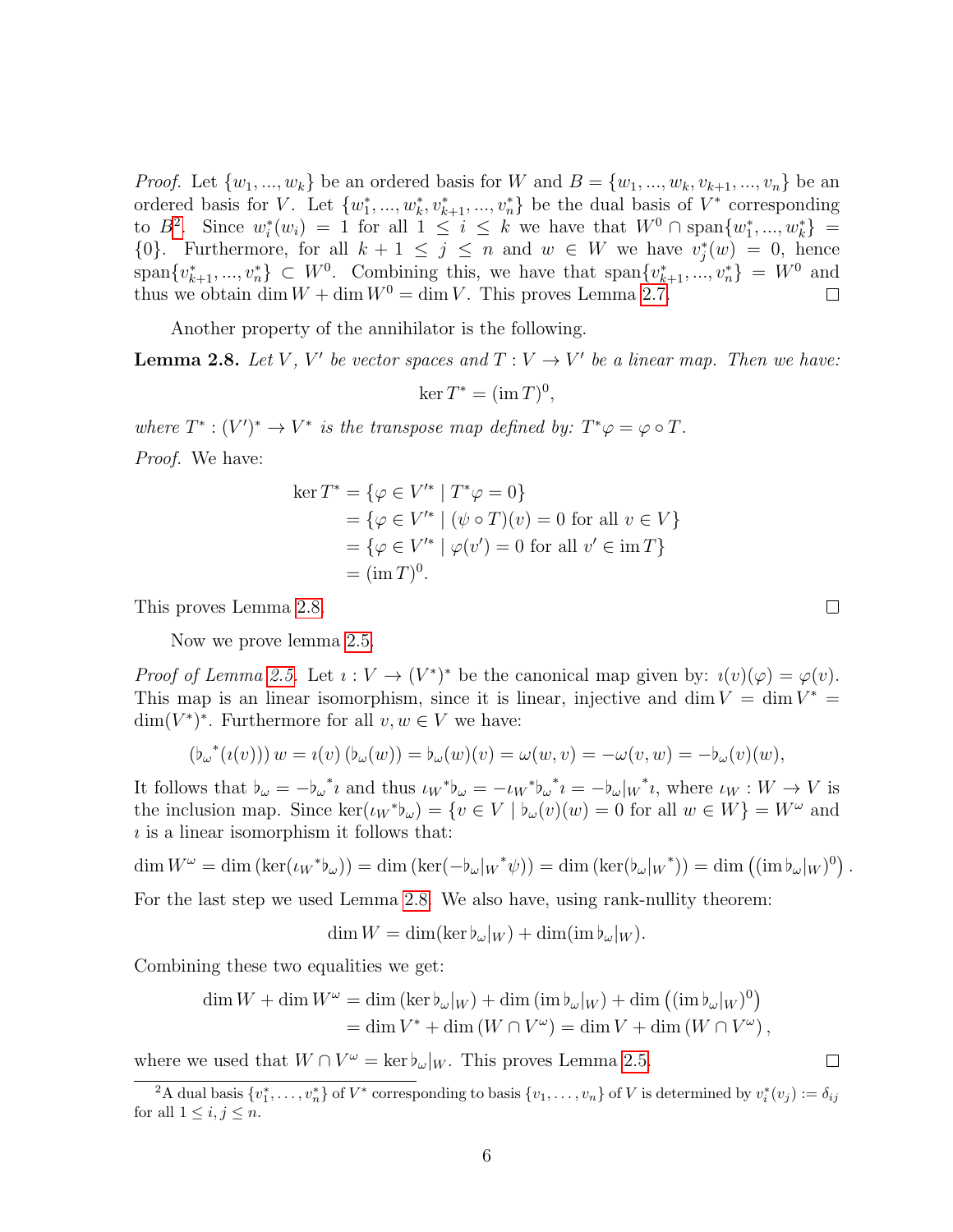We state an useful corollary that summarizes some of the obtained results.

<span id="page-10-0"></span>**Corollary 2.9.** Let  $(V, \omega)$  be a presymplectic vector space and  $W \subset V$  be a linear subspace. Then the following statements are equivalent:

- (i) W is a symplectic subspace, i.e.  $(W, \omega|_{W\times W})$  is a symplectic vector space
- (ii)  $W \oplus W^{\omega} = V$
- (iii)  $W^{\omega}$  is a symplectic subspace

*Proof.* If (i) is true, then we have by definition the  $\omega$ -complement  $W \cap W^{\omega} = \{0\}.$ Furthermore Lemma [2.5](#page-8-1) and  $W \cap V^{\omega} \subset W \cap W^{\omega} = \{0\}$  imply that  $W + W^{\omega} = V$ , hence  $W \oplus W^{\omega} = V$ . If (*ii*) is true, then in particular  $W \cap W^{\omega} = \{0\}$ , hence W is a symplectic subspace. The equivalence of (i) and (iii) directly follows from the equality  $W = (W^{\omega})^{\omega}$ . This proves Corollary [2.9.](#page-10-0)  $\Box$ 

Now we prove Lemma [2.3.](#page-7-5)

*Proof of Lemma [2.3.](#page-7-5)* Let  $B = \{u_1, \ldots, u_m\}$  be any ordered basis of V. We will obtain a symplectic basis from  $B$  using a procedure that is similar to the Gram-Schmidt procedure to obtain an orthogonal basis. Since V is symplectic, there exists a  $u' \in B$  such that  $\omega(u_1, u') \neq 0$ . We define:

$$
v_1 := u_1
$$
  

$$
w_1 = \frac{u'}{\omega(u_1, u')}
$$

Note that  $\omega(v_1, w_1) = 1$ . The linear subspace  $W_1 := \text{span}\{v_1, w_1\}$  is a symplectic subspace. To see this we note that for any nonzero  $av_1 + bw_1 \in W_1$  we have:

$$
\omega(av_1 + bw_1, w_1) = a\omega(v_1, w_1) = a \text{ and } \omega(av_1 + bw_1, v_1) = b\omega(w_1, v_1) = -b. \tag{2.4}
$$

It follows from Corollary [2.9,](#page-10-0) that  $W_1^{\omega}$  is a symplectic subspace and  $V = W_1 \oplus W_1^{\omega}$ . If  $W_1 = V$  then we are done, and  $\{v_1, w_1\}$  is a symplectic base for V. If this is not the case, then we define map  $f_1 : B \setminus \{u_1, u'\} \to W_1^{\omega}$  by:

$$
f_1(u) := u + \omega(u, v_1)w_1 - \omega(u, w_1)v_1,
$$

for all  $u \in B \setminus \{u_1, u'\}$ . For any  $u \in B \setminus \{u_1, u'\}$  we have:

$$
\omega(f_1(u), v_1) = \omega(u + \omega(u, v_1)w_1 - \omega(u, w_1)v_1, v_1)
$$
  
=  $\omega(u, v_1) + \omega(u, v_1)\omega(w_1, v_1) - \omega(u, w_1)\omega(v_1, v_1)$   
=  $\omega(u, v_1) - \omega(u, v_1) = 0$ ,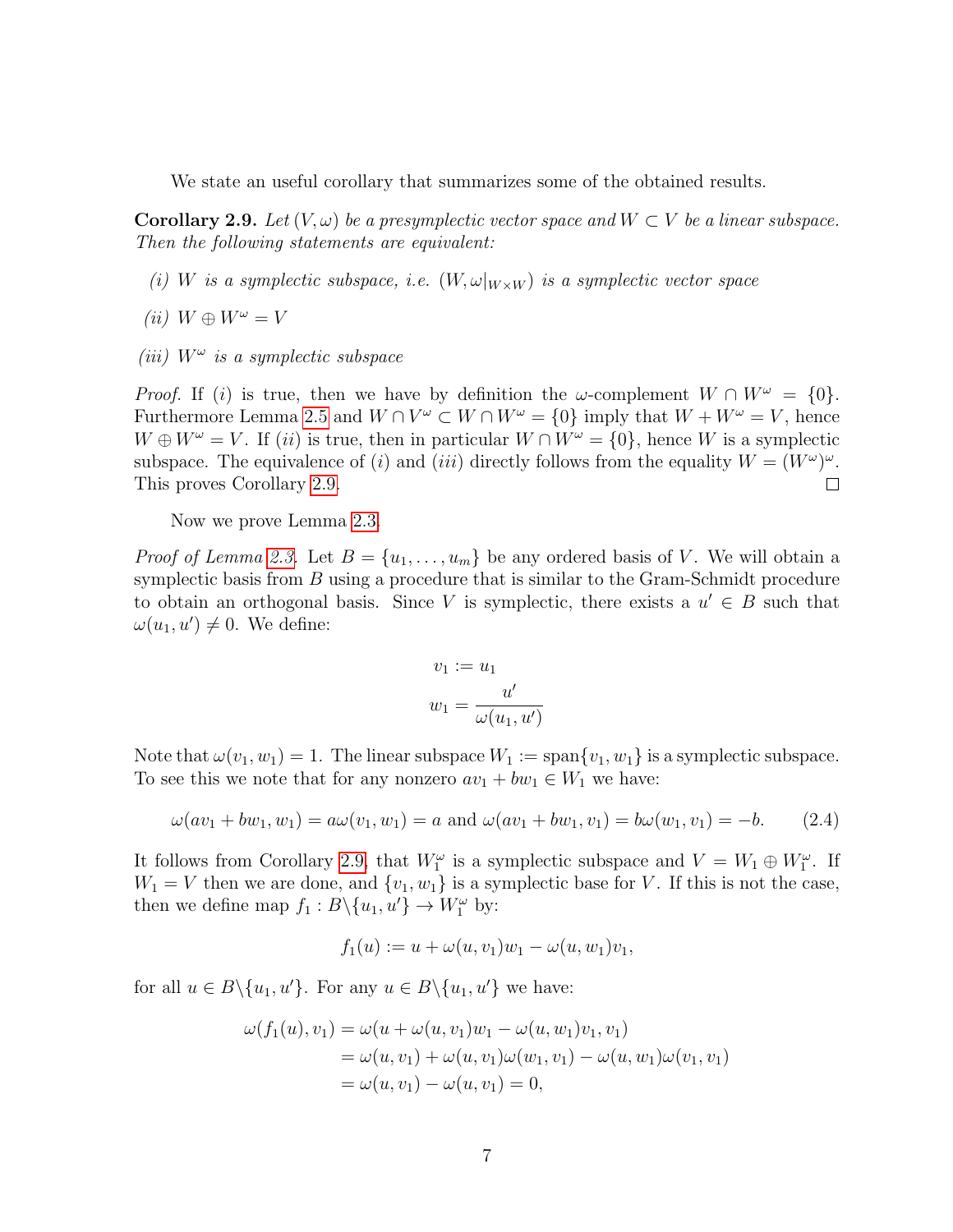A similar calculation shows  $\omega(p_1(u), v_2) = 0$ . Hence we indeed have  $f_1(u) \in W_1^{\omega}$ . Furthermore the set:

$$
B_2 := \{ f_1(u) \mid u \in B \setminus \{u_1, u_i\} \}
$$

is linearly independent, since  $B$  is also linearly independent. Hence  $B_2$  is an ordered basis for  $W_1^{\omega}$ . We can thus repeat the same procedure on symplectic subspace  $(W_1^{\omega}, \omega_2) :=$  $(W_1^{\omega}, \omega|_{W_1^{\omega} \times W_1^{\omega}})$  and ordered basis  $B_2$ . If we repeat this process we obtain inductively  $W_{k-1}^{\omega_{k-1}} = W_k \oplus W_k^{\omega_k} = \text{span}\{v_k, w_k\} \oplus W_k^{\omega_k}$  and thus:

$$
V = W_1 \oplus W_1^{\omega} = W_1 \oplus (W_2 \oplus W_2^{\omega_2}) = \cdots = W_1 \oplus (W_2 \oplus (\cdots \oplus (W_k \oplus W_k^{\omega_k}) \cdots)).
$$

Since V is finite-dimensional this process ends at some  $n \in \mathbb{N}$ , so that we have:

<span id="page-11-0"></span>
$$
V = W_1 \oplus W_1^{\omega} = W_1 \oplus (W_2 \oplus W_2^{\omega_2}) = \cdots = W_1 \oplus (W_2 \oplus (\cdots \oplus (W_{n-1} \oplus W_n) \cdots)).
$$
 (2.5)

This process yields vectors  $\{v_1, w_1, \ldots, v_n, w_n\}$ . We show that this is indeed a symplectic basis of V. That it is a basis, follows directly from identity [\(2.5\)](#page-11-0) and the fact that  $\{v_i, w_i\}$ is a basis for  $W_i = \text{span}\{v_i, w_i\}$  for all  $1 \leq i \leq n$ . We also have  $\omega(v_i, w_i) = \omega_i(v_i, w_i) = 1$ directly from the definition of  $v_i$  and  $w_i$ . Furthermore if  $i < j$ , then we have  $v_j, w_j \in W_j \subset$  $W_i^{\omega_i}$ , hence  $\omega(v_i, v_j) = \omega(v_i, w_j) = \omega(w_i, v_j) = \omega(w_i, w_j) = 0$ . Hence  $\{v_1, w_1, \ldots, v_n, w_n\}$ is indeed a symplectic basis. This proves Lemma [2.3.](#page-7-5)  $\Box$ 

We now move on to define symplectic homomorphisms.

**Definition 2.10** (symplectic homomorphism). Let  $(V, \omega)$  and  $(V', \omega')$  be symplectic vector space. A linear map  $T: V \to V'$  is called a *symplectic homomorphism* if we have:

$$
T^*\omega'=\omega.
$$

A bijective symplectic map is called a symplectic isomorphism. A symplectic isomorphism is called a *symplectic automorphism* if  $(V, \omega) = (V', \omega')$ . Two symplectic spaces are called isomorphic symplectic vector spaces if there exists an symplectic isomorphism between them.

Note that if  $T: (V, \omega) \to (V', \omega')$  and  $S: (V', \omega') \to (V'', \omega'')$  are both symplectic homomorphisms, then  $S \circ T$  is so too, since:

$$
(S \circ T)^{*} \omega'' = T^{*} S^{*} \omega'' = T^{*} \omega' = \omega.
$$

Also if T is a symplectic isomorphism, then  $T^{-1}$  is also symplectic isomorphism, since:

$$
(T^{-1})^*\omega = (T^*)^{-1}T^*\omega' = \omega'.
$$

<span id="page-11-1"></span>Since  $\mathrm{id}_V : V \to V$  is too a symplectic automorphism, it follows that the set of symplectic automorphisms is a group. A corollary of Lemma [2.3,](#page-7-5) related to symplectic isomorphisms, is the following.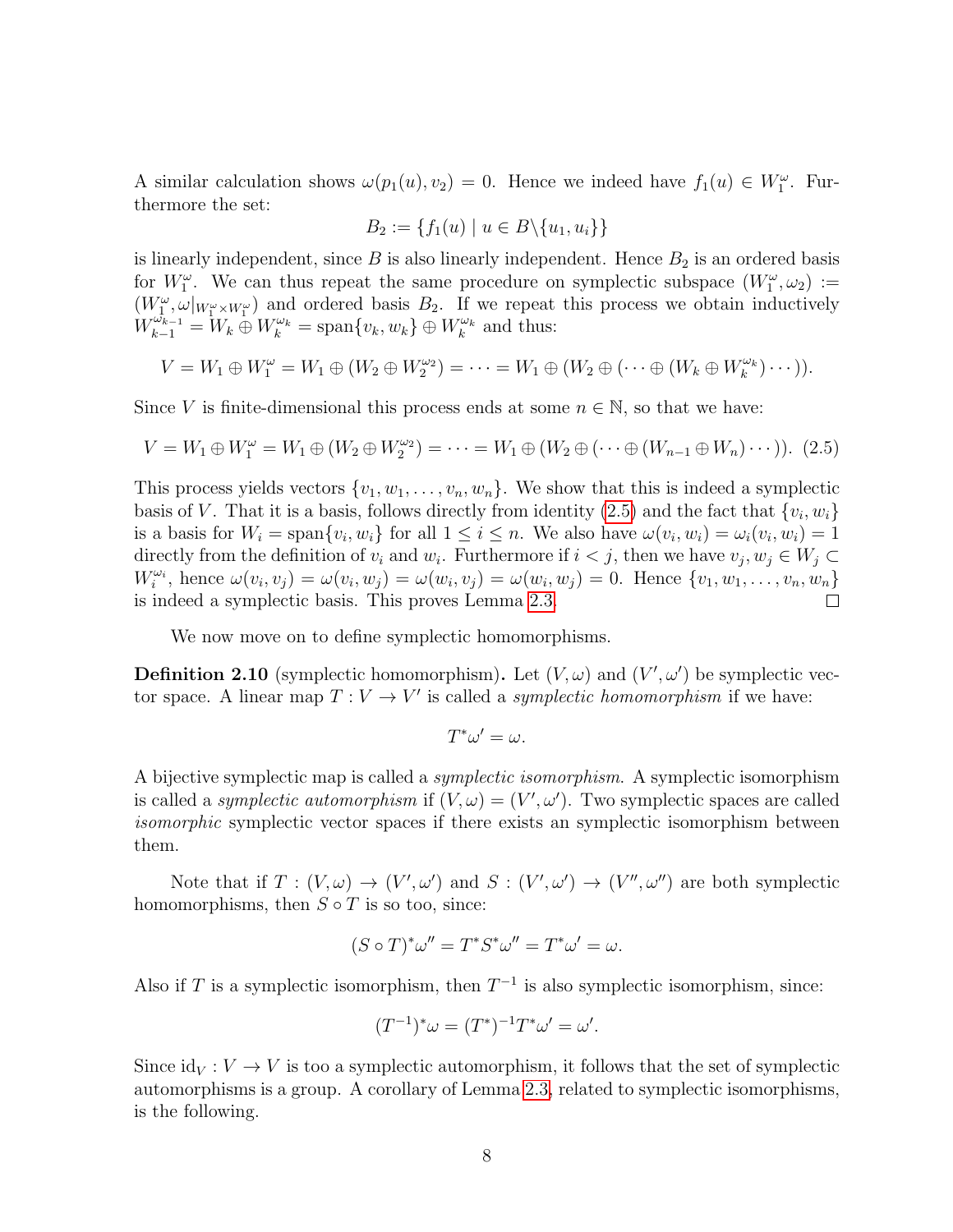Corollary 2.11. Let  $(V, \omega), (V', \omega')$  be symplectic vector spaces with identical dimension 2n. Then  $(V, \omega)$  and  $(V', \omega')$  are isomorphic symplectic vector spaces.

*Proof.* Let  $\{v_1, w_1, \ldots, v_n, w_n\}$  and  $\{v'_1, w'_1, \ldots, v'_n, w'_n\}$  be symplectic bases for respectively V and V'. We define linear isomorphism  $T: V \to V'$  by:

$$
T(v_i) := v'_i
$$
 and  $T(w_i) := w'_i$ ,

for all  $1 \leq i \leq n$ . Then we have  $T^*\omega' = \omega$ . Hence T is a symplectic isomorphism. This proves Corollary [2.11.](#page-11-1)  $\Box$ 

Corollary [2.11](#page-11-1) shows that may properties of a specific symplectic vector space, generalize to all symplectic vector spaces of the same dimension. In particular properties of the standard symplectic vector space generalize to general symplectic vector spaces. The following Lemma gives such a property of the standard symplectic vector space. Let V be any vector space. We denote by  $Aut(V)$  the group of linear automorphism of V and by Aut<sup>+</sup>(V) the group of linear automorphisms of V with positive determinant<sup>[3](#page-12-0)</sup>.

<span id="page-12-2"></span>**Lemma 2.12.** If T is a symplectic automorphism of  $(\mathbb{R}^{2n}, \omega_0)$ , then  $T \in \text{Aut}^+(\mathbb{R}^{2n})$ .

*Proof.* We define the 2n-linear map  $\Omega_0$  on  $\mathbb{R}^{2n}$  by:

$$
\Omega_0 = \frac{1}{n!} \omega_0^{\wedge n} = \frac{1}{n!} \overbrace{\omega_0 \wedge \cdots \wedge \omega_0}^{n \text{ times}}.
$$

Here  $S_{2n}$  denotes the group of permutations of the integers  $\{1, \ldots, 2n\}$ . We claim the following.

<span id="page-12-1"></span>Claim 1.  $\Omega_0 = \det$ , where in this case we view det as 2n-linear map defined by:

$$
\det(v_1,\ldots,v_{2n})=\sum_{\sigma\in S_{2n}}(-1)^{\operatorname{sign}(\sigma)}\prod_{i=1}^{2n}v_{\sigma(i)}.
$$

Proof of Claim [1:](#page-12-1) We have:

$$
\Omega_0(e_1,\ldots,e_{2n}) = \frac{1}{n!} \omega_0^{\wedge n}(e_1,\ldots,e_{2n})
$$
  
= 
$$
\frac{1}{n!2^n} \sum_{\sigma \in S_{2n}} sign(\sigma) \omega_0^{\otimes n}(e_{\sigma(1)},\ldots,e_{\sigma(2n)})
$$
  
= 
$$
\frac{1}{n!2^n} \sum_{\sigma \in S_{2n}} sign(\sigma) \prod_{i=1}^n \omega_0(e_{\sigma(2i-1)},e_{\sigma(2i)})
$$

<span id="page-12-0"></span><sup>&</sup>lt;sup>3</sup>See [\(A.1\)](#page-41-1) for a precise definition of the determinant of a general linear map  $T: V \to V$ .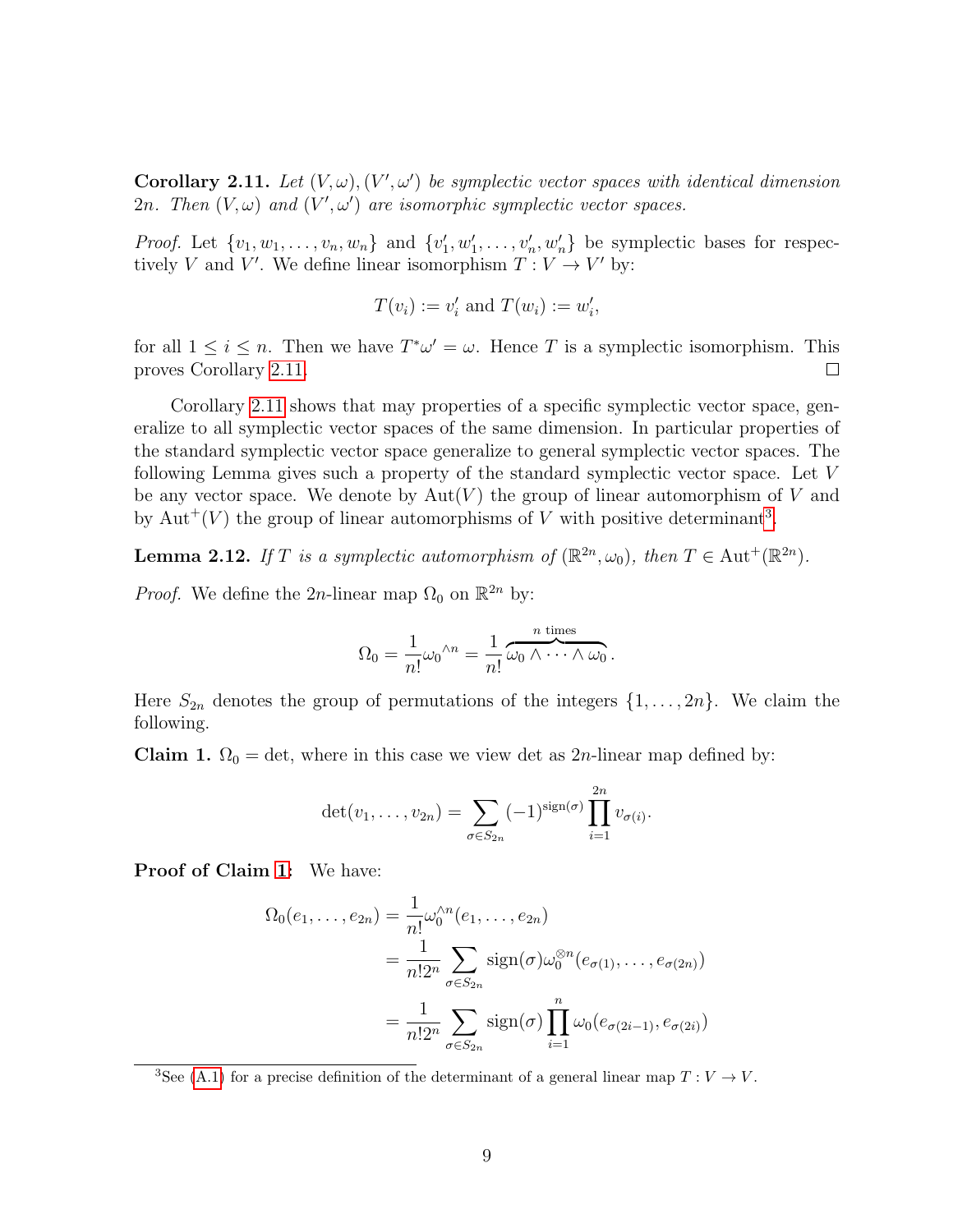Now if for some  $\sigma \in S_{2n}$ , the *n* pairs of integers  $\{(\sigma(1), \sigma(2)), \ldots, (\sigma(2n-1), \sigma(2n))\}$  are not n pairs of integers  $(2i-1, 2i)$  or  $(2i, 2i-1)$  (where  $1 \le i \le n$ ), then  $\prod_{i=1}^{n} \omega_0(e_{\sigma(2i-1)}, e_{\sigma(2i)})$ 0. On the other hand if this is not the case, then we have:

<span id="page-13-1"></span>
$$
\prod_{i=1}^{n} \omega_0(e_{\sigma(2i-1)}, e_{\sigma(2i)}) = \text{sign}(\sigma).
$$
\n(2.6)

 $\Box$ 

To see this note that a permutation  $\sigma$  that only interchanges pairs  $(2i-1, 2i)$  has sign( $\sigma$ ) = 1. Furthermore if k pairs  $(2i - 1, 2i)$  are "flipped" to  $(2i, 2i - 1)$  by  $\sigma$ , then we have  $sign(\sigma) = (-1)^k$ . Hence identity [\(2.6\)](#page-13-1) follows. It now follows, using the fact that there are  $n!2^n$  permutations  $\sigma$  such that  $\{(\sigma(1), \sigma(2)), \ldots, (\sigma(2n-1), \sigma(2n))\}$  are n pairs of integers  $(2i - 1, 2i)$  or  $(2i, 2i - 1)$ , that:

$$
\Omega_0(e_1,\ldots,e_{2n})=1.
$$

Since we also have  $\det(e_1, \ldots, e_{2n}) = 1$  and the space of antisymmetric k-linear maps on a k-dimensional vector space is 1-dimensional, we have  $\Omega_0 = \det$ . This proves Claim [1.](#page-12-1) Now it follows that if T is an symplectic automorphism of  $(\mathbb{R}^{2n}, \omega_0)$ , then we have:

$$
T^*\Omega_0 = T^* \left(\frac{1}{n!} \omega_0^{\wedge n}\right) = \frac{1}{n!} (T^*\omega_0)^{\wedge n} = \frac{1}{n!} \omega_0^{\wedge n} = \Omega_0.
$$

It follows that:

$$
1 = \Omega_0(e_1, \ldots, e_{2n}) = \Omega_0(T(e_1), \ldots, T(e_{2n})) = \det(T(e_1), \ldots, T(e_{2n})) = \det T.
$$

We conclude that  $T \in \text{Aut}^+(\mathbb{R}^{2n})$ . This proves Lemma [2.12.](#page-12-2)

We denote Bilin(V, R) to be the space of all bilinear maps  $b: V \times V \to \mathbb{R}$ .

<span id="page-13-2"></span>**Lemma 2.13.** Let  $V$  be a vector space. Then the space of all nondegenerate bilinear maps is open in  $\text{Bilin}(V, \mathbb{R})$ .

*Proof.* Let  $B := \{v_1, ..., v_n\}$  be any ordered basis for vector space V and let  $B^* :=$  $\{v_1^*,...,v_n^*\}$  be the dual basis of  $V^*$  corresponding to B. We define the map  $\rho_B: \text{Bilin}(V, \mathbb{R}) \to$  $\mathbb{R}^{n \times n}$  by:

$$
(\rho_B(\omega))_{ij} := \omega(v_i, v_j).
$$

This map is smooth, since it is linear. Furthermore, if we denote  $[b_b]_B \in \mathbb{R}^{n \times n}$  to be the  $n \times n$ -matrix of linear map  $b_b$  with respect to bases B and B<sup>\*</sup>, then we have  $\rho_B(b) = [b_b]_B$ . Recalling remark [2.6,](#page-8-2) we have that for all  $b \in \text{Bilin}(V, \mathbb{R})$ , b is nondegenerate if and only if  $\rho_B(b)$  is invertible. It then follows, using the continuity of  $\rho_B$ , that  $\rho_B^{-1}$  $_{B}^{-1}(\mathrm{GL}(n,\mathbb{R})) =$  ${b \in \text{Bilin}(V, \mathbb{R}) \mid b \text{ nondegenerate}}$  is open. This proves Lemma [2.13.](#page-13-2)  $\Box$ 

<span id="page-13-0"></span>We now give the definition of a symplectic manifold.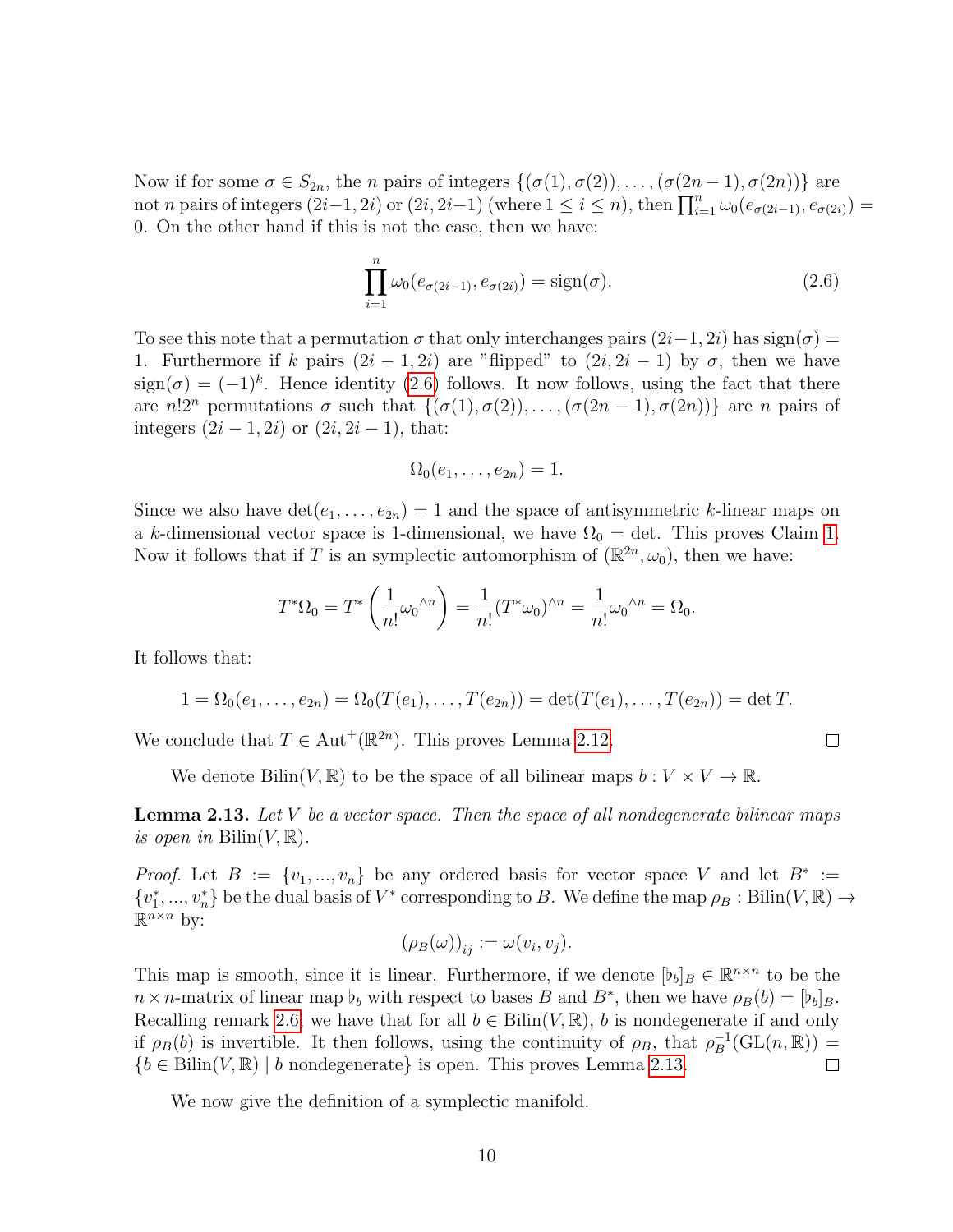**Definition 2.14** (symplectic manifold). Let M be a smooth manifold and let  $\omega \in \Omega^2(M)$ be a 2-form on M. We will call the 2-form  $\omega$  a symplectic form if it is closed, i.e.  $d\omega = 0$ , and nondegenerate, i.e.  $\omega_p : T_pM \times T_pM$  is nondegenerate for all  $p \in M$ . In this case we will call the pair  $(M, \omega)$  a symplectic manifold.

Note that  $\omega_p$  is antisymmetric by definition of a differential form, hence nondegeneracy of  $\omega$  means that  $(T_pM, \omega_p)$  is a symplectic vector space for all  $p \in M$ . We now give a few examples of symplectic manifolds.

**Example 2.15.** The most basic example of a symplectic manifold is  $(\mathbb{R}^{2n}, \omega_0)$ , where:

$$
\omega_0 := \sum_{i=1}^n dx_{2i-1} \wedge dx_{2i}.
$$

This form is closed, since  $d^2 = 0$ . The symplectic manifold  $(\mathbb{R}^{2n}, \omega_0)$  is closely related to example [2.2,](#page-7-6) in the way that the maps  $\omega_0|_p : T_p \mathbb{R}^{2n} \times T_p \mathbb{R}^{2n} \to \mathbb{R}$  are essentially the standard form of Example [2.2](#page-7-6) if we use the canonical identification  $T_p \mathbb{R}^{2n} \cong \mathbb{R}^{2n}$ . Because of this it follows that  $\omega_0$  is also nondegenerate, hence  $(\mathbb{R}^{2n}, \omega_0)$  is indeed a symplectic manifold. We call this example the *standard symplectic manifold*.

**Example 2.16.** Let  $\Sigma \subset \mathbb{R}^3$  be an oriented surface and let  $\nu : \Sigma \to \mathbb{R}^3$  be a smooth normal vector field. Define 2-form  $\omega$  by:

$$
\omega_p(v, w) = \nu(p) \cdot (d\iota_p(v) \times d\iota_p(w))
$$

where  $\cdot$  is the standard inner product,  $\times$  is the standard cross product and  $\iota : \Sigma \to \mathbb{R}^3$ is the inclusion map. Here we identify  $T_p \mathbb{R}^3$  with  $\mathbb{R}^3$  canonically. It follows from the antisymmetry of the cross product that  $\omega_p$  is antisymmetric. That  $\omega_p$  is nondegenerate follows from the fact that for any nonzero v, w the nonzero vector  $d\iota_p(v) \times d\iota_p(w)$  is orthogonal to the tangent space  $d\iota_p(T_p\Sigma)$ , hence  $d\iota_p(v)\times d\iota_p(w) = a\nu(p)$  for some nonzero  $a \in \mathbb{R}$ . It is also closed, since any  $d\omega$  is a 3-form on a 2-dimensional manifold. This shows that  $(\Sigma, \omega)$  is indeed a symplectic manifold.

#### <span id="page-14-0"></span>2.2 Fiber bundles and transition maps

We now give a definition of a smooth fiber bundle.

**Definition 2.17** (fiber bundle). Let  $\pi : E \to M$  be a smooth map between smooth manifolds and let F be another smooth manifold. We will call the quadruple  $(E, \pi, M, F)$ a smooth fiber bundle (with fiber F) if there exists an open cover  $U$  of M and a collection of diffeomorphisms  $\{\Phi_U : \pi^{-1}(U) \to U \times F\}_{U \in \mathcal{U}}$  such that  $\pi|_{\pi^{-1}(U)} = \text{pr}_U \circ \Phi_U$  for all  $U \in \mathcal{U}$ , where  $pr_U : U \times F \to U$  is the projection map. This is the same as the commutativity of the following diagram.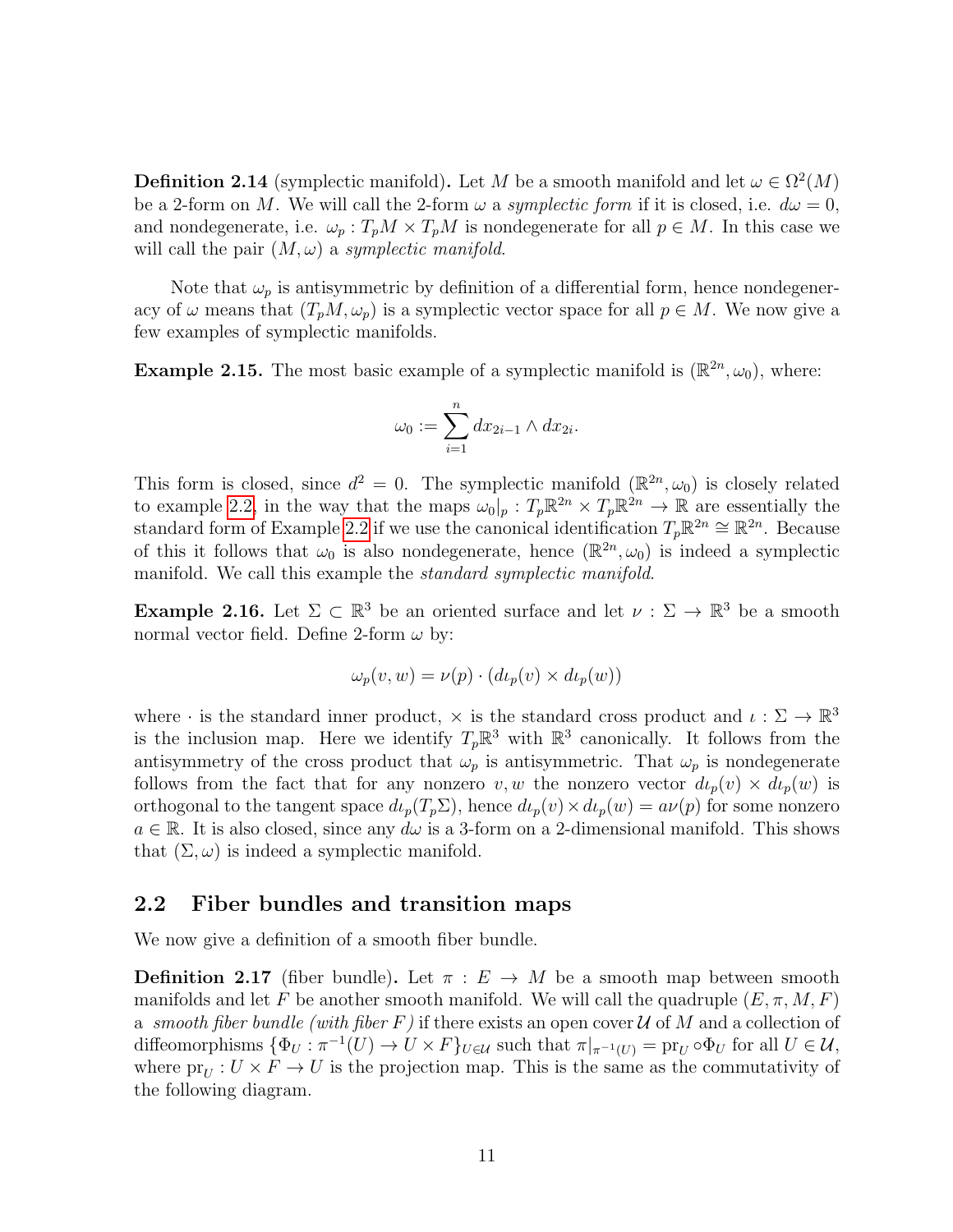

In this case we will call E the *total space*, M the base and F the *fiber* of the fiber bundle. We will call  $\{\Phi_U\}_{U\in\mathcal{U}}$  a trivialization of the fiber bundle and a map  $\Phi_U$  a local trivialization over U. The open cover U of M here will be referred to as an open cover *trivializing* the fiber bundle. The set  $\pi^{-1}(p)$  will be called the *fiber (over p)* and will be denoted by  $E_p$ . We will also denote  $E_U := \pi^{-1}(U)$  for any  $U \in \mathcal{U}$ .

From now on we assume that all fiber bundles we mention are smooth. Figure [1](#page-5-0) shows how locally a fiber bundle looks like a bundle of fibers. The map  $\pi$  of a fiber bundle is a submersion, as we will now see.

<span id="page-15-0"></span>**Lemma 2.18.** Let  $(E, \pi, M, F)$  be a fiber bundle. Then  $\pi : E \to M$  is a submersion, i.e.  $d\pi_x: T_xE \to T_{\pi(x)}M$  is surjective for every  $x \in E$ .

*Proof.* From the definition of a fiber bundle we have for all  $x \in E$  there exists a neighborhood  $U \subset M$  around  $\pi(x)$  and a diffeomorphism  $\Phi_U : \pi^{-1}(U) \to U \times F$  such that  $\pi|_{E_U} = \text{pr}_U \circ \Phi$ . It follows that  $d\pi_x = d(\text{pr} \circ \Phi)_x = d \text{pr}_{\Phi(x)} \circ d\Phi_x$ . Now  $d\Phi_x$  is surjective, since  $\Phi$  is a diffeomorphism and  $d \text{pr}_{\Phi(x)}$  is surjective, since  $\text{pr}_U$  is a projection map. It follows that  $d\pi_x$  is surjective and therefore  $\pi$  is a submersion. This proves Lemma [2.18](#page-15-0)  $\Box$ 

We now begin defining transition maps. First we note that any local trivialization gives rise to a diffeomorphism between fibers in the following way. Let  $\Phi_U$  be any local trivialization of a fiber bundle  $(E, \pi, M, F)$ . We define for any  $p \in U$ ,  $\Phi_U^p : E_p \to F$  to be the map given by:

$$
\Phi_U^p := \text{pr}_F \circ \Phi_U |_{E_p} : E_p \to F \tag{2.7}
$$

where  $pr_F: U \times F \to F$  is the projection map onto F. That this is indeed a diffeomorphism follows from the fact that im  $(\Phi_U|_{E_p}) = \{p\} \times F$ . With these diffeomorphisms we can define the transition functions of a trivialization.

**Definition 2.19** (transition function). Let  $(M, \pi, B, F)$  be a fiber bundle and  $\{\Phi_U\}_{U\in\mathcal{U}}$  be a trivialization of the fiber bundle. We denote by  $\text{Diff}(F)$  the group of all diffeomorphisms  $\varphi: F \to F$ . Let  $U, V \in \mathcal{U}$ , such that  $U \cap V \neq \emptyset$ . Then we define the map  $g_{UV}: U \cap V \to V$  $\mathrm{Diff}(F)$  by:

$$
g_{UV}(p) := \Phi_U^p \circ (\Phi_V^p)^{-1}
$$

for all  $p \in U \cap V$ . We call this map a *transition function* of trivialization  $\{\Phi_U\}_{U \in \mathcal{U}}$  over  $U \cap V$ .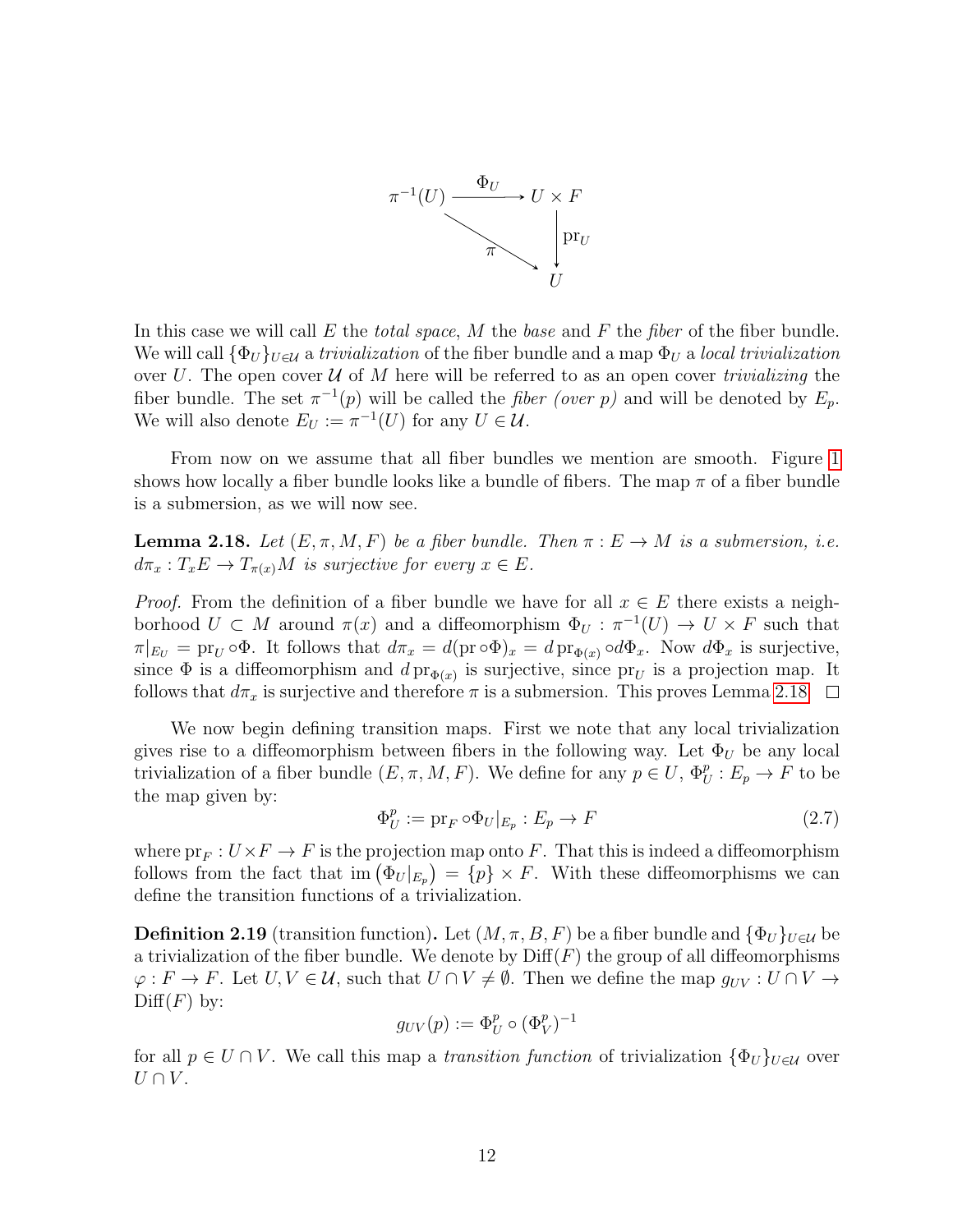Remark. Note that for some fiber bundles there may exists a trivialization such that all transition functions of that trivialization are contained in a subgroup  $G$  of  $\text{Diff}(F)$ . If this is the case we will say that the fiber bundle has a *structure group G*. If  $\{\Phi_U\}_{U \in \mathcal{U}}$  is a trivialization for which all transition functions map into structure group  $G$ , we will say that this trivialization has  $G$  as structure group. In particular every fibre bundle, and also every trivialization, has  $\text{Diff}(F)$  as a structure group.

We will now give a well-known example of a fiber bundle that has a structure group G that is a strictly smaller subgroup of  $\text{Diff}(F)$ .

**Example 2.20.** Let  $(E, \pi, M)$  be a smooth real vector bundle of rank  $n \in \mathbb{N}$ . Recall that this means that  $\pi: E \to M$  is a smooth, surjective map between smooth manifolds with the following properties:

- <span id="page-16-1"></span>(i) for all  $p \in M$ ,  $E_p := \pi^{-1}(p)$  has an R-vector space structure
- <span id="page-16-0"></span>(ii) there exists an open cover U of M and a set of diffeomorphisms  $\{\Phi_U : \pi^{-1}(U) \to$  $U \times \mathbb{R}^n$ <sub>U∈U</sub> such that for all  $U \in \mathcal{U}$ :
	- (a)  $\pi|_{E_U} = \text{pr}_U \circ \Phi_U$
	- (b) for all  $p \in U$ ,  $\Phi_U$  restricts to an linear isomorphism between  $E_p$  and  $\{p\} \times \mathbb{R}^n$ .

<span id="page-16-2"></span>We note that property [\(iia\)](#page-16-0) means that the vector bundle is a fiber bundle with fiber  $\mathbb{R}^n$ . However a vector space carries additional structure in properties [\(i\)](#page-16-1) and [\(iib\)](#page-16-2). These two properties imply that as a fiber bundle it has  $Aut(\mathbb{R}^n)$  as a structure group, since  $\Phi_U^p$  are linear isomorphisms by [\(iib\)](#page-16-2).

We stay on the topic of vector bundles for now, to define subbundles of vector bundles. From now on we assume that all vector bundles in this thesis to be smooth real vector bundles.

**Definition 2.21** (subbundle). Let  $(E, \pi, M)$  be a vector bundle of rank n. Let  $E' \subset E$ be a submanifold of E. We call the triple  $(E', \pi' := \pi|_{E'}, M)$  a subbundle of  $(E, \pi, M)$  if it is vector bundle of rank  $m \leq n$  and each fiber  $E'_p := {\pi'}^{-1}(p)$  is a vector subspace of fiber  $E_p := \pi^{-1}(p)$ . In this case we also refer to just  $E'$  as the subbundle.

An important example of a subbundle is given by the vertical subbundle and horizontal subbundles of a fiber bundle.

**Example 2.22.** Let  $(E, \pi, M, F)$  be a fiber bundle. The vertical bundle of  $(E, \pi, M, F)$ is the subbundle ker  $d\pi \subset TE$  of vector bundle  $(TE, d\pi, TM)$ . Note that the fibers of this subbundle are given by  $(\ker d\pi)_x = \ker d\pi_x = d\iota_{\pi(x)}(T_x E_{\pi(x)})$ , where  $\iota_p : E_p \to E$  is the inclusion map. A *horizontal bundle* of  $(E, \pi, M, F)$  is any subbundle  $H \subset E$  such that for all  $p \in M$  we have:  $E_p = (\ker d\pi)_p \oplus H_p$ . In this case we also write ker  $d\pi \oplus H = TE$ .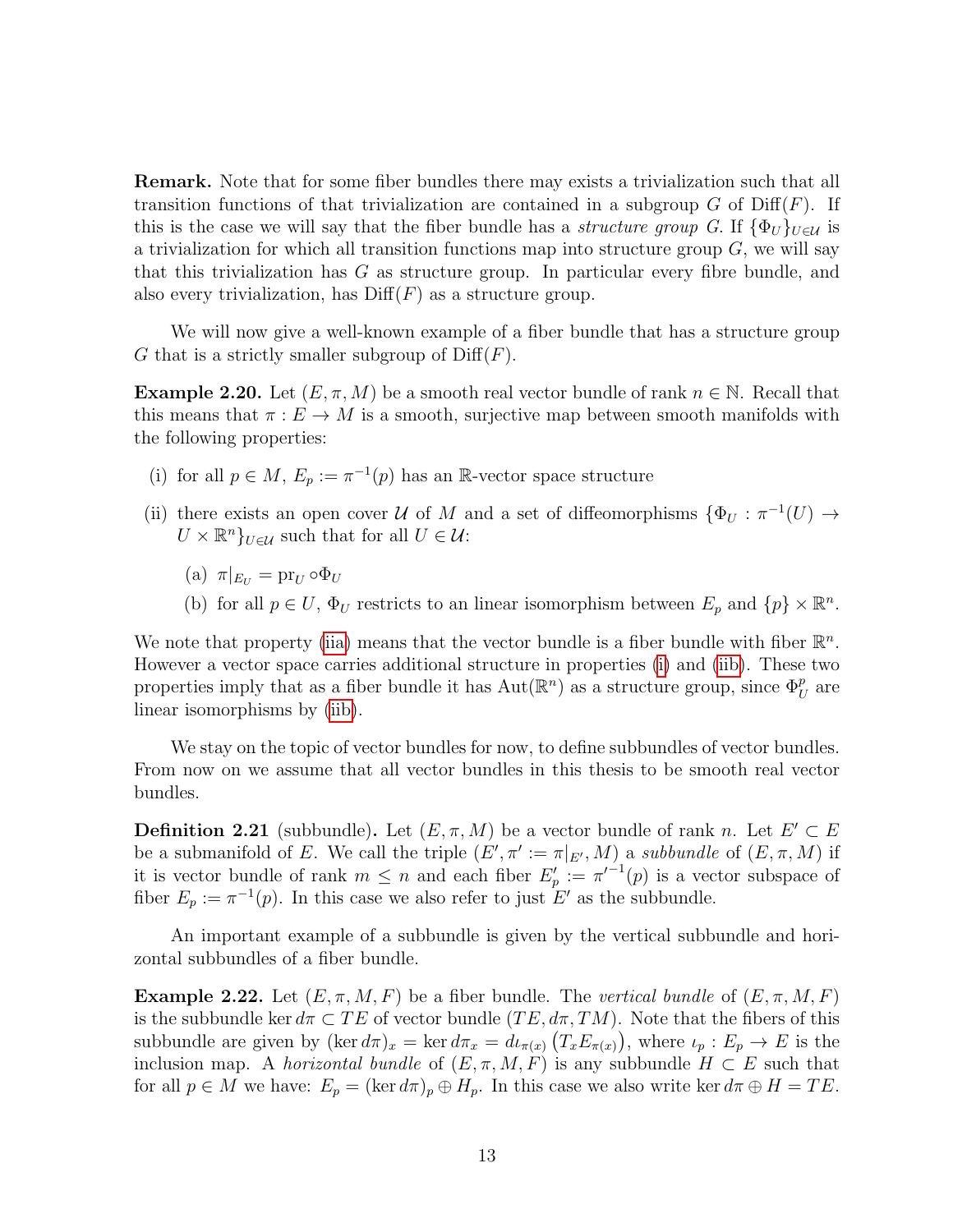Figure [2](#page-17-0) shows the vertical bundle ker  $d\pi_x$  and a horizontal bundle  $H_x$  at a specific point  $x \in E$ . In this figure the identity ker  $d\pi_x = d\iota_{\pi(x)}(T_x E_{\pi(x)})$  is also apparent.

<span id="page-17-0"></span>

Figure 2: A representation of the vertical subbundle and a horizontal subbundle at a point  $x \in E$ 

We continue with discussing trivializations and structure groups of general fiber bundles in relation to smooth bundle maps.

**Definition 2.23** (bundle map). Let  $(E, \pi, M, F)$  and  $(E', \pi', M', F)$  be fiber bundles. We call a smooth map  $\varphi : E' \to E$  a smooth bundle map covering f if there is a smooth map  $f: M' \to M$ , such that  $\pi \circ \varphi = f \circ \pi'$ , i.e. the following diagram commutes.



If  $M = M'$  we say that  $\varphi$  is a bundle map with identical base. If in this case if we do not specify the map f, we take f to be the identity map  $\mathrm{id}_M$ .

<span id="page-17-1"></span>**Remark 2.24.** Note that the identity  $\pi \circ \varphi = f \circ \pi'$  implies that fibers  $E'_p$  are mapped into  $E_{f(p)}$  by  $\varphi$ . Also note that if  $\varphi$  is an diffeomorphic bundle map covering diffeomorphism f, then its inverse  $\varphi^{-1}$  is also a smooth bundle map covering  $f^{-1}$ . In this case we also have  $\varphi(E'_p) = E_{f(p)}$  and  $\varphi^{-1}(E_p) = E'_{f^{-1}(p)}$ .

<span id="page-17-2"></span>We now give an idea on how trivialization of a fiber bundle can be "pulled back" under a bundle map.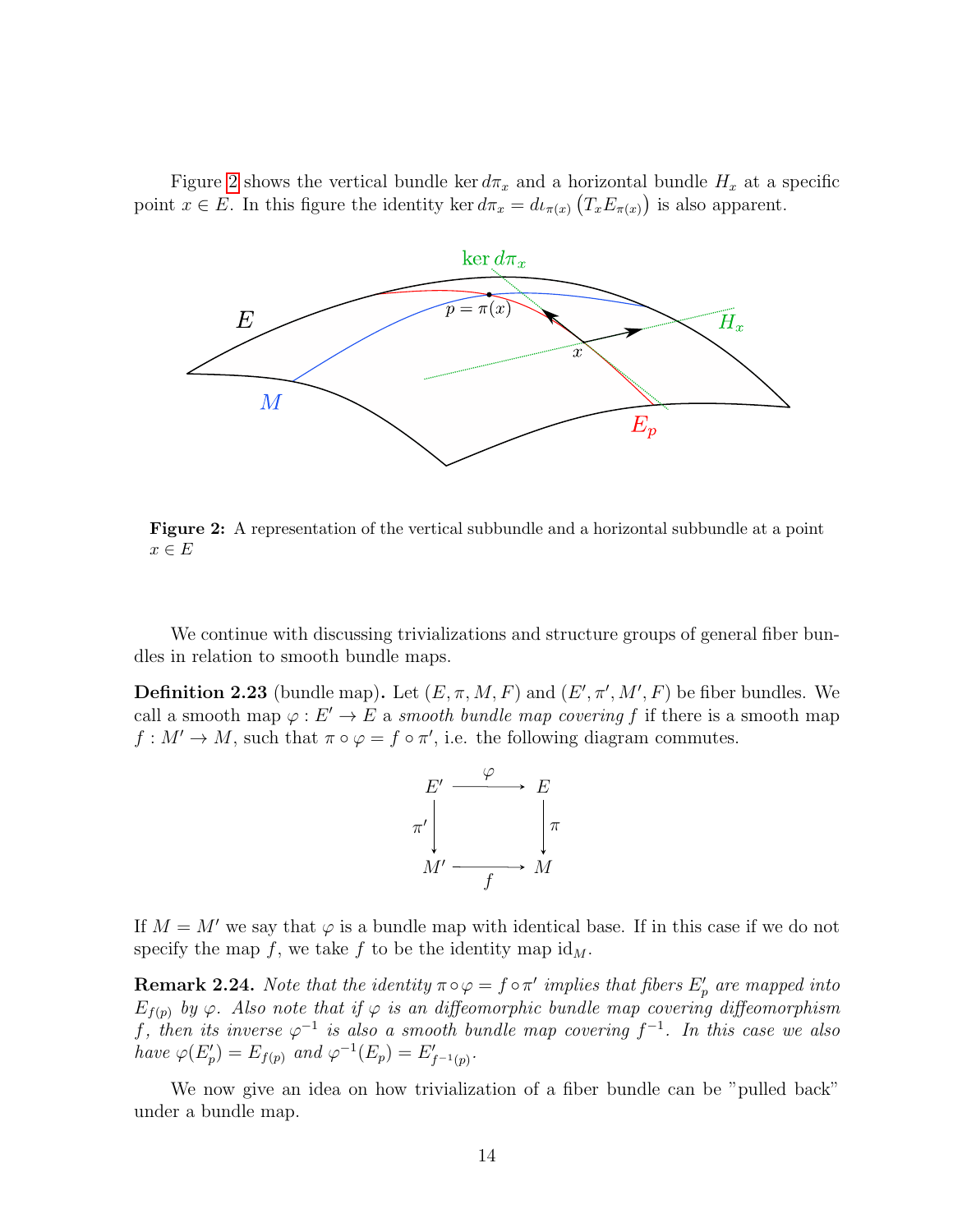**Definition 2.25** (pullback trivialization). Let  $(E, \pi, M, F)$ ,  $(E', \pi', M', F)$  be fiber bundles with identical fiber and let  $\varphi : E' \to E$  be a smooth bundle map covering the smooth map  $f: M' \to M$ . Let  $\{\Phi_U\}_{U \in \mathcal{U}}$  be a trivialization of  $(E, \pi, M, F)$ . Then the bundle map  $\varphi$  induces a trivialization  $\{\Phi'_{U'}\}_{U' \in \mathcal{U}'}$  on the bundle  $E'$  in the following way. We define the pullback open cover by:

<span id="page-18-0"></span>
$$
\mathcal{U}' := \{ f^{-1}(U) \mid U \in \mathcal{U}, f^{-1}(U) \neq \emptyset \}. \tag{2.8}
$$

This is an open cover of M' and  $f(U') \in \mathcal{U}$  for all  $U' \in \mathcal{U}'$ . We also define for all  $U' \in \mathcal{U}'$ , diffeomorphisms  $\Psi_{U'} : \pi'^{-1}(U') \to U' \times F$  by:

<span id="page-18-1"></span>
$$
\Phi'_{U'}(x) := \left(\pi'(x), \Phi_{f(U')}^{f(\pi'(x))}(\varphi(x))\right). \tag{2.9}
$$

We have:

$$
\mathrm{pr}_{U'} \circ \Phi'_{U'}(x) = \pi'(x),
$$

hence  $\{\Phi'_{U'}\}_{U' \in \mathcal{U}'}$  is indeed an trivialization of the bundle  $(E', \pi', M', F)$ . We call this trivialization the *pullback trivialization* of  $\{\Phi_U\}_{U\in\mathcal{U}}$  by  $\varphi$ .

Pullback trivialization are related to the pullback bundle.

**Example 2.26** (Pullback Bundle). Let  $(E, \pi, M, F)$  be a fiber bundle, M' be a smooth manifold and  $f : M' \to M$  be a smooth map between manifolds. We define:

$$
f^*E := \{ (p, v) \in M' \times E \mid f(p) = \pi(v) \}.
$$

We call the quadruple  $(f^*E, pr_{M'}, M', F)$ , where  $pr_{M'} : f^*E \to M'$  is the projection map, the *pullback bundle* of fiber bundle  $(E, \pi, M, F)$  by map f. Note that we have  $(f^*E)_p := \text{pr}_{M'}^{-1}(p) = \{p\} \times E_{f(p)}$ , following directly from the definition of  $f^*E$  and  $\text{pr}_{M'}$ . The pullback bundle  $(f^*E, \text{pr}_M, M', F)$  is indeed a fiber bundle. To see this, let  $\{\Phi_U\}_{U \in \mathcal{U}}$ be a trivialization of  $(E, \pi, M, F)$ . Then  $\mathcal{U}' := \{ f^{-1}(U) \mid U \in \mathcal{U}, f^{-1}(U) \neq \emptyset \}$  is an open cover of M'. Furthermore for  $U' \in \mathcal{U}'$  we define  $\Phi'_{U'} : \text{pr}_E^{-1}(U') \to U' \times F$  by:

$$
\Phi'_{U'}(p,v) := \left(p, \Phi_{f(U')}^{f(p)}(v)\right).
$$

 $\{\Phi'_{U'}\}\}_{U' \in \mathcal{U}'}$  is indeed a trivialization of  $(f^*E, pr_E, N, F)$ . In fact it is the pullback trivialization of  $\{\Phi_U\}_{U\in\mathcal{U}}$  by the projection map  $pr_E: f^*E \to E$ . This projection map is indeed a smooth bundle map, since  $\pi(\text{pr}_E(p, v)) = \pi(v) = f(p) = f(\text{pr}_N(p, v))$ , i.e. the following diagram commutes.

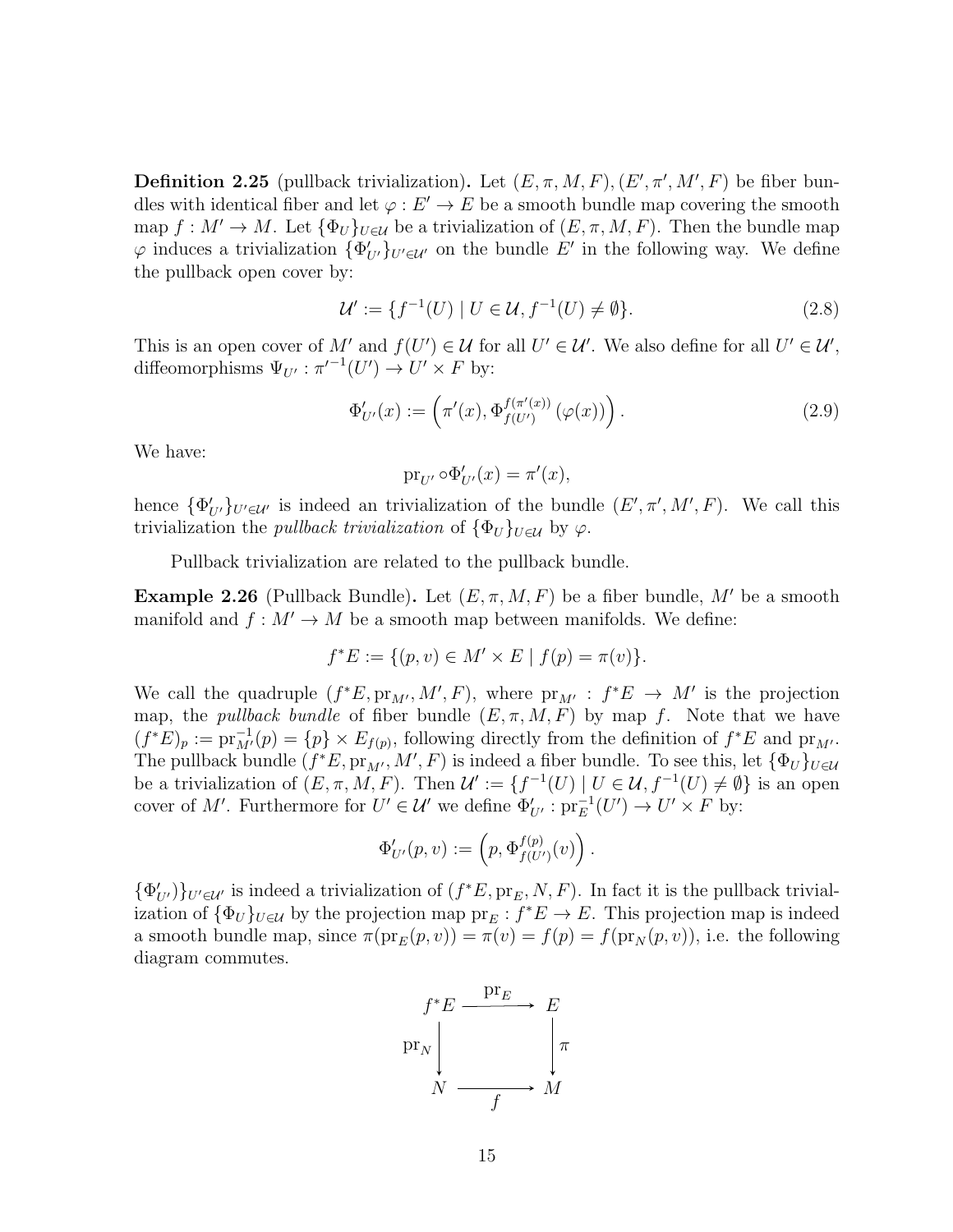The existence of pullback trivializations also shows transition functions can be pulled back in the following way.

<span id="page-19-1"></span>**Lemma 2.27.** Let  $(E, \pi, M, F)$  and  $(E', \pi', M', F)$  be fiber bundles with identical fiber F and let  $\varphi : E' \to E$  be a smooth bundle map covering the smooth map  $f : M' \to M$ . If  ${\{\Phi_U\}}_{U\in\mathcal{U}}$  is a trivialization of E with transition functions  $\{g_{UV}\}\$ , then the pullback trivialization  $\{\Phi'_{U'}\}_{U'\in\mathcal{U}'}$  of  $\{\Phi_U\}_{U\in\mathcal{U}}$  induced by  $\varphi$  and has transition functions given by  ${g'_{U'V'}} = {f^*g_{f(U')f(V')}}$ . In particular if G is a structure group of  $(E, \pi, M, F)$ , then G is also a structure group of  $(E', \pi', M', F)$ .

*Proof.* Let  $\{\Phi'_{U'}\}_{U' \in \mathcal{U}'}$  be the pullback trivialization. Then for  $U', V' \in \mathcal{U}'$ , with nonempty intersection, we have transition function  $g'_{U'V'}$  given by:

$$
g'_{U'V'}(p) = \Phi_{U'}^{p} \circ (\Phi_{V'}^{p})^{-1}
$$
  
=  $(\Phi_{f(U')}^{f(p)} \circ \varphi) \circ (\Phi_{f(V')}^{f(p)} \circ \varphi)^{-1}$   
=  $\Phi_{f(U')}^{f(p)} \circ \varphi \circ \varphi^{-1} \circ (\Phi_{f(V')}^{f(p)})^{-1}$   
=  $\Phi_{f(U')}^{f(p)} \circ (\Phi_{f(V')}^{f(p)})^{-1}$   
=  $g_{f(V)f(V')}(f(p))$ 

This proves Lemma [2.27](#page-19-1)

We now give a definition of a symplectic fiber bundle. First we need to define symplectomorphisms between symplectic manifolds.

 $\Box$ 

**Definition 2.28** (symplectomorphism). Let  $(M, \omega)$ ,  $(M', \omega')$  be a symplectic manifolds. We call a diffeomorphism  $\varphi : M \to M'$  a symplectomorphism if it preserves the symplectic form under its pullback map, i.e.  $\varphi^* \omega' = \omega$ . We denote  $\text{Symp}(M, \omega)$  to be the set of a symplectomorphisms  $\varphi : (M, \omega) \to (M, \omega)$ .

Note that if  $\varphi : (M, \omega) \to (M', \omega')$  and  $\psi : (M', \omega') \to (M'', \omega'')$  are symplectomorphism then  $\psi \circ \varphi$  is also a symplectomorphism. Furthermore if  $(M, \omega) = (M', \omega')$  then  $\varphi^{-1}$  is also a symplectomorphism. Since  $\mathrm{id}_M : (M, \omega) \to (M, \omega)$  is also a symplectomorphism, we have that  $\text{Symp}(M, \omega)$  is a subgroup of  $\text{Diff}(M)$ . This allows us to define the symplectic fiber bundle.

<span id="page-19-0"></span>**Definition 2.29** (symplectic fiber bundle). A quadruple  $(E, \pi, M, (F, \sigma))$  is called a symplectic fiber bundle if  $(E, \pi, M, F)$  is a smooth fiber bundle,  $(F, \sigma)$  is a symplectic manifold and the fiber bundle has  $\text{Symp}(F, \sigma)$  as a structure group. In this case we call any trivialization  $\{\Phi_U\}_{U\in\mathcal{U}}$  a symplectic trivialization it has  $\text{Symp}(F,\sigma)$  as a structure group.

**Remark 2.30.** If  $(E, \pi, M, (F, \sigma))$  is a symplectic fibre bundle and  $\{\Phi_U\}_{U \in \mathcal{U}}$  a symplectic trivialization, then we can define on each fiber  $E_p$  a symplectic form  $\sigma_p \in \Omega^2(F_p)$  by:

$$
\sigma_p:=\Phi_U^{p\,*}\sigma
$$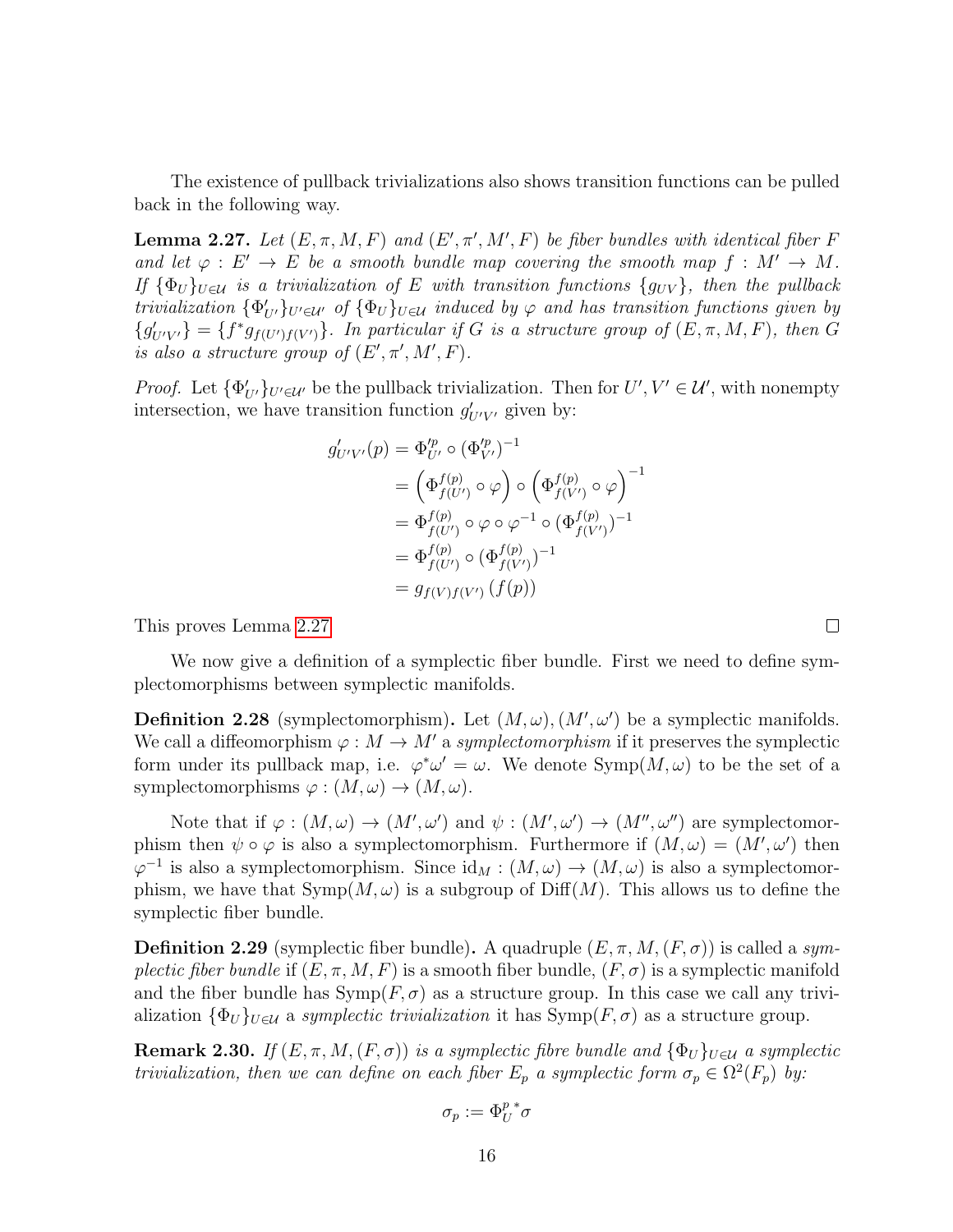where  $U \in \mathcal{U}$  such that  $p \in U$ . This definition is well-defined, since if  $V \in \mathcal{U}$  such that  $p \in V$  we have:

$$
\Phi_V^{p\,*} \sigma = \Phi_V^{p\,*} (g_{UV}(p))^\ast \sigma = \Phi_V^{p\,*} (\Phi_U^p \circ (\Phi_V^p)^{-1})^\ast \sigma = \Phi_V^{p\,*} ((\Phi_V^p)^{-1})^\ast \Phi_U^{p\,*} \sigma = \Phi_U^{p\,*} \sigma
$$

We say that this symplectic form  $\sigma_p$  is induced by form  $\sigma$  (and symplectic trivialization  ${\lbrace \Phi_U \rbrace}_{U \in \mathcal{U}}$ . Note that this form might not be unique, as it depends on the symplectic trivialization. If the set  $\{\sigma_p\}_{p \in M}$  is induced by a single symplectic trivialization we say that  $\{\sigma_p\}_{p\in M}$  is induced by form  $\sigma$ .

The next lemma gives an idea on how to find some examples of symplectic fiber bundles.

<span id="page-20-2"></span>**Lemma 2.31.** Let  $(E, \pi, M, F)$  be a fiber bundle with 2-dimensional compact orientable fiber F. Then there exists a 2-form  $\sigma \in \Omega^2(F)$ , such that  $(E, \pi, M, (F, \sigma))$  is a symplectic fiber bundle.

We will not prove this lemma, but refer to the proof of Theorem 6.2.2 in [\[MS17,](#page-43-0) p. 257-258], where an idea on how to prove this lemma is given. The next example shows that it is not guaranteed that there exists a symplectic structure on the total space of a symplectic fibre bundle.

<span id="page-20-0"></span>**Example 2.32.** In this example we view  $S^3$  as subset of  $\mathbb{C}^2$ , i.e.  $S^3 := \{(z_0, z_1) \in \mathbb{C}^2\}$ |  $|z_0|^2 + |z_1|^2 = 1$  and  $S^1$  as subset of  $\mathbb{C}$ , i.e.  $S^1 := \{z \in \mathbb{C} \mid |z| = 1\}$ . We define  $\pi : S^3 \times S^1 \to \mathbb{C}P^1$  by:

$$
\pi((z_0,z_1),z):=[z_0:z_1].
$$

This is a surjective map, since for all  $[z_0 : z_1] \in \mathbb{C}P^1$  we have that  $(z_0, z_1) \neq (0, 0)$ , hence:

$$
\left|\frac{z_0}{\sqrt{|z_0|^2+|z_1|^2}}\right|^2+\left|\frac{z_1}{\sqrt{|z_0|^2+|z_1|^2}}\right|^2=1,
$$

and

$$
\left[\frac{z_0}{\sqrt{|z_0|^2+|z_1|^2}}:\frac{z_1}{\sqrt{|z_0|^2+|z_1|^2}}\right]=[z_0:z_1].
$$

We note that for all  $(z_0, z_1), (z'_0, z'_1) \in S^3$ :

<span id="page-20-1"></span>
$$
[z_0 : z_1] = [z'_0 : z'_1] \iff (z_0, z_1) = (wz_0, wz_1) \text{ for some } w \in S^1.
$$
 (2.10)

The implication  $\Leftarrow$  is obvious from the definition of  $\mathbb{C}P^1$ . To see implication  $\Rightarrow$  assume that we have  $(z_0, z_1), (z'_0, z'_1) \in S^3$  such that  $[z_0 : z_1] = [z'_0 : z'_1]$ . Then there exists a  $w \in \mathbb{C}$ such that  $(wz'_0, wz'_1) = (z_0, z_1)$ . It follows that:

$$
1 = |z_0|^2 + |z_1|^2 = |wz'_0|^2 + |wz'_1|^2 = |w|^2 (|z'_0|^2 + |z'_1|^2) = |w|^2,
$$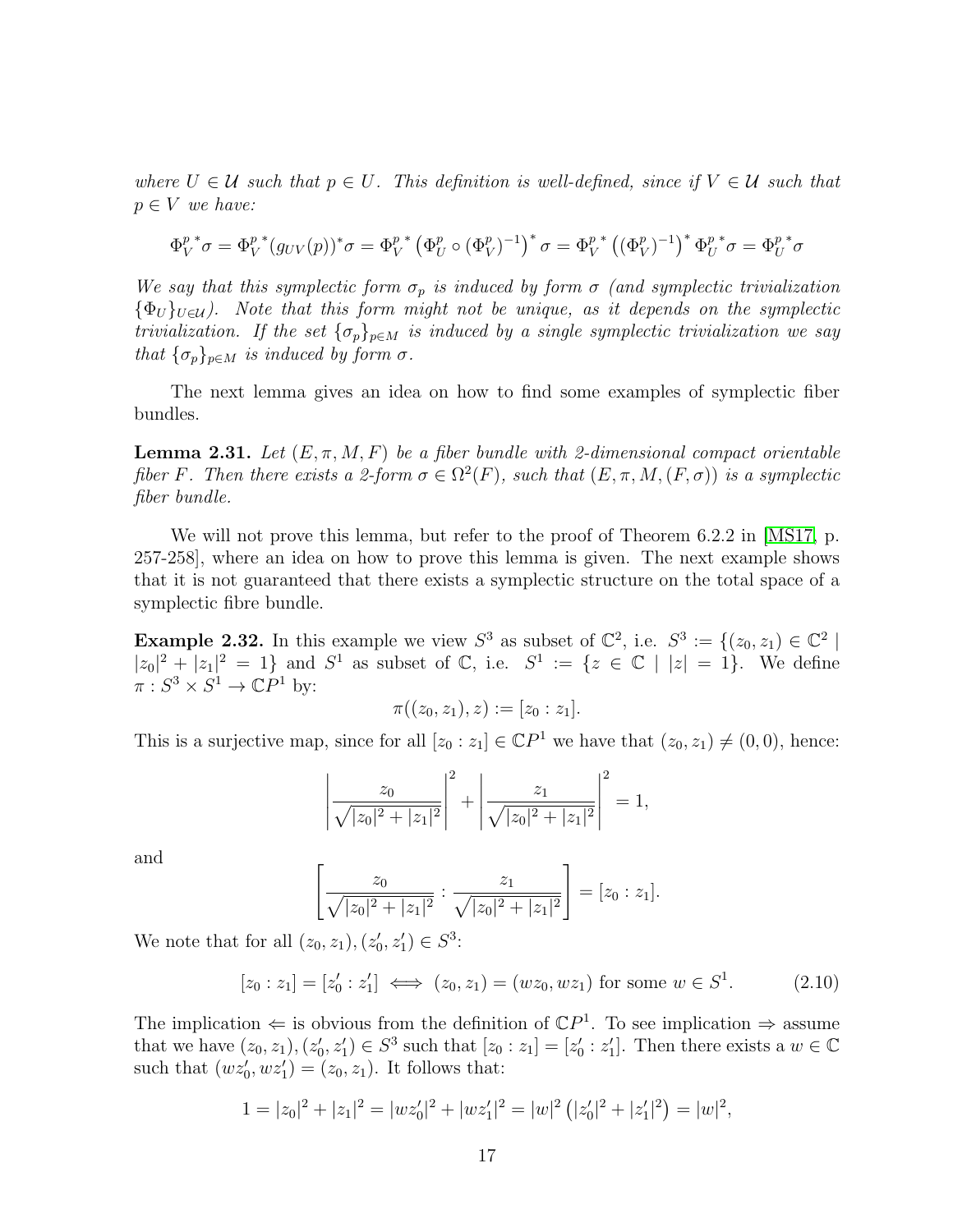hence  $w \in S^1$ . From equivalence [\(2.10\)](#page-20-1) it follows that fiber  $\pi^{-1}(p)$  is diffeomorphic to  $S^1 \times S^1$ . In fact  $(S^3 \times S^1, \pi, \mathbb{C}P^1, S^1 \times S^1)$  is a fiber bundle. We now show this. We define open cover  $\{U_0, \dot{U}_1\}$  of  $\mathbb{C}P^1$  by:

$$
U_i := \{ [z_0 : z_1] \in \mathbb{C}P^1 \mid z_i \neq 0 \},\
$$

for  $i \in \{0,1\}$ . We note that  $\pi^{-1}(U_i) = \{((z_0, z_1), z) \in S^3 \times S^1 \mid z_i \neq 0\}$ . We also define smooth maps  $\Phi_i : \pi^{-1}(U_i) \to U_i \times S^1 \times S^1$  by:

$$
\Phi_i((z_0, z_1), z) := \left( [z_0 : z_1], \frac{z_i}{|z_i|}, z \right),
$$

for  $i \in \{0,1\}$ . It is clear that  $\text{pr}_{U_i} \circ \Phi_i = \pi|_{\pi^{-1}(U_i)}$ . Furthermore  $\Phi_i$  is bijective. To see this we define smooth maps  $\Phi_i^{-1}: U_i \times S^1 \times S^1 \to \pi^{-1}(U_i)$  by:

$$
\Phi_0^{-1}([z_0:z_1],w,z) := \left( \left( \frac{w}{\sqrt{1+|z_0^{-1}z_1|^2}}, \frac{z_0^{-1}wz_1}{\sqrt{1+|z_0^{-1}z_1|^2}} \right), z \right),
$$

and:

$$
\Phi_1^{-1}([z_0:z_1],w,z) := \left( \left( \frac{z_1^{-1}wz_0}{\sqrt{|z_1^{-1}z_0|^2 + 1}}, \frac{w}{\sqrt{|z_1^{-1}z_0|^2 + 1}} \right), z \right).
$$

These maps are well-defined. To see this note that for  $[z_0 : z_1] \in U_0$  we have:

$$
\left|\frac{w}{\sqrt{1+|z_0^{-1}z_1|^2}}\right|^2 + \left|\frac{z_0^{-1}wz_1}{\sqrt{1+|z_0^{-1}z_1|^2}}\right|^2 = 1.
$$

Furthermore if  $[z_0 : z_1] = [z'_0, z'_1] \in U_0$ , then we have  $(z_0, z_1) = (uz'_0, uz'_1)$  for some nonzero  $u \in \mathbb{C}$ . Hence:

$$
\left(\frac{w}{\sqrt{1+|z_0'^{-1}z_1'|^2}}, \frac{z_0'^{-1}wz_1'}{\sqrt{1+|z_0'^{-1}z_1'|^2}}\right) = \left(\frac{w}{\sqrt{1+|u^{-1}z_0^{-1}uz_1|^2}}, \frac{u^{-1}z_0^{-1}wuz_1}{\sqrt{1+|u^{-1}z_0^{-1}uz_1|^2}}\right)
$$

$$
= \left(\frac{w}{\sqrt{1+|z_0^{-1}z_1|^2}}, \frac{z_0^{-1}wz_1}{\sqrt{1+|z_0^{-1}z_1|^2}}\right)
$$

It follows that  $\Phi_0^{-1}$  is well-defined. A similar argument shows that  $\Phi_1^{-1}$  is well-defined. We now show that  $\Phi_0^{-1}$  is indeed the inverse of  $\Phi_0$ . First for all  $((z_0, z_1), z) \in \pi^{-1}(U_0)$  we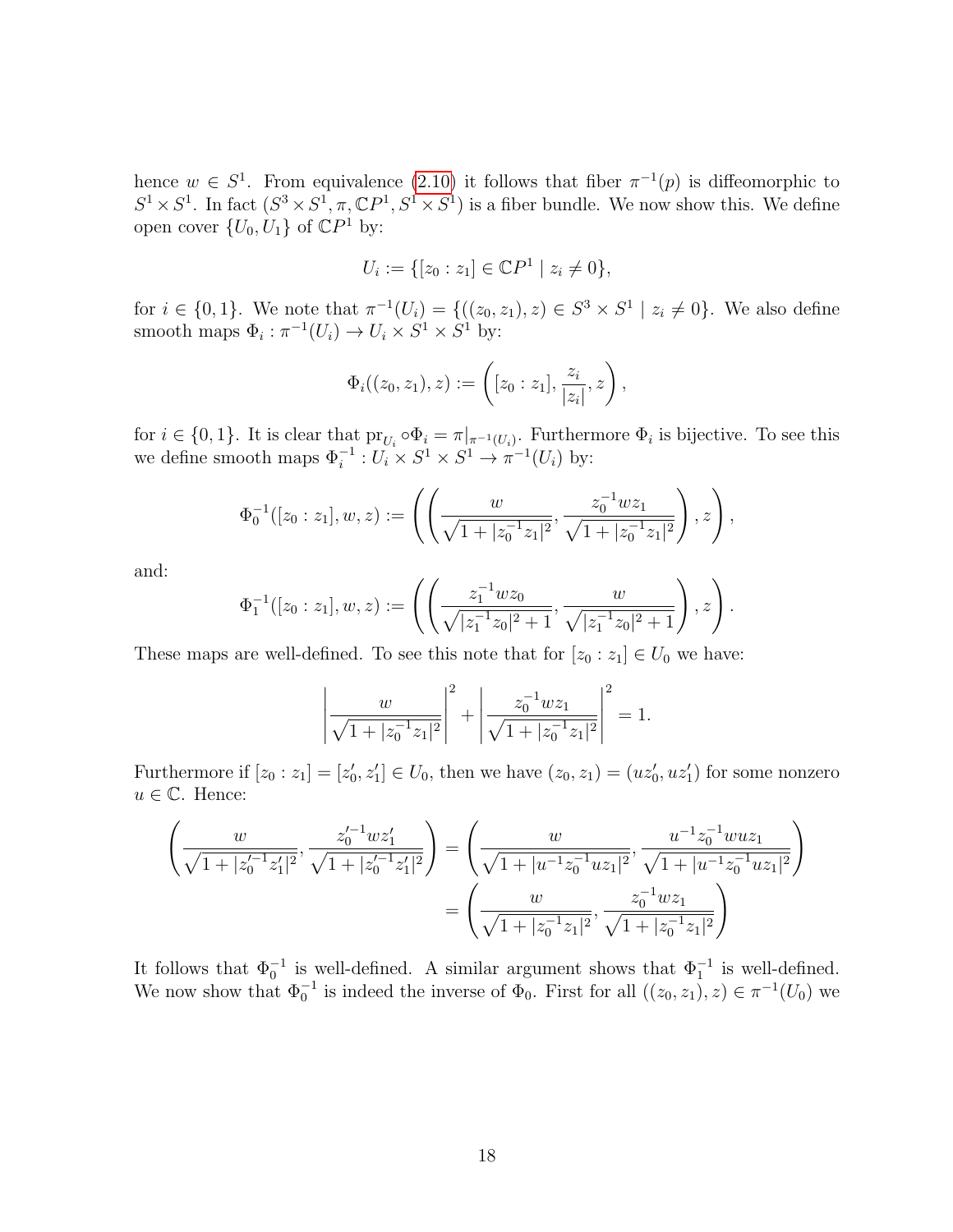have:

$$
(\Phi_0^{-1} \circ \Phi_0) ((z_0, z_1), z) = \Phi_0^{-1} \left( [z_0 : z_1], \frac{z_0}{|z_0|}, z \right)
$$
  
= 
$$
\left( \left( \frac{\frac{z_0}{|z_0|}}{\sqrt{1 + |z_0^{-1}z_1|^2}}, \frac{z_0^{-1} \frac{z_0}{|z_0|} z_1}{\sqrt{1 + |z_0^{-1}z_1|^2}} \right), z \right)
$$
  
= 
$$
\left( \left( \frac{z_0}{|z_0| \sqrt{1 + |z_0^{-1}z_1|^2}}, \frac{z_1}{|z_0| \sqrt{1 + |z_0^{-1}z_1|^2}} \right), z \right)
$$
  
= 
$$
\left( \left( \frac{z_0}{\sqrt{|z_0|^2 + |z_1|^2}}, \frac{z_1}{\sqrt{|z_0|^2 + |z_1|^2}} \right), z \right)
$$
  
= 
$$
((z_0, z_1), z).
$$

Furthermore for all  $([z_0 : z_1], w, z) \in U_0 \times S^1 \times S^1$  we have:

$$
\begin{aligned}\n\left(\Phi_0 \circ \Phi_0^{-1}\right) \left( [z_0 : z_1], w, z \right) &= \Phi_0 \left( \left( \frac{w}{\sqrt{1 + |z_0^{-1} z_1|^2}}, \frac{z_0^{-1} w z_1}{\sqrt{1 + |z_0^{-1} z_1|^2}} \right), z \right) \\
&= \left( \left[ \frac{w}{\sqrt{1 + |z_0^{-1} z_1|^2}} : \frac{z_0^{-1} w z_1}{\sqrt{1 + |z_0^{-1} z_1|^2}} \right], w, z \right) \\
&= \left( [w : z_0^{-1} w z_1], w, z \right) \\
&= \left( [z_0 : z_1], w, z \right).\n\end{aligned}
$$

A similar argument shows that  $\Phi_1^{-1}$  is indeed the inverse of  $\Phi_1$ . Hence the maps  $\Phi_i$  are diffeomorphisms. It follows that  $\{\Phi_0, \Phi_1\}$  is a trivialization of the fiber bundle  $(S^3 \times$  $S^1, \pi, \mathbb{C}P^1, S^1 \times S^1$ ). Hence from Lemma [2.31](#page-20-2) it follows that there exists a 2-form  $\sigma$  on  $S^1 \times S^1$ , such that  $(S^3 \times S^1, \pi, \mathbb{C}P^1, (S^1 \times S^1, \sigma))$  is a symplectic fiber bundle.

In the previous example the 1-sphere  $S^1$  in the product  $S^3 \times S^1$  is ignored. This was needed in order to get a 2-dimensional fiber and thus obtain a symplectic fiber bundle. The map  $\pi': S^3 \to \mathbb{C}P^1$ , where the 1-sphere is not included, is the Hopf fibration, which has many interested properties. We will not discuss them here, but refer to [\[Lyo03\]](#page-43-3). Example [2.32](#page-20-0) is interesting for another reason, namely there exists no symplectic form on the total space  $S^3 \times S^1$ . We will not prove this in this thesis.<sup>[4](#page-22-0)</sup> Therefore this example shows that it is not self-evident that there even exists a symplectic form the total space E of a symplectic fiber bundle. Thurston's Theorem [1.2](#page-6-1) and Theorem [1.3](#page-6-2) are therefore important, in that they give a sufficient condition for such symplectic structure to exist on a total space, that even restricts to induced symplectic forms on the fibers  $E_p$ .

<span id="page-22-0"></span><sup>&</sup>lt;sup>4</sup>The proof of this follows from the Künneth formula for de Rham cohomology groups (see [\[BT82,](#page-43-1) p. 47-50]), the fact that if a manifold M has trivial de Rham cohomology group (see subsection [3.1\)](#page-23-1), then there exists no symplectic structure on this manifold  $M$ , and the de Rham cohomology groups of n-spheres (see for example [\[Lee13,](#page-43-4) Theorem 17.21]).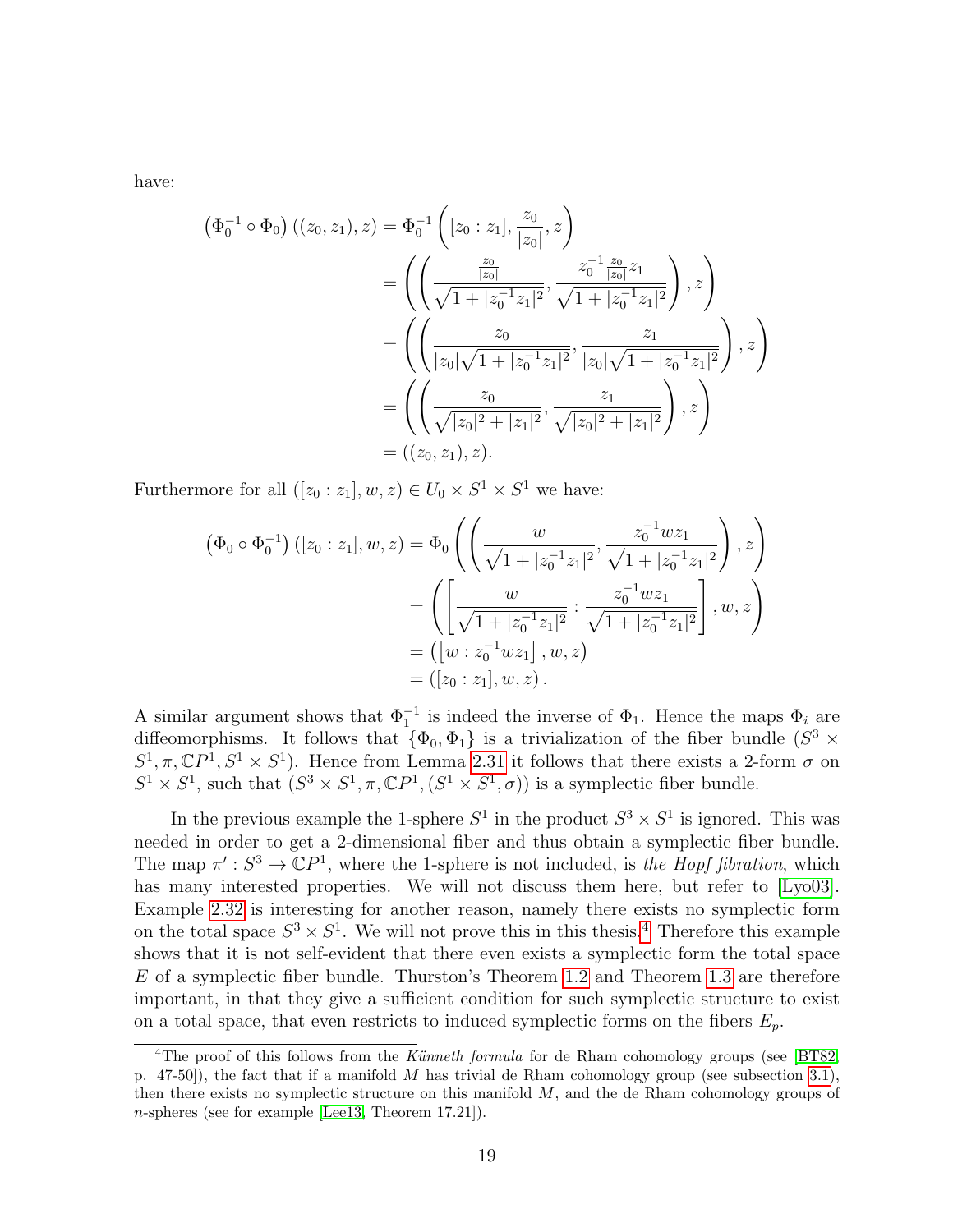## <span id="page-23-0"></span>3 de Rham cohomology and Chern classes

In this section we examine oriented vector bundles and eventually define the first Chern class for symplectic vector bundles. In subsection [3.1](#page-23-1) we will define the de Rham cohomology group of a smooth manifold. In subsection [3.2](#page-25-0) we will define orientations of vector bundles and define symplectic vector bundles. In subsection [3.3](#page-31-0) we will define the first Chern class of a symplectic vector bundle using Euler classes on oriented vector bundles.

#### <span id="page-23-1"></span>3.1 de Rham cohomology groups

Recall that a differential k-form  $\omega \in \Omega^k(M)$  is called *closed* if  $d\omega = 0$ , and  $\omega$  is called exact if there exists a  $(k-1)$ -form  $\xi \in \Omega^{(k-1)}(M)$  such that  $d\xi = \omega$ . Since  $d^2\omega = 0$  for all forms  $\omega$ , it is clear that every exact k-form is also closed. The reverse is not generally true, as we can see from the following example.

**Example 3.1.** Let  $\omega \in \Omega^1(S^1)$  be the 1-form given by:

$$
\omega = xdy - ydx.
$$

This form is a closed form. Now we assume this form is also exact and show that this leads to a contradiction. Let  $\xi \in \Omega^0(S^1) = C^{\infty}(S^1)$  be the 0-form such that  $d\xi = \omega$ . From Stokes's Theorem we then have:

$$
\int_{S^1} \omega = \int_{S^1} d\xi = \int_{\partial S^1} \xi = 0.
$$

However we also have:

$$
\int_{S^1} \omega = \int_{S^1} (xdy - ydx) = \int_0^{2\pi} (\cos^2(t) + \sin^2(t)) dt = 2\pi,
$$

which is a contradiction. Hence  $\omega$  is not exact.

We denote  $\mathcal{Z}^k(M)$  to be the set of closed k-forms on M, and denote  $\mathcal{B}^k(M)$  to be the set of exact  $k$ -forms on  $M$ . In other words we have:

$$
\mathcal{Z}^k(M) := \{ \omega \in \Omega^k(M) \mid d\omega = 0 \} = \ker \left( d : \Omega^k(M) \to \Omega^{k+1}(M) \right)
$$

$$
\mathcal{B}^k(M) := \{ d\xi \mid \xi \in \Omega^{k-1}(M) \} = \text{im} \left( d : \Omega^{k-1}(M) \to \Omega^k(M) \right).
$$

Since the exterior derivative is a R-linear map,  $\mathcal{Z}^k(M)$  and  $\mathcal{B}^k(M)$  are both linear subspaces of  $\Omega^k(M)$ , with  $\mathcal{B}^k(M) \subset \mathcal{Z}^k(M)$ . We now define the de Rham cohomology group.

**Definition 3.2.** Let  $M$  be a smooth manifold. We define the kth de Rham cohomology *group in of*  $M$  to be the quotient vector space given by:

$$
H_{dR}^k(M) := \mathcal{Z}^k(M)/\mathcal{B}^k(M).
$$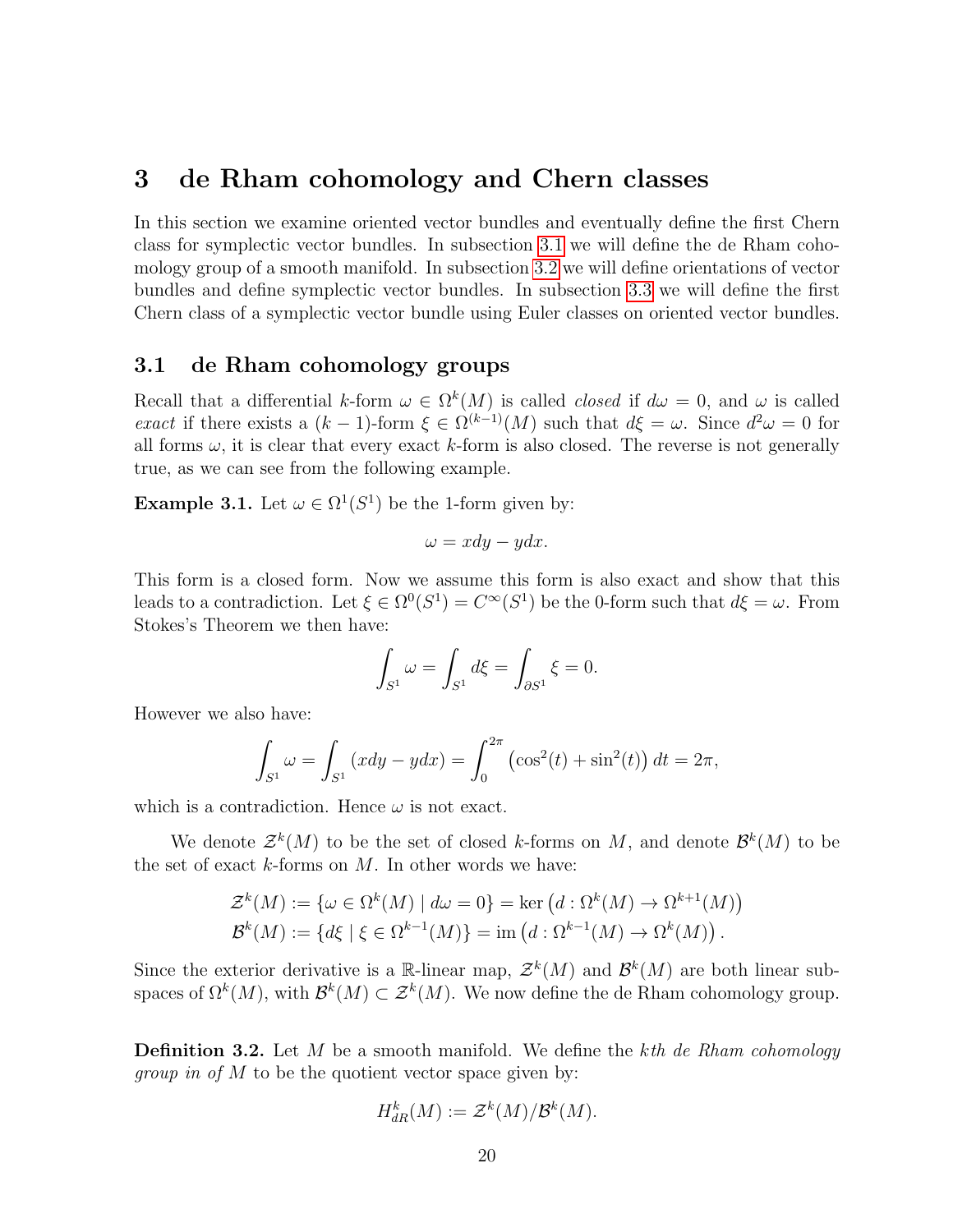From the definition of the de Rham cohomology group it is immediate that  $H_{dR}^k(M)$  =  $\{0\}$  if and only if every closed k-form  $\omega \in \Omega^k(M)$  is also exact. Every smooth map  $f: M \to N$  between smooth manifolds induces a pullback map between the de Rham cohomology groups.

<span id="page-24-0"></span>**Definition 3.3.** Let M, N be smooth manifolds and  $f : M \to N$  be a smooth map between smooth manifolds. We define map  $f^*: H^k_{\text{dR}}(N) \to H^k_{\text{dR}}(M)$  by:

$$
f^*a = f^*[\omega] := [f^*\omega],
$$

where  $[\omega]$  is the equivalence class containing  $\omega$ . We call this map the *pullback map* of de Rham cohomology groups.

Remark 3.4. It is not immediate that this map is defined properly. To show this we have to check that  $f^*\omega$  is indeed closed (hence  $[f^*\omega]$  makes sense) and that the map is well-defined. Since the exterior derivative commutes with the pullback map we have:

$$
d(f^*\omega) = f^*(d\omega) = f^*0 = 0,
$$

hence  $f^*\omega$  is closed. Now if  $\omega, \omega' \in \Omega^k(N)$  are k-forms such that  $[\omega] = [\omega']$  we have that  $\omega' = \omega + \eta$ , where  $\eta = d\xi \in \Omega^k(N)$  is an exact k-form. It follows that:

$$
f^*[\omega'] = [f^*\omega'] = [f^*(\omega + d\xi)] = [f^*\omega + f^*(d\xi)] = [f^*\omega + d(f^*\xi)] = [f^*\omega] = f^*[\omega].
$$

Therefore the map  $f^*: H^k_{\text{dR}}(N) \to H^k_{\text{dR}}(M)$  is well-defined.

Since the pullback map is linear we have that the pullback cohomology map is also linear. Furthermore if  $f : M \to N$ ,  $g : N \to P$  are smooth maps between smooth manifolds, then we have:

$$
f^* \circ g^* = (g \circ f)^*.
$$

This follows from the same identity in case of the pullback map of differential forms. In particular we have that if  $f: M \to N$  is a diffeomorphism, then  $f^*: H^k_{\text{dR}}(N) \to H^k_{\text{dR}}(M)$  is an isomorphism with inverse  $f^{-1}$ <sup>\*</sup>. But not only diffeomorphisms give isomorphic de Rham cohomology groups, since de Rham cohomology groups are homotopy invariants. We will not prove this fact, but will explain what this means. A continuous map  $f: X \to Y$ between topological spaces is called a homotopy equivalence if there exists a continuous map  $g: Y \to X$  and homotopies connecting  $g \circ f$  to id<sub>X</sub> and  $f \circ g$  to id<sub>Y</sub>, i.e. continuous maps  $F: X \times [0,1] \to X$ ,  $G: Y \times [0,1] \to Y$  such that:

$$
F(x, 0) = (g \circ f)(x), F(x, 1) = x, G(y, 0) = (f \circ g)(y)
$$
 and  $G(y, 1) = y$ ,

for all  $x \in X$  and  $y \in Y$ . In this case q is called a *homotopy inverse* of f. Two topological spaces are called *homotopy equivalent* if there exists a homotopy equivalence  $f : X \to Y$ between them.[5](#page-24-1) The homotopy invariance of the de Rham cohomology groups now means the following.

<span id="page-24-2"></span><span id="page-24-1"></span> ${}^{5}$ For more information on this subject we refer to [\[Hat01,](#page-43-5) Chapter 0]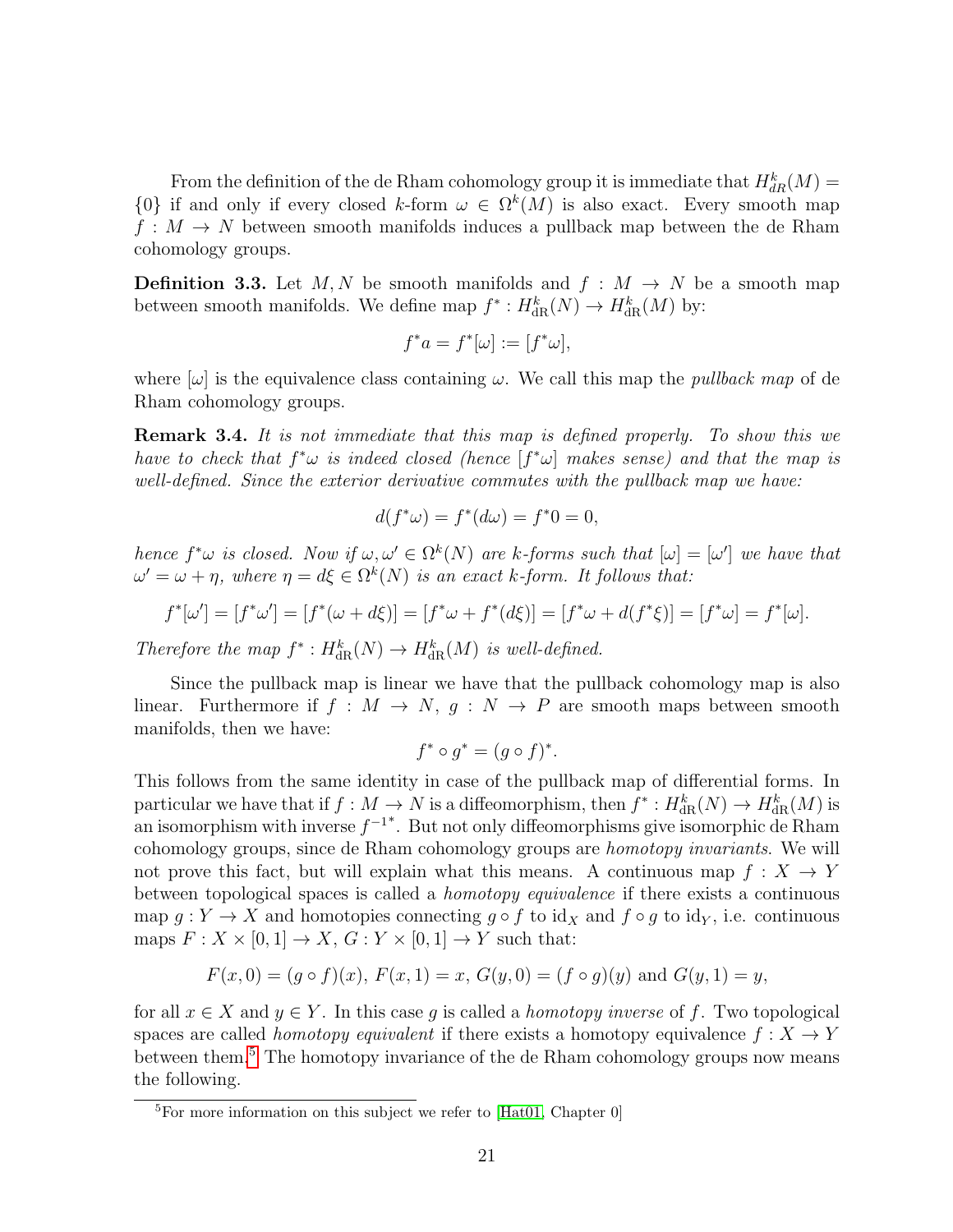**Theorem 3.5.** Let M, N be homotopy equivalent manifolds. Then for all  $k \in \mathbb{N}_0$ ,  $H_{\text{dR}}^k(M)$ and  $H_{dR}^{k}(N)$  are isomorphic. Furthermore if  $f : M \to N$  is a homotopy equivalence and  $g: N \to M$  is a homotopy inverse, then  $f^*: H^2_{\text{dR}}(N) \to H^2_{\text{dR}}(M)$  is an isomorphism with inverse  $g^*: H^2_{\text{dR}}(M) \to H^2_{\text{dR}}(N)$ .

The proof can be found in [\[Lee13,](#page-43-4) Theorem 17.11]. It has some useful corollaries. We say that a topological space X is *contractible* if it is homotopy equivalent to a pointspace. This is equivalent to saying that there is a homotopy connecting  $id_X : X \to X$  and  $c_x: X \to X$ , where  $c_x$  is the constant map given by  $c_x(y) = x$  for all  $y \in X$ . We have the following corollary.

**Corollary 3.6.** If M is an contractible manifold, then  $H_{\text{dR}}^{k}(M) = \{0\}$  for all  $k \in \mathbb{N}$ . In particular every closed k-form on M is also exact.

*Proof.* Since  $H_{\text{dR}}^k({p}) = {0}$  for all  $k \in \mathbb{N}$ , the result follows directly from Theorem [3.5.](#page-24-2)  $\Box$ 

#### <span id="page-25-0"></span>3.2 Oriented and symplectic vector bundles

We start by defining orientable vector bundles.

**Definition 3.7** (orientable vector bundle). Let  $(E, \pi, M)$  be a real vector bundle. We will call a trivialization  $\{\Phi_U\}_{U\in\mathcal{U}}$  an *oriented trivialization* if it has  $\text{Aut}^+(\mathbb{R}^n)$  as structure group. We will call a vector bundle an *orientable vector bundle* if it has  $Aut^+(\mathbb{R}^n)$  as a structure group.

Just as in the case of orientable manifolds we can also give an orientation to an orientable vector bundle. Let  $(E, \pi, M)$  be an orientable vector bundles  $(E, \pi, M)$ . We will say that two oriented trivializations  ${\{\Phi_U\}}_{U \in \mathcal{U}}$  and  ${\{\Psi_V\}}_{V \in \mathcal{V}}$  of  $(E, \pi, M)$  are equivalent if for all  $U \in \mathcal{U}$ ,  $V \in \mathcal{V}$  and  $p \in U \cap V$  we have that  $\Phi_U^p \circ (\Psi_V^p)^{-1} \in \text{Aut}^+(\mathbb{R}^n)$ . This is an equivalence relation on all oriented trivializations. Reflexivity follows from the definition of an oriented trivialization. Symmetry follows from  $\Psi_V^p \circ (\Phi_U^p)^{-1} = (\Phi_U^p \circ (\Psi_V^p)^{-1})^{-1}$ . Transitivity follows from  $\Phi_U^p \circ (\Lambda_W^p)^{-1} = \Phi_U^p \circ (\Psi_V^p)^{-1} \circ \Psi_V^p$  $_V^p \circ (\Lambda_W^p)^{-1}$ . This leads to the following definition.

**Definition 3.8** (oriented vector bundle). Let  $(E, \pi, M)$  be an orientable vector bundle. We call an equivalence class  $O$  of oriented trivializations an *orientation* of orientable vector bundle  $(E, \pi, M)$ . An orientable vector bundle with a chosen orientation  $\mathcal O$  is called an *oriented vector bundle* and denoted by  $(E, \pi, M, \mathcal{O})$ . Any oriented trivialization contained in the orientation of an oriented vector bundle is called a positively oriented trivialization of the oriented vector bundle.

We denote by  $\mathrm{O}(V,\langle\cdot,\cdot\rangle)$  or just  $\mathrm{O}(V)$  the space of all orthogonal maps  $T:V\rightarrow V$  and denote by  $SO(V, \langle \cdot, \cdot \rangle)$  or just  $SO(V)$  the space of all positive orthogonal maps  $T : V \to V^6$  $T : V \to V^6$ .

<span id="page-25-1"></span> $6$ We refer to Definition [A.1](#page-41-2) for a precise definition of (positive) orthogonal maps of general linear maps between inner product spaces.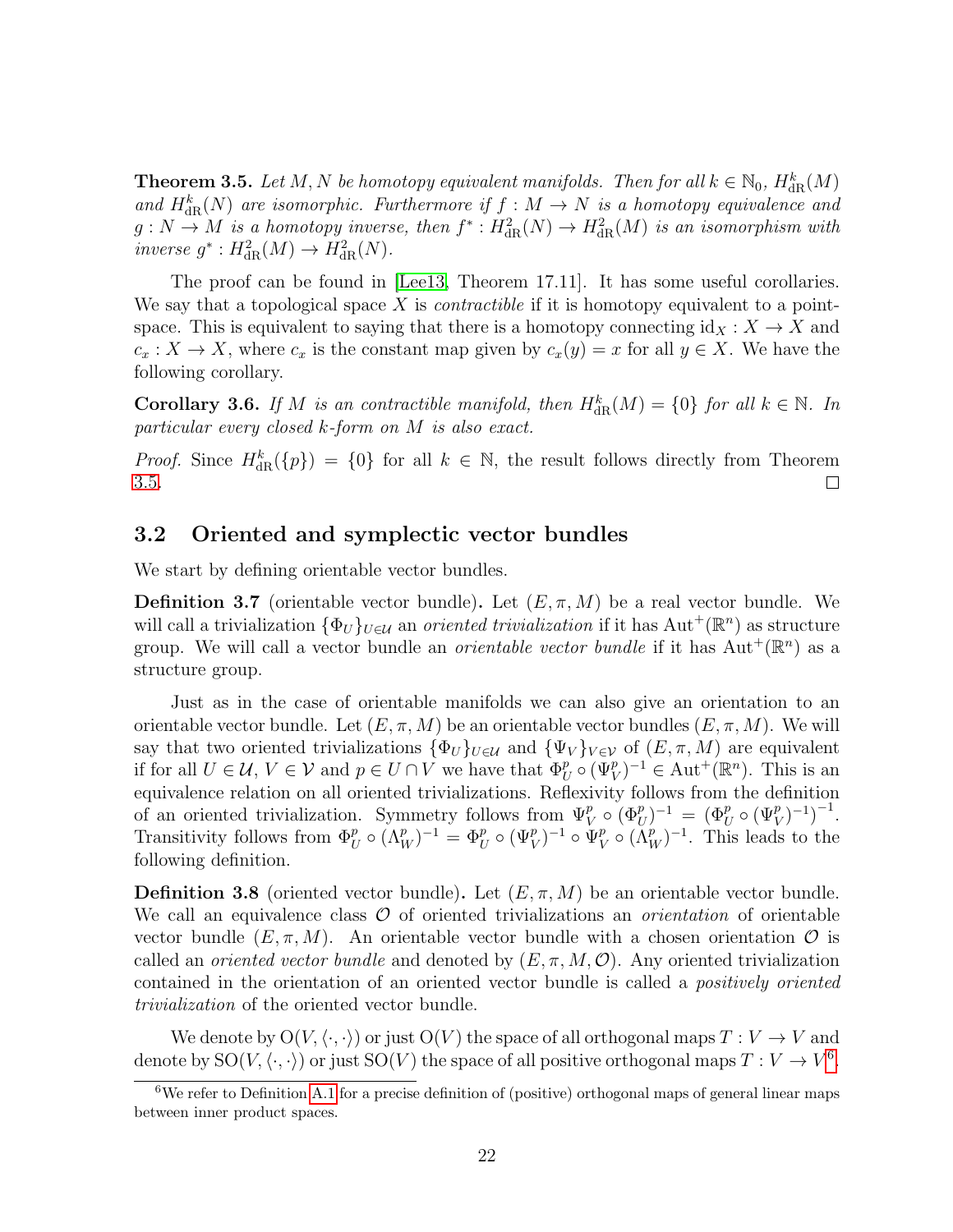The following lemma shows that all vector bundles have  $O(\mathbb{R}^n)$  as structure groups (and  $SO(\mathbb{R}^n)$  if they are orientable).

<span id="page-26-0"></span>**Lemma 3.9.** Any vector bundle of rank n has  $O(\mathbb{R}^n)$  as a structure group. Furthermore an orientable vector bundle has  $SO(\mathbb{R}^n)$  as a structure group.

To prove this lemma we first need to define a Riemannian structure on a vector bundle, which is an smooth inner product on each of the fibers  $E_p := \pi^{-1}(p)$  of the vector bundle.

**Definition 3.10.** Let  $(E, \pi, M)$  be a vector bundle. A Riemannian structure on  $(E, \pi, M)$ is smooth section g of  $E^* \otimes E^*$  such that for all  $p \in M$ ,  $g_p : E_p \times E_p \to \mathbb{R}$  is a inner product on  $E_p$ .

Before proving lemma [3.9](#page-26-0) we first need to show that a Riemannian structure exists on every vector bundle.

<span id="page-26-1"></span>**Lemma 3.11.** Let  $(E, \pi, M)$  be a vector bundle. Then there exists a Riemannian structure g on  $(E, \pi, M)$ .

*Proof.* Let  $(E, \pi, M)$  be a vector bundle, and let  $\{\Phi_U\}_{U \in \mathcal{U}}$  be any trivialization. For all  $U \in \mathcal{U}$  we define section  $g_U$  of  $E^*_{U} \otimes E^*_{U}$  by:

<span id="page-26-4"></span>
$$
g_U|_p(\cdot,\cdot) := (\Phi_U^p)^*\langle \cdot,\cdot \rangle = \langle \Phi_U^p(\cdot), \Phi_U^p(\cdot) \rangle, \tag{3.1}
$$

where  $\langle \cdot, \cdot \rangle$  is the standard inner product on  $\mathbb{R}^n$ . This is a Riemannian structure on the vector bundle  $(E_U, \pi|_{E_U}, U)$ , since  $\Phi_U^p$  is a linear isomorphism for all p. We now patch these Riemannian structures together using a smooth partition of unity  $\{\rho_U\}_{U\in\mathcal{U}}$ , subordinate to *U*. We define section g of  $E^* \otimes E^*$ , by:

<span id="page-26-3"></span>
$$
g_p(\cdot, \cdot) := \sum_{\substack{U \in \mathcal{U} \\ p \in U}} \rho_U(p) g_U|_p(\cdot, \cdot). \tag{3.2}
$$

This is indeed a well-defined Riemannian structure on  $(E, \pi, M)$ , since pointwise this is a finite linear combination of inner products. This proves Lemma [3.11.](#page-26-1)  $\Box$ 

We can now prove lemma [3.9.](#page-26-0)

*Proof of lemma [3.9.](#page-26-0)* Let  $(E, \pi, M)$  be a vector bundle of rank n and g be a Riemannian structure on the vector bundle. Let  ${\lbrace \Phi_{U} \rbrace}_{U \in \mathcal{U}}$  be any trivialization of the vector bundle. We can define smooth local frames  $\{s'_1, \ldots, s'_n\}_U$  over  $U^7$  $U^7$  by:

$$
s_i'(p) := (\Phi_U^p)^{-1}(e_i),
$$

<span id="page-26-2"></span><sup>&</sup>lt;sup>7</sup>A smooth local frame  $\{s_1,\ldots,s_n\}_U$  over U is a set of smooth sections  $s_i: U \to E_U$  such that  ${s_1(p), \ldots, s_n(p)}$  is an ordered basis for  $E_p$  for all  $p \in U$ .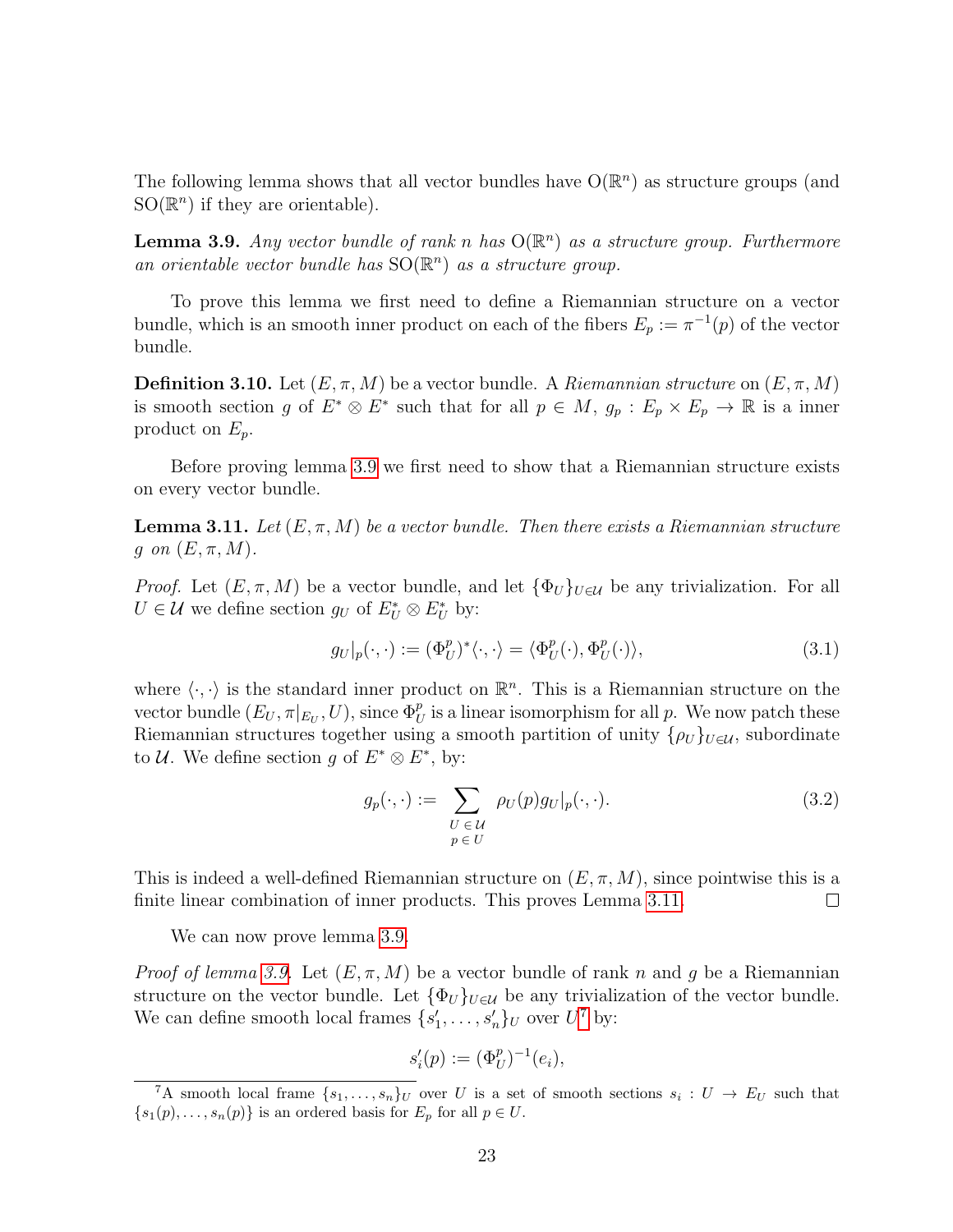for all  $1 \leq i \leq n$ . Using the Riemannian structure and the Gram-Schmidt procedure on this local frame<sup>[8](#page-27-0)</sup>, we obtain smooth orthonormal local frames  $\{s_1, \ldots, s_n\}_U$  over U for all  $U \in \mathcal{U}$ , i.e. for all  $p \in U$ ,  $\{s_1(p), \ldots, s_n(p)\}\$ is an orthonormal basis (with respect to inner product  $g_p$ ) of  $E_p$ . We define a new trivialization  $\{\Psi_U\}_{U\in\mathcal{U}}$  by:

<span id="page-27-2"></span>
$$
\Psi_U(s_i(p)) := (p, e_i),\tag{3.3}
$$

for all  $p \in U \in \mathcal{U}$  and  $1 \leq i \leq n$ . Its transition functions  $\{g_{UV}\}\$ are orthogonal maps, since  $\Psi_U^p : (E_p, g_p) \to (\mathbb{R}^n, \langle \cdot, \cdot \rangle)$  is an orthogonal map for all  $p \in U \in \mathcal{U}$ . Hence vector bundle  $(E, \pi, M)$  has  $O(\mathbb{R}^n)$  as a structure group.

Now let  $(E, \pi, M)$  be an orientable vector bundle and  $\{\Phi_U\}_{U \in \mathcal{U}}$  be any oriented trivialization. We define trivialization  ${\Psi_U}_{U \in U}$  in the same way as above. Then this trivialization is also oriented, belonging to the same orientation as  ${\lbrace \Phi_U \rbrace}_{U \in \mathcal{U}}$ , since the Gram-Schmidt procedure preserves orientation.<sup>[9](#page-27-1)</sup> It follows that in this case the bundle has  $SO(\mathbb{R}^n)$  as a structure group. This proves Lemma [3.9.](#page-26-0)  $\Box$ 

<span id="page-27-4"></span>**Remark 3.12.** In the proof of lemma [3.9](#page-26-0) we first defined a Riemannian structure to define a trivialization by [\(3.3\)](#page-27-2) with  $O(\mathbb{R}^n)$  or  $SO(\mathbb{R}^n)$  as structure group. This trivialization has as property that it maps smooth orthonormal local frames to the standard basis of  $\mathbb{R}^n$ . We can also do this the other way round. If  $\{\Phi_U\}_{U\in\mathcal{U}}$  is any trivialization of the bundle with  $O(\mathbb{R}^n)$  (or  $SO(\mathbb{R}^n)$ ) as structure group we can define the Riemannian structure as in [\(3.2\)](#page-26-3) using [\(3.1\)](#page-26-4). In this case we have that smooth local frame  $\{s_1, \ldots, s_n\}_U$ , defined by  $s_i(p) := (\Phi_U^p)^{-1}(p)$  for all  $1 \leq i \leq n$ , is a smooth orthonormal local frame that is mapped to the standard basis by the trivialization. Hence the trivialization maps orthogonal local frames to the standard basis of  $\mathbb{R}^n$ .

We now define the symplectic vector bundle.

**Definition 3.13.** Let  $(E, \pi, M)$  be a vector bundle of rank 2n and  $\omega$  be a smooth section of  $E^* \wedge E^*$  with the property that  $\omega_p$  is also nondegenerate (hence symplectic) for all  $p \in M$ . We will call the quadruple  $(E, \pi, M, \omega)$  a symplectic vector bundle (of rank 2n).

**Example 3.14.** Let  $(M, \omega)$  be a symplectic manifold. Then  $(TM, \pi, M, \omega)$ , where  $(TM, \pi, M)$ is the tangent bundle, is a symplectic vector bundle.

If we have a vector bundle  $(E, \pi, M)$  and a smooth section  $\omega \in E^* \wedge E^*$  that is nondegenerate at some point  $p \in M$ , then locally we have a symplectic vector bundle.

<span id="page-27-3"></span>**Lemma 3.15.** Let  $(E, \pi, M)$  be a vector bundle and let  $\omega$  be a smooth section of  $E^* \wedge E^*$ . If  $\omega_p$  is nondegenerate then there exists a neighborhood U of p such that  $\omega_q$  is nondegenerate for all  $q \in U$ .

<span id="page-27-0"></span><sup>8</sup>This procedure can be seen in more detail in [\[Lee13,](#page-43-4) Lemma 8.13].

<span id="page-27-1"></span><sup>&</sup>lt;sup>9</sup>This follows from Lemma [A.3.](#page-41-3)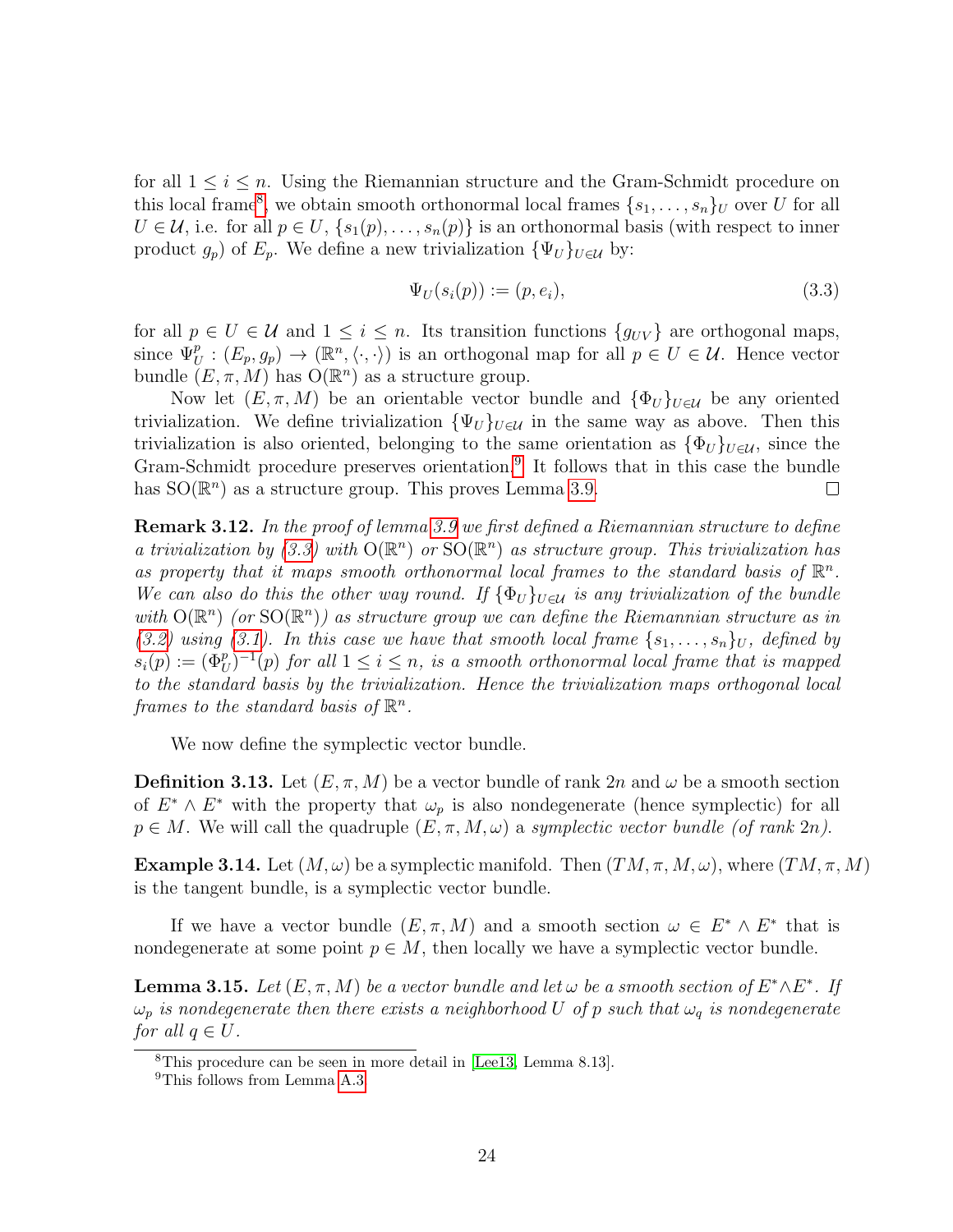*Proof.* Let  $p \in M$  such that  $\omega_p$  is nondegenerate and let  $\{s_1, \ldots, s_n\}_V$  be a smooth local frame over a neighborhood V of p. We define the map  $\rho: V \to \mathbb{R}^{n \times n}$  by:

$$
\rho(q)_{ij} := \omega_p(s_i(q), s_j(q))
$$

Since the map  $q \mapsto \omega_q$  is smooth and the local frame is smooth, we have that  $\rho$  is a smooth map. From Remark [2.6](#page-8-2) we have that  $\omega_q$  is nondegenerate if and only if  $\rho(q)$  is invertible. It follows that  $U := \rho^{-1}(\mathrm{GL}(n, \mathbb{R}))$  is an open neighborhood of p, such that  $\omega_q$ is nondegenerate for all  $q \in U$ . This proves Lemma [3.15.](#page-27-3) П

Symplectic vector bundles are orientable vector bundles, as we will now show.

<span id="page-28-0"></span>**Lemma 3.16.** If  $(E, \pi, M, \omega)$  is a symplectic vector bundle, then its underlying vector bundle  $(E, \pi, M)$  is an orientable vector bundle.

Proof. We first claim the following:

**Claim 1.** For all  $p \in M$ , there exists a smooth symplectic local frame over a neighborhood U of p, i.e. a smooth local frame  $\{t_1, s_1, \ldots, t_n, s_n\}_U$  such that for all  $q \in U$ ,  $\{t_1(q), s_1(q), \ldots, t_n(q), s_n(q)\}\$ is a symplectic basis for  $E_q$ .

**Proof of Claim [1:](#page-12-1)** Let  $p \in M$  and  $B_V := \{u_1, \ldots, u_{2n}\}$  be a smooth local frame over neighborhood V of p. We will follow a procedure similar as in the proof of Lemma [2.3,](#page-7-5) only using local sections and frames instead of vectors and bases by defining:

$$
s_1 := u_1
$$
  

$$
t_1 = \frac{u'}{\omega(u_1, u')},
$$

where  $u' \in B$  such that  $\omega_p(u_1(p), u'(p)) \neq 0$ . Note that  $t_1$  might not be well-defined over the entire neighborhood V, since  $\omega(u_1, u')$  might be zero outside of p. However, since map  $q \mapsto \omega_q(u_1(q), u'(q))$  is smooth and  $\omega_p(u_1(p), u'(p)) \neq 0$  we have that  $\omega_q(u_1(q), u'(q)) \neq 0$ for all  $q \in U_1 \subset V$ , where  $U_1$  is a neighborhood of p. If  $\text{span}\{s_1(p), t_1(p)\} = E_p$  then we are done, and  $\{s_1, t_1\}_{U_1}$  is a smooth symplectic local over  $U_1$ . If this is not the case, then we define for any  $u \in B \setminus \{u_1, u'\}$ :

$$
f_1(u) := u + \omega(u, t_1) s_1 - \omega(u, w_1) v_1.
$$

We can repeat the same process on smooth local subframe  $B_1 := \{f_1(u) \mid u \in B \setminus \{u_1, u'\}\}_{U_1}$ over  $U_1$  and  $\omega$  restricted to the local subbundle spanned by this subframe. This process stops at some point, as in the proof of Lemma [2.3,](#page-7-5) until we obtain an smooth symplectic local frame  $\{t_1, s_1, \ldots, t_n, s_n\}_{U=U_n}$ . This proves Claim [1.](#page-12-1)

Let U be the open cover such that for each open set  $U \in \mathcal{U}$  there exists a smooth symplectic local frame over U. For every  $U \in \mathcal{U}$  we define local trivialization  $\Phi_U : E_U \to$  $U \times \mathbb{R}^{2n}$  by:

$$
\Phi_U(s_i(p)) := (p, e_{2i-1}) \text{ and } \Phi_U(t_i(p)) = (p, e_{2i})
$$
\n(3.4)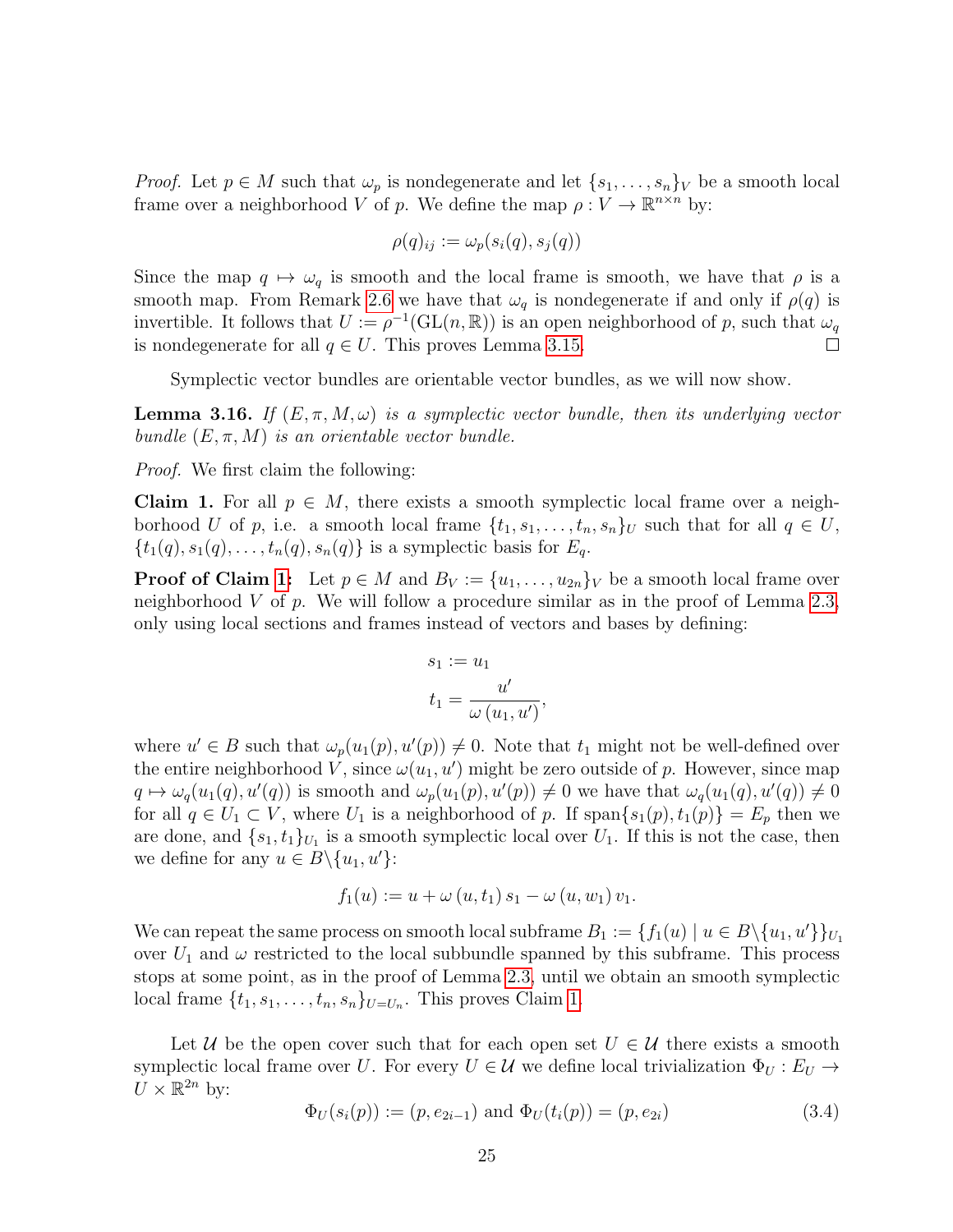for all  $1 \leq i \leq n$ . Note that the linear isomorphisms  $\Phi_U^p$  are symplectic isomorphisms between  $(E_p, \omega_p)$  and  $(\mathbb{R}^{2n}, \omega_0)$ . In particular we have that the transition maps  $g_{UV}$ map into symplectic automorphisms of  $(\mathbb{R}^{2n}, \omega_0)$ . From Lemma [2.12](#page-12-2) it follows that the transition functions map into  $\text{Aut}^+(\mathbb{R}^{2n})$  and thus that the underlying vector bundle is orientable. This proves Lemma [3.16.](#page-28-0)  $\Box$ 

<span id="page-29-2"></span>Remark 3.17. Note that any trivialization that restricts to symplectic isomorphisms between  $(E_p, \omega_p)$  and  $(\mathbb{R}^{2n}, \omega_0)$  belongs to the same orientation. To see this let  $\{\Psi_V\}_{V \in \mathcal{V}}$ be another trivialization with this property, i.e. the linear isomorphisms  $\Phi_{\nu}^{p}$  $^p_V$  are symplectic isomorphisms. This means that for all  $U \in \mathcal{U}$  and  $V \in \mathcal{V}$  with  $p \in U \cap V$  we have that  $\Phi_l^p$  $_U^p \circ (\Psi_U^p)^{-1}$  is a symplectic isomorphism. Hence, from Lemma [2.12,](#page-12-2) we have  $\Phi_l^p$  $U^p$   $\circ$   $(\Psi^p_V)^{-1} \in \text{Aut}^+(\mathbb{R}^n)$ . This means that both oriented trivializations are equivalent. Hence a symplectic vector bundle induces a canonical orientation on its underlying vector bundle. We denote  $(E, \pi, M, \mathcal{O}^{\omega})$  to be this oriented vector bundle induced by  $(E, \pi, M, \omega)$ .

Recall the definition of a vector bundle homomorphism and isomorphism.

**Definition 3.18.** Let  $(E, \pi, M), (E', \pi', M')$  be vector bundles. We call a smooth bundle map  $\varphi : E' \to E$  covering smooth map  $f : M' \to M$  a vector bundle homomorphism covering f if it restricts to linear maps between fibers, i.e.

$$
\varphi|_{E'_p}: E'_p \to E_{f(p)}
$$

is linear for all  $p \in M'$ . We call  $\varphi$  a *bundle isomorphism* if  $\varphi$  is an diffeomorphic vector bundle homomorphism and its inverse is also a vector bundle homomorphism.

Note that any bijective vector bundle homomorphism restricts to isomorphisms between fibers, following from Remark [2.24.](#page-17-1) Furthermore the inverse of a vector bundle isomorphism covering f is a vector bundle isomorphism covering  $f^{-1}$ , which implies that f is a diffeomorphism. Vector bundle isomorphisms may also preserve orientations of oriented vector bundles in the following sense.

**Definition 3.19.** Let  $\varphi : E' \to E$  be a vector bundle isomorphism between oriented vector bundles  $(E', \pi', M', \mathcal{O}')$  and  $(E, \pi, M, \mathcal{O})$  covering smooth map  $f : M' \to M$ . We say that  $\varphi$  is orientation-preserving if for all positively oriented trivializations  $\{\Phi_U\}_{U\in\mathcal{U}}\in\mathcal{O}$  and  $\{\Psi_{U'}\}_{U'\in\mathcal{U}'}\in\mathcal{O}'$  we have:

<span id="page-29-0"></span>
$$
\Phi_U^{f(p)} \circ \varphi \circ (\Psi_{U'}^p)^{-1} \in \text{Aut}^+(\mathbb{R}^n) \text{ for all } U \in \mathcal{U} \text{ and } U' \in \mathcal{U}' \text{ with } p \in U' \text{ and } f(p) \in U. \tag{3.5}
$$

The next lemma shows that if a vector bundle isomorphism preserves just one pair of positively oriented trivializations, then it is orientation-preserving.

<span id="page-29-1"></span>**Lemma 3.20.** Let  $\varphi : E' \to E$  be a vector bundle isomorphism between oriented vector bundles  $(E', \pi', M', \mathcal{O}')$  and  $(E, \pi, M, \mathcal{O})$  covering smooth map  $f : M' \to M$ . If there exists positively oriented trivializations  $\{\Phi_U\}_{U\in\mathcal{U}}\in\mathcal{O}$  and  $\{\Psi_{U'}\}_{U'\in\mathcal{U}'}\in\mathcal{O}'$  with property  $(3.5)$ , then  $\varphi$  is orientation-preserving.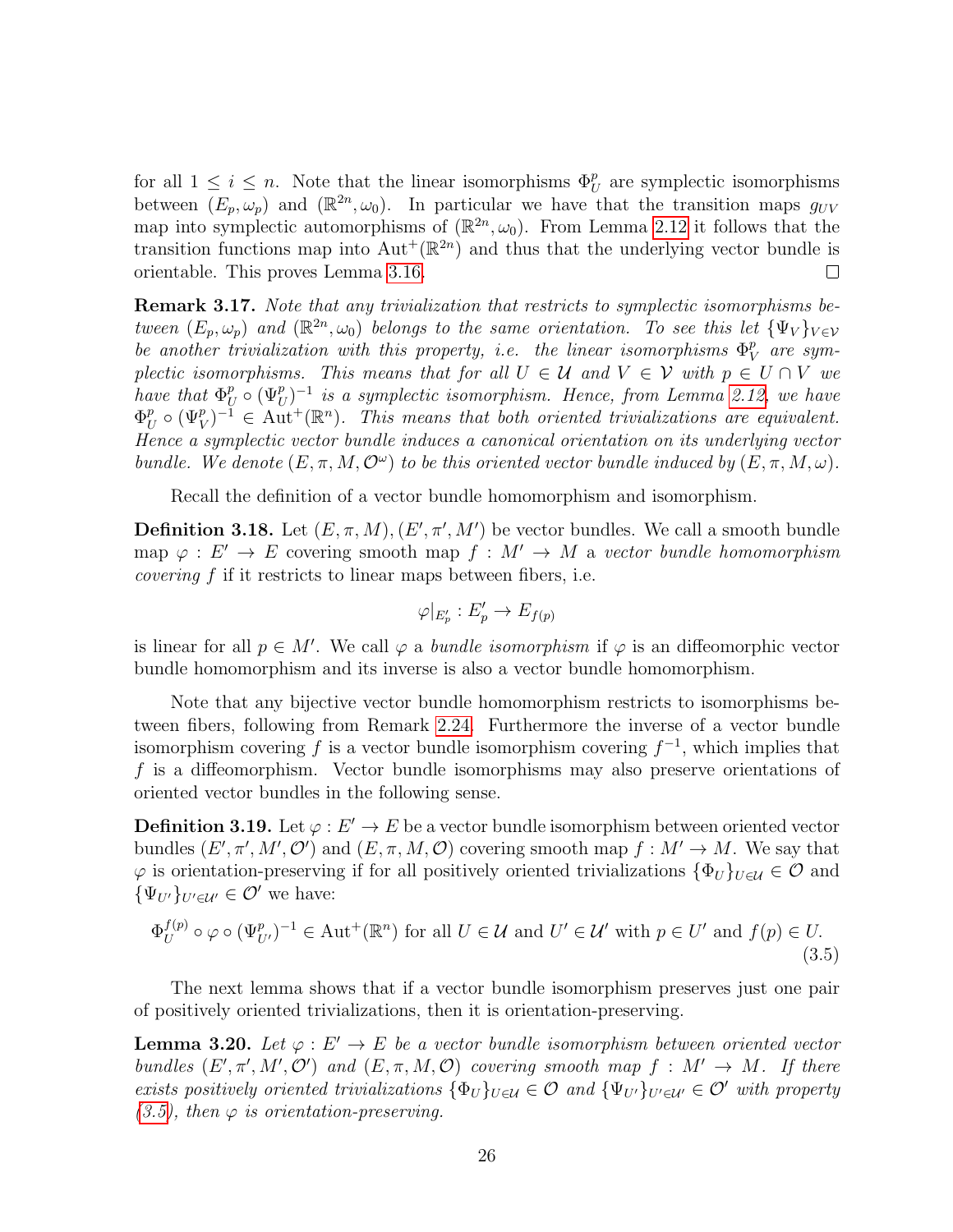*Proof.* Let  $\{\Lambda\}_{V\in\mathcal{V}}\in\mathcal{O}$  and  $\{\Gamma\}_{V'\in\mathcal{V}'}\in\mathcal{O}'$  be positively oriented trivialization of respectively vector bundles  $E$  and  $E'$ . Then we have:

$$
\Lambda_V^{f(p)} \circ \varphi \circ (\Gamma_{V'}^p)^{-1} = \Lambda_V^{f(p)} \circ (\Phi_U^{f(p)})^{-1} \circ \Phi_U^{f(p)} \circ \varphi \circ (\Psi_{U'}^p)^{-1} \circ \Psi_{U'}^p \circ (\Gamma_{V'}^p)^{-1} \in \text{Aut}^+(\mathbb{R}^n),
$$
  

$$
\in \text{Aut}^+(\mathbb{R}^n) \qquad \in \text{Aut}^+(\mathbb{R}^n)
$$

for any  $U \in \mathcal{U}, U' \in \mathcal{U}', V \in \mathcal{V}$  and  $V' \in \mathcal{V}'$  with  $p \in U \cap V'$  and  $f(p) \in U \cap V$ . Hence  $\varphi$ is orientation-preserving. This proves Lemma [3.20.](#page-29-1)  $\Box$ 

Any vector bundle isomorphism can be turned into an orientation-preserving vector bundle isomorphism if one of the vector bundles is oriented. The following lemma shows this.

<span id="page-30-0"></span>**Lemma 3.21.** Let  $(E, \pi, M)$  and  $(E', \pi', M')$  be vector bundles and let  $\varphi : E' \to E$  be a vector bundle isomorphism covering diffeomorphism  $f : M' \to M$ . Then  $(E, \pi, M)$  is orientable if and only if  $(E', \pi', M')$  is orientable. Furthermore if  $\mathcal{O}'$  is an orientation on  $(E', \pi', M')$ , then there is an orientation  $\mathcal O$  on  $(E, \pi, M)$  such that  $\varphi$  is an orientationpreserving vector bundle isomorphism between  $(E', \pi', M', \mathcal{O}')$  and  $(E, \pi, M, \mathcal{O})$ . In the same way if  $O$  is an orientation on  $(E, \pi, M)$ , then there is an orientation  $O'$  on  $(E', \pi', M')$ such that  $\varphi$  is orientation-preserving.

*Proof.* Let  $(E, \pi, M)$  be orientable and let O be an orientation of E and let  $\{\Phi_U\}_{U\in\mathcal{U}}\in$ O. Let  $\{\Phi'_{U'}\}_{U' \in \mathcal{U}'}$  be the pullback trivialization defined by [\(2.8\)](#page-18-0) and [\(2.9\)](#page-18-1). Then this trivialization is oriented, following from Lemma [2.27.](#page-19-1) Furthermore for any  $U' \in \mathcal{U}'$  and  $U \in \mathcal{U}$  with  $p \in U'$  and  $f(p) \in U$  we have:

$$
\Phi_U^{f(p)} \circ \varphi \circ (\Phi_{U'}^{p})^{-1} = \Phi_U^{f(p)} \circ \varphi \circ (\Phi_{f(U')}^{f(p)} \circ \varphi)^{-1} = \Phi_U^{f(p)} \circ (\Phi_{f(U')}^{f(p)})^{-1} \in \text{Aut}^+(\mathbb{R}^n) \tag{3.6}
$$

Hence if  $\mathcal{O}'$  is the orientation class containing  $\{\Phi'_{U'}\}_{U'\in\mathcal{U}'}$ , then we have that  $\varphi$  is an orientation-preserving vector bundle isomorphism between  $(E', \pi', M', \mathcal{O}')$  and  $(E, \pi, M, \mathcal{O})$ . The converse is proven similarly using the inverse vector bundle isomorphism  $\varphi^{-1}$ . This proves Lemma [3.21.](#page-30-0)  $\Box$ 

Note that we used the pullback trivialization to prove Lemma [3.21.](#page-30-0) This leads to the following Corollary.

<span id="page-30-1"></span>**Corollary 3.22.** Let  $\varphi : E' \to E$  be an orientation-preserving vector bundle isomorphism between oriented vector bundles  $(E', \pi', M', \mathcal{O}')$  and  $(E, \pi, M, \mathcal{O})$  covering smooth map  $f: M' \to M$ . If  $\{\Phi_U\}_{U \in \mathcal{U}} \in \mathcal{O}$  is a positively oriented trivialization, then its pullback trivialization  $\{\Phi'_{U'}\}_{U' \in \mathcal{U}'}$  induced by  $\varphi$  is also positively oriented, i.e. contained in  $\mathcal{O}'$ .

We now give the definition of a symplectic vector bundle isomorphism.

**Definition 3.23.** Let  $(E, \pi, M, \omega)$  and  $(E', \pi', M, \omega')$  be symplectic vector bundles. A vector bundle isomorphism  $\varphi : E' \to E$  is called a *symplectic vector bundle isomorphism* if for all  $p \in M$  we have:

$$
\varphi^* \omega_p = \omega'_{\varphi^{-1}(p)}.
$$

In other words  $\varphi$  restricts to symplectic isomorphisms between the fibers.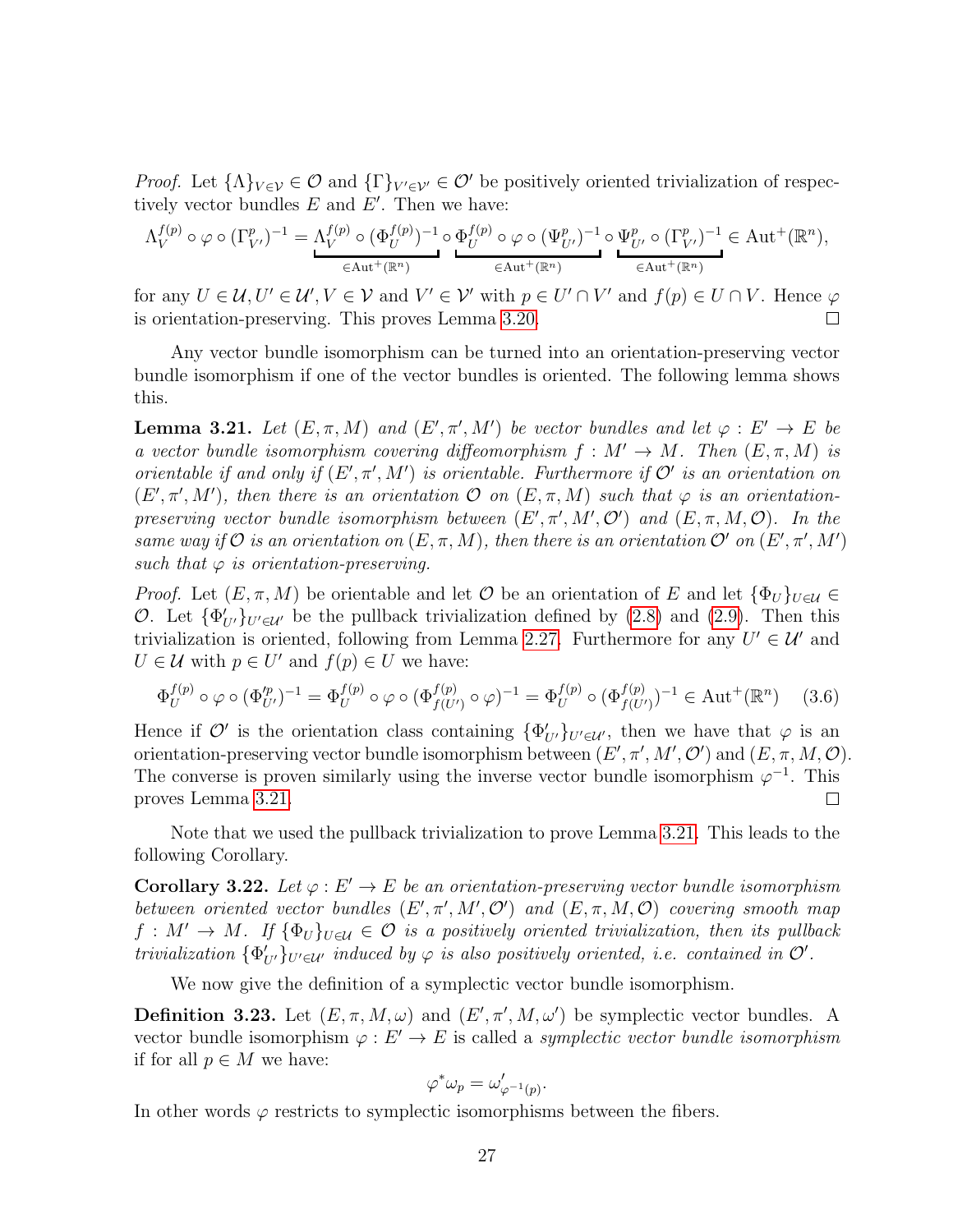Symplectic vector bundle isomorphism are orientation-preserving, as we will now show.

<span id="page-31-1"></span>**Lemma 3.24.** Let  $(E, \pi, M, \omega)$  and  $(E', \pi', M', \omega')$  be symplectic vector bundles, and  $\varphi : E' \to E$  be a symplectic vector bundle isomorphism. Then  $\varphi$  is an orientationpreserving vector bundle isomorphism between oriented vector bundles  $(E', \pi', M', \mathcal{O}^{\omega'})$ and  $(E, \pi, M, \mathcal{O}^{\omega})$ 

*Proof.* Using Remark [3.17](#page-29-2) we have that there are positively oriented trivializations  $\{\Phi_U\}_{U\in\mathcal{U}}\in$  $\mathcal{O}^{\omega}, \{\Psi_{U'}\}_{U' \in \mathcal{U}'} \in \mathcal{O}^{\omega'}$  such that  $\Phi_U^p : (E_p, \omega_p) \to (\mathbb{R}^{2n}, \omega_0)$  and  $\Psi_{U'}^{p'} : (E'_p, \omega'_{p'}) \to (\mathbb{R}^{2n}, \omega_0)$ are symplectic isomorphisms for all  $U \in \mathcal{U}$  and  $U' \in \mathcal{U}'$  with  $q \in U$  and  $p \in U'$ . Since  $\varphi$ restricts to symplectic isomorphisms between fibers, we have that  $\Phi_U^{f(p)} \circ \varphi \circ (\Psi_{U'}^p)^{-1}$  is a symplectic automorphism. Hence, using Lemma [2.12,](#page-12-2) we get:

$$
\Phi_U^{f(p')}\circ\varphi\circ(\Psi_{U'}^{p'})^{-1}\in\operatorname{Aut}^+(\mathbb{R}^{2n}).
$$

It follows from Lemma [3.20](#page-29-1) that  $\varphi$  is orientation-preserving. This proves Lemma [3.24.](#page-31-1)  $\Box$ 

### <span id="page-31-0"></span>3.3 The Euler class and the first Chern class

in this subsection we will define the Euler class using angular forms. The procedure is based on [\[BT82,](#page-43-1) p. 71-74] We first define the angle of rotation of general positive orthogonal maps on 2-dimensional inner product spaces.

<span id="page-31-2"></span>**Definition 3.25.** Let  $(V, \langle \cdot, \cdot \rangle)$  be a 2-dimensional inner product space and let  $T : V \to V$ be a positive orthogonal map. Let  $\theta_T \in [0, 2\pi)$  be the unique number such that:

$$
[T]_B^B = \begin{pmatrix} \cos \theta & -\sin \theta \\ \sin \theta & \cos \theta \end{pmatrix},
$$

for any ordered basis B of V. We call  $\theta_T$  the *(counterclockwise)* angle of rotation of T

From Lemma [A.2](#page-41-4) we have that this angle of rotation exists. Let  $(E, \pi, M, \mathcal{O})$  be an oriented vector bundle of rank 2. Let  ${\{\Phi_U\}}_{U\in\mathcal{U}}$  be a positively oriented trivialization of the bundle with  $SO(\mathbb{R}^2)$  as structure group. From remark [3.12](#page-27-4) we have that there exists a Riemannian structure g and orthonormal local frames  $\{s_1, s_2\}_U$  such that  $\Phi_U^p(s_i(p)) = e_i$ . It then follows that the map that maps  $\{t_1, t_2\}_V$  to  $\{s_1, s_2\}_U$  on  $U \cap V$  is essentially the same as the transition function  $g_{UV}$ , in the sense that at each point the corresponding matrices of the positive orthogonal maps are identical. We define smooth map  $\gamma_{UV}$ :  $U \cap V \to \mathbb{R}/2\pi\mathbb{Z}$  by:

<span id="page-31-3"></span>
$$
\gamma_{UV}(p) := [\theta_{g_{UV}(p)}],\tag{3.7}
$$

where  $\theta_{g_{UV}(p)}$  is the counterclockwise angle of rotation of  $g_{UV}(p)$  as defined in Definition [3.25,](#page-31-2) which is also the angle of rotation of the positive orthogonal transformation that maps  $\{t_1(p), t_2(p)\}\$ to  $\{s_1(p), s_2(p)\}\$ . We call this map the *(counterclockwise)* rotation map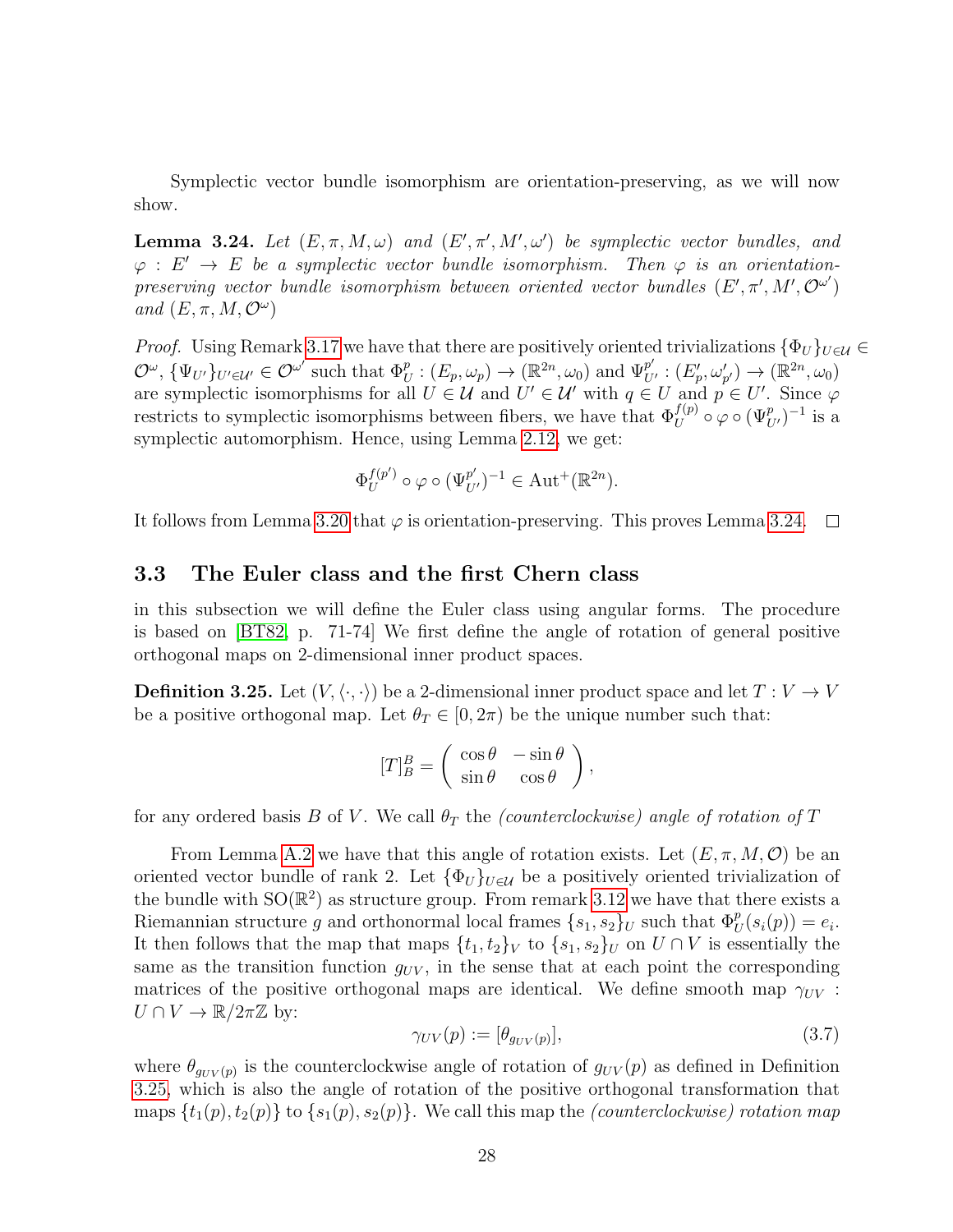from  $V$  to  $U$ . Figure [3](#page-32-0) shows the relation between the rotation maps and the transitions function.

<span id="page-32-0"></span>

Figure 3: The rotation of the orthogonal frames in a point p by transition function  $g_{UV}$ 

We have the following properties of this rotation map. Let  $U, V, W \in \mathcal{U}$  with nonempty intersection  $U \cap V \cap W$ . Then:

$$
\gamma_{UU} = [0]
$$

$$
\gamma_{UV} = -\gamma_{VU}
$$

$$
\gamma_{UV} + \gamma_{VW} = \gamma_{UW}.
$$

These properties directly follow from similar properties of transition functions. We use these rotation maps to define the Euler class of an oriented vector bundle of rank 2.

<span id="page-32-2"></span>**Definition 3.26** (Euler class). Let  $(E, \pi, M, \mathcal{O})$  be an oriented vector bundle of rank 2 and let  $\{\Phi_U\}_{U\in\mathcal{U}}$  be a positively oriented trivialization with  $SO(\mathbb{R}^n)$  as structure group. Let for all  $U, V \in \mathcal{U}$ ,  $\gamma_{UV}: U \cap V \to \mathbb{R}/2\pi\mathbb{Z}$  be the counterclockwise rotation map defined as in [\(3.7\)](#page-31-3). Let for all  $U \in \mathcal{U}$ ,  $\xi_U$  be 1-form defined by:

<span id="page-32-1"></span>
$$
\xi_U := \sum_{W \in \mathcal{U}} \rho_W d\gamma_{UW},\tag{3.8}
$$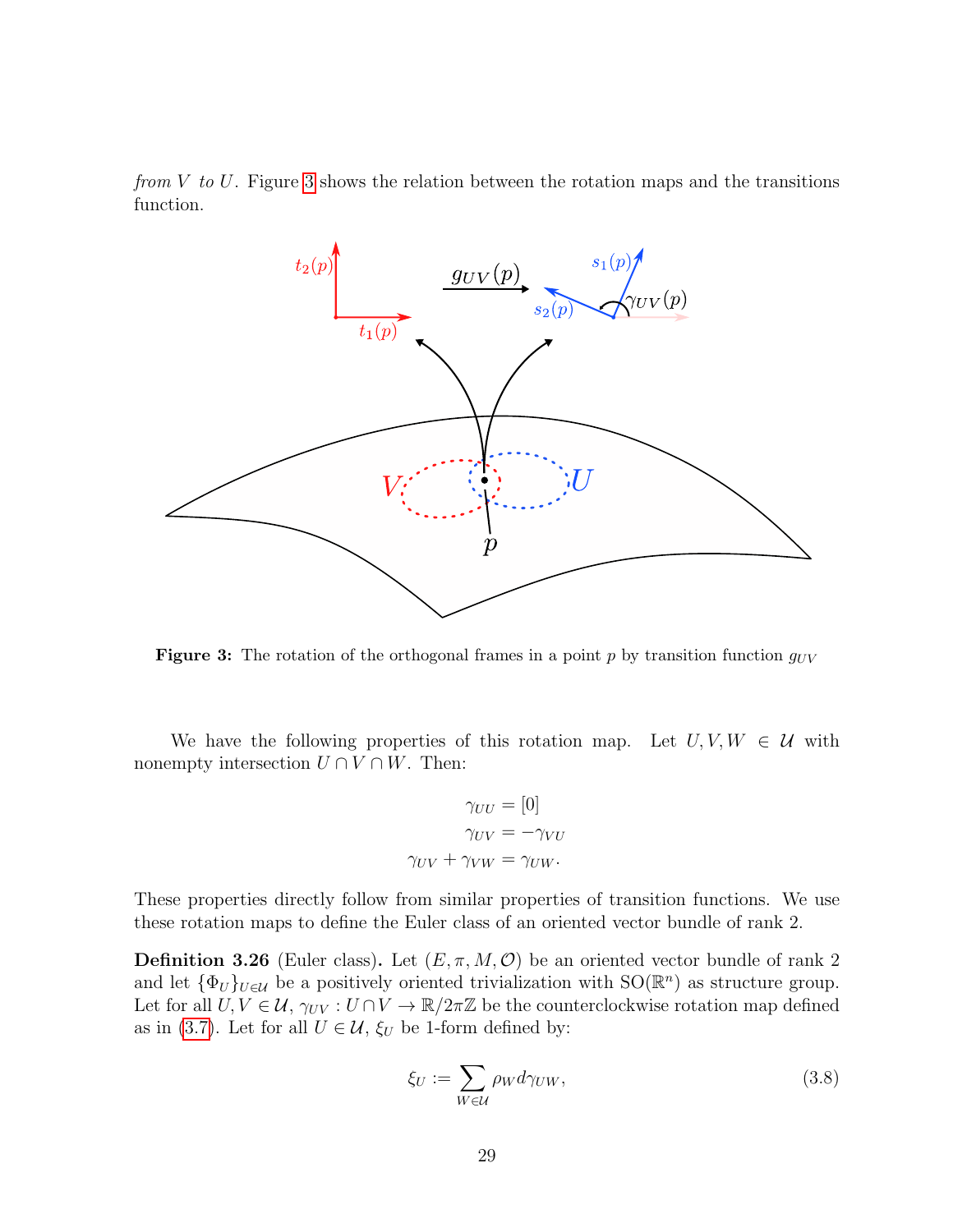where  $\{\rho_W\}_{W\in\mathcal{U}}$  is a smooth partition of unity subordinate to  $\mathcal{U}$ . Let  $\omega \in \Omega^2(M)$  be the 2-form that is locally defined by:

$$
\omega|_U := d\xi_U,
$$

for  $U \in \mathcal{U}$ . We call the de Rham cohomology class  $[\omega] \in H^2_{\text{dR}}(M)$  the Euler class of oriented vector bundle  $(E, \pi, M, \mathcal{O})$ . We will denote this class by  $e(E) = [\omega]$ .

At the moment it is unclear whether the 2-form defined by [\(3.26\)](#page-32-1) is well-defined. We will now show that this definition is well-defined. Let  $U, V \in \mathcal{U}$  with  $U \cap V \neq \emptyset$ . We then see that:

$$
\xi_U - \xi_V = \sum_{W \in \mathcal{U}} \rho_W (d\gamma_{UW} - d\gamma_{VW})
$$
  
= 
$$
\sum_{W \in \mathcal{U}} \rho_W d(\gamma_{UW} - \gamma_{VW})
$$
  
= 
$$
\sum_{W \in \mathcal{U}} \rho_W d(\gamma_{UW} + \gamma_{WV})
$$
  
= 
$$
\sum_{W \in \mathcal{U}} \rho_W d\gamma_{UV}
$$
  
= 
$$
d\gamma_{UV}.
$$

It follows that  $d\xi_U - d\xi_V = d^2\gamma_{UV} = 0$ . Hence on  $U \cap V$  we have  $\omega_U = d\xi_U = d\xi_V = \omega_V$ . We conclude that  $\omega$  is well-defined. Furthermore this 2-form is closed, since it is locally equal to an exterior derivative of a 1-form. Hence  $|\omega|$  is well-defined. It remains to show that  $e(E)$  does not depend on the trivialization  $\{\Phi_U\}_{U\in\mathcal{U}}\in\mathcal{O}$ . We will not prove this fact, but refer to [\[BT82,](#page-43-1) p. 118-119], where this fact is proven even in higher dimensional cases

**Example 3.27.** Let M be any smooth manifold, and  $(M \times \mathbb{R}^2, pr_M, M, \mathcal{O})$  be the trivial oriented vector bundle, with orientation  $O$  determined by the identity trivialization id:  $M \times \mathbb{R}^2 \to M \times \mathbb{R}^2$ . Then we have that  $\xi_M$ , as defined as in [\(3.8\)](#page-32-1), is equal to zero (since  $\gamma_{MM} = 0$ ). Hence  $e(M \times \mathbb{R}^2) = 0$ .

An important property of the Euler class is that it can be pulled back by any orientation-preserving vector bundle isomorphism in the following way.

<span id="page-33-0"></span>**Lemma 3.28.** Let  $(E, \pi, M, \mathcal{O})$  and  $(E', \pi', M', \mathcal{O}')$  be oriented vector bundles of rank 2 and let  $f : M' \to M$  be a smooth map. If  $\varphi : E' \to E$  is an orientation-preserving vector bundle isomorphism covering f, then

$$
e(E') = f^*(e(E)).
$$

*Proof.* Note that if  $\{\Phi_U\}_{U\in\mathcal{U}}$  is a positively oriented trivialization of  $(E, \pi, M)$ , then we have that the pullback trivialization  $\{\Phi_{U'}\}_{U'\in\mathcal{U}'}$ , as defined in Definition [2.25,](#page-17-2) is also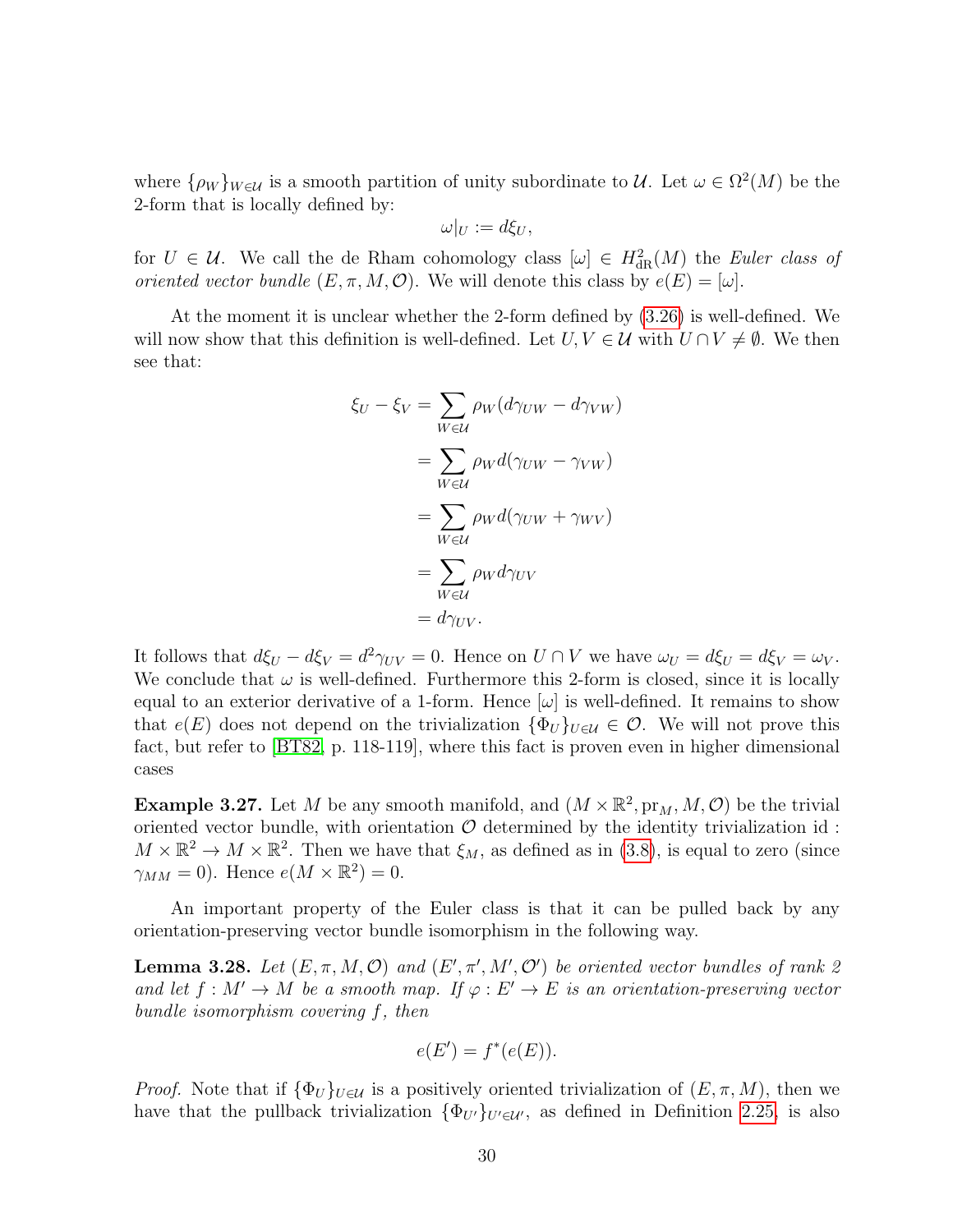positively oriented by Corollary [3.22.](#page-30-1) In other words we have  $\{\Phi_{U'}\}_{U'\in\mathcal{U}'}\in\mathcal{O}'$ . We now use this pullback trivialization to determine the Euler class of  $(E', \pi', M', \mathcal{O}')$ . Recall that we defined the pullback open cover  $\mathcal{U}'$  by:

$$
\mathcal{U}' := \{ f^{-1}(U) \mid U \in \mathcal{U}, f^{-1}(U) \neq \emptyset \}.
$$

Since f is a diffeomorphism, we have a 1-to-1 correspondence between open covers  $\mathcal{U}'$  and U, given by  $U' = f^{-1}(U) \mapsto U = f(U')$ . Let  $\{\rho_U\}_{U \in \mathcal{U}}$  be a smooth partition of unity subordinate to U. Then we can define a smooth partition of unity  $\{\rho'_{U'}\}_{U' \in U'}$  subordinate to  $\mathcal{U}'$  by:

$$
\rho'_{U'} := f^* \rho_{f(U')},
$$

for all  $U' \in \mathcal{U}'$ . This is indeed a smooth partition of unity subordinate to  $\mathcal{U}'$ . To see this note that since f is smooth we have that  $f^*\rho_{f(U')}$  is also smooth for all  $U' \in \mathcal{U}'$ . Furthermore for all  $p \in M'$  we have:

$$
\sum_{U' \in \mathcal{U}'} \rho'_{U'}(p) = \sum_{U' \in \mathcal{U}'} \rho_{f(U')}(f(p)) = \sum_{U \in \mathcal{U}} \rho_U(f(p)) = 1.
$$

Moreover for all  $p \in M$ , there exists a neighborhood V of  $f(p)$  such that  $\{U \in \mathcal{U} \mid U \cap V \neq \emptyset\}$  $\emptyset$  is a finite set. Hence  $\{U' \in \mathcal{U} \mid U' \cap f^{-1}(V) \neq \emptyset\} = \{f(U) \mid U \in \mathcal{U}, f^{-1}(U) \cap f^{-1}(V) = 0\}$  $f^{-1}(U \cap V) \neq \emptyset$  is also a finite set. Now we define 2-form  $\omega' \in \Omega(M')$  as in Definition [3.26;](#page-32-2) as the 2-form that is locally equal to the local exterior derivative of  $\xi_{U}$ , where  $\xi_{U}$ is as defined in [3.8](#page-32-1) using partition of unity  $\{\rho'_{U'}\}_{U' \in U'}$ . We then have on U':

$$
\omega'|_{U'} = d\xi'_{U}
$$
\n
$$
= d\left(\sum_{W'\in\mathcal{U}} \rho'_{W'} d\gamma'_{U'W'}\right)
$$
\n
$$
= d\left(\sum_{W'\in\mathcal{U}'} f^* \rho_{f(W')} df^* \gamma_{f(U')f(W')}\right)
$$
\n
$$
= d\left(\sum_{W'\in\mathcal{U}'} f^* \left(\rho_{f(W')} d\gamma_{f(U')f(W')}\right)\right)
$$
\n
$$
= d\left(\sum_{W\in\mathcal{U}} f^* \left(\rho_W d\gamma_{f(U')W}\right)\right)
$$
\n
$$
= f^* d\left(\sum_{W\in\mathcal{U}} \rho_W d\gamma_{f(U')W}\right)
$$
\n
$$
= f^* d\xi_{f(U')}
$$
\n
$$
= f^* \omega|_{f(U')}.
$$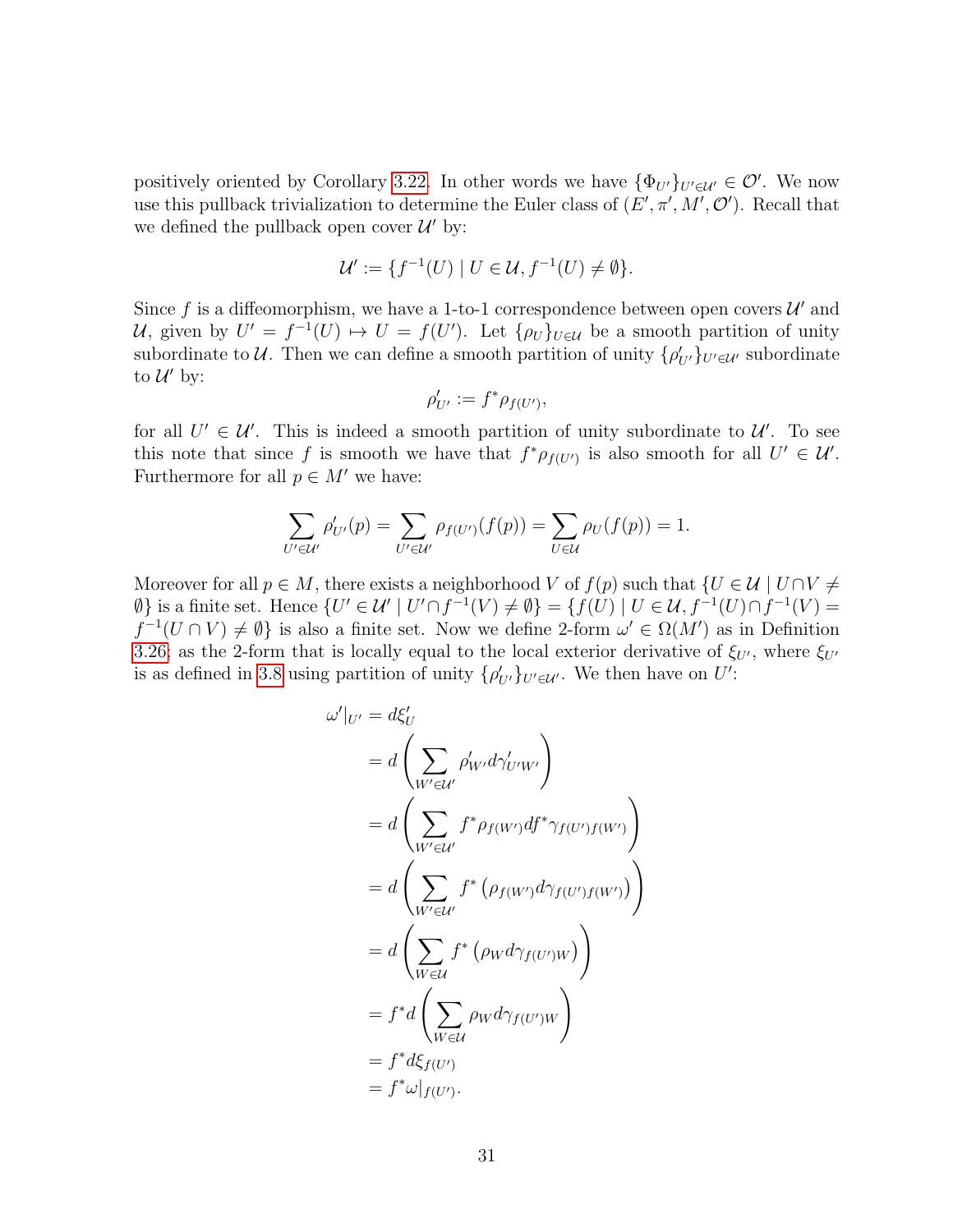Here we used that  $\gamma'_{U'V'} = f^* \gamma_{f(U')f(V')}$ , which follows from  $g'_{U'V'} = f^* g_{f(U')f(V')}$  (Lemma [2.27\)](#page-19-1) and the definition of  $\gamma'_{U'V'}$ . Hence  $f^*\omega = \omega'$ . It follows that  $e(E') = [\omega'] = [f^*\omega] =$  $f^*[\omega] = f^*(e(E))$ . This proves Lemma [3.28.](#page-33-0)  $\Box$ 

We conclude this section with the definition of the first Chern class of a symplectic vector bundle.

**Definition 3.29.** Let  $(E, \pi, M, \omega)$  be a symplectic vector bundle of rank 2. We define the first Chern class of  $(E, \pi, M, \omega)$  to be the Euler class of its underlying oriented vector bundle  $(E, \pi, M, \mathcal{O}^{\omega})$ . We will denote the first Chern class of  $(E, \pi, M, \omega)$  by  $c_1(E)$ .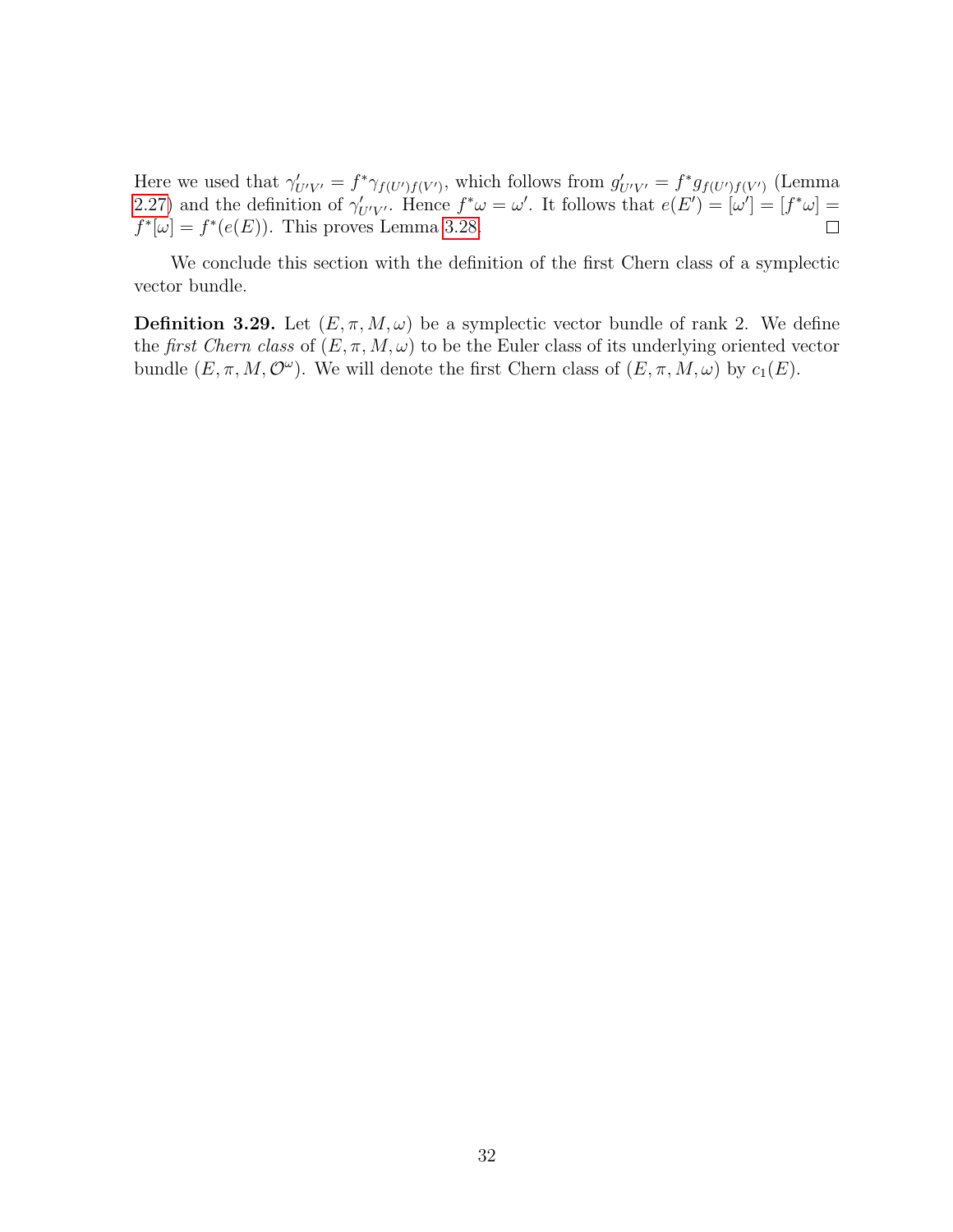## <span id="page-36-0"></span>4 Main proofs

In this section we will be proving the main theorems. In subsection [4.1](#page-36-1) we will prove Thurston's Theorem [1.2.](#page-6-1) In subsection [4.2](#page-40-0) we will prove Theorem [1.3.](#page-6-2)

#### <span id="page-36-1"></span>4.1 Proof of Thurston's Theorem [1.2](#page-6-1)

Recall Thurston's theorem [1.2:](#page-6-1)

**Theorem 1.2** (Thurston). Let  $(E, \pi, M, (F, \sigma))$  be symplectic fiber bundle with compact symplectic fiber  $(F, \sigma)$  and compact connected symplectic base  $(M, \xi)$ . Let  $\{\sigma_p \in$  $\Omega^2(E_p)\}_{p\in M}$  be symplectic forms on fibers  $E_p$  induced by  $\sigma$ . Suppose there exists a de Rham cohomology class  $a \in H^2_{\text{dR}}(E)$  such that  $\iota_p^* a = [\sigma_p]$  for all  $p \in M$ . Then for every sufficiently large real number  $R > 0$ , there exists a symplectic form  $\omega_R \in \Omega^2(E)$  such that  $\iota_p^* \omega_R = \sigma_p$  for all  $p \in M$  and  $[\omega_R] = a + R[\pi^* \xi].$ 

We now give a proof of this theorem.

*Proof of Theorem [1.2.](#page-6-1)* Let  $\tau_0 \in \Omega^2(E)$  be an arbitrary closed 2-form, representing the de Rham cohomology class a. Let  ${\{\Phi_U\}}_{U\in\mathcal{U}}$  be the trivialization that induces the forms  $\sigma_p \in \Omega^2(E_p)$ . Since M is a compact manifold, we can assume that each  $U \in \mathcal{U}$  is contractible and that U is a finite open cover. We define for all  $U \in \mathcal{U}$ :

$$
\sigma_U := \mathrm{pr}_F{}^* \sigma \in \Omega^2(U \times F),
$$

Where  $pr_F: U \times F \to F$  is the projection map onto F. We claim the following:

**Claim 1.** The form  $\Phi_U^* \sigma_U - \iota_U^* \tau_0 \in \Omega^2(E_U)$  is exact.

**Proof of Claim [1:](#page-12-1)** Since the external derivative is R-linear, commutes with the pullback, and  $\tau_o$  and  $\sigma$  are both closed we have:

$$
d(\Phi_U^* \sigma_U - \iota_U^* \tau_0) = d(\Phi_U^* \sigma_U) - d(\iota_U^* \tau_0) = \Phi_U^* \text{pr}_F^* d\sigma + \iota_U^* d\tau_0 = 0
$$

Since U is contractible we have that there exists a homotopy equivalence  $r: U \times F \rightarrow$  ${p} \times F$ , such that  $r|_{\{p\}\times F} = \mathrm{id}_{\{p\}\times F}$ , with homotopy inverse  $\iota_{\{p\}\times F}$ . To see this, let  $F: U \times [0,1] \to U$  be a homotopy connecting  $\mathrm{id}_U$  and  $c_p$  for some  $p \in U$ , where  $c_p: U \to U$ is the constant map to p. In other words  $F(q, 0) = q$  and  $F(q, 1) = p$  for all  $q \in U$ . We define  $G: (U \times F) \times [0,1] \to U \times F$  by:

$$
G(q, x, t) := (F(q, t), x).
$$

If we define  $r: U \times F \to \{p\} \times F$  by  $r(q, x) := G(q, x, 1)$ , then G is a homotopy connecting  $\mathrm{id}_{U\times F}$  to  $\iota_{\{p\}\times F}\circ r$ . Furthermore  $r\circ \iota_{\{p\}\times F}(p,x) = G(p,x,1) = (F(p,1),x) = (p,x),$ hence  $r \circ \iota_{\{p\} \times F} = \mathrm{id}_{\{p\} \times F}$ . Hence r is a homotopy equivalence with homotopy inverse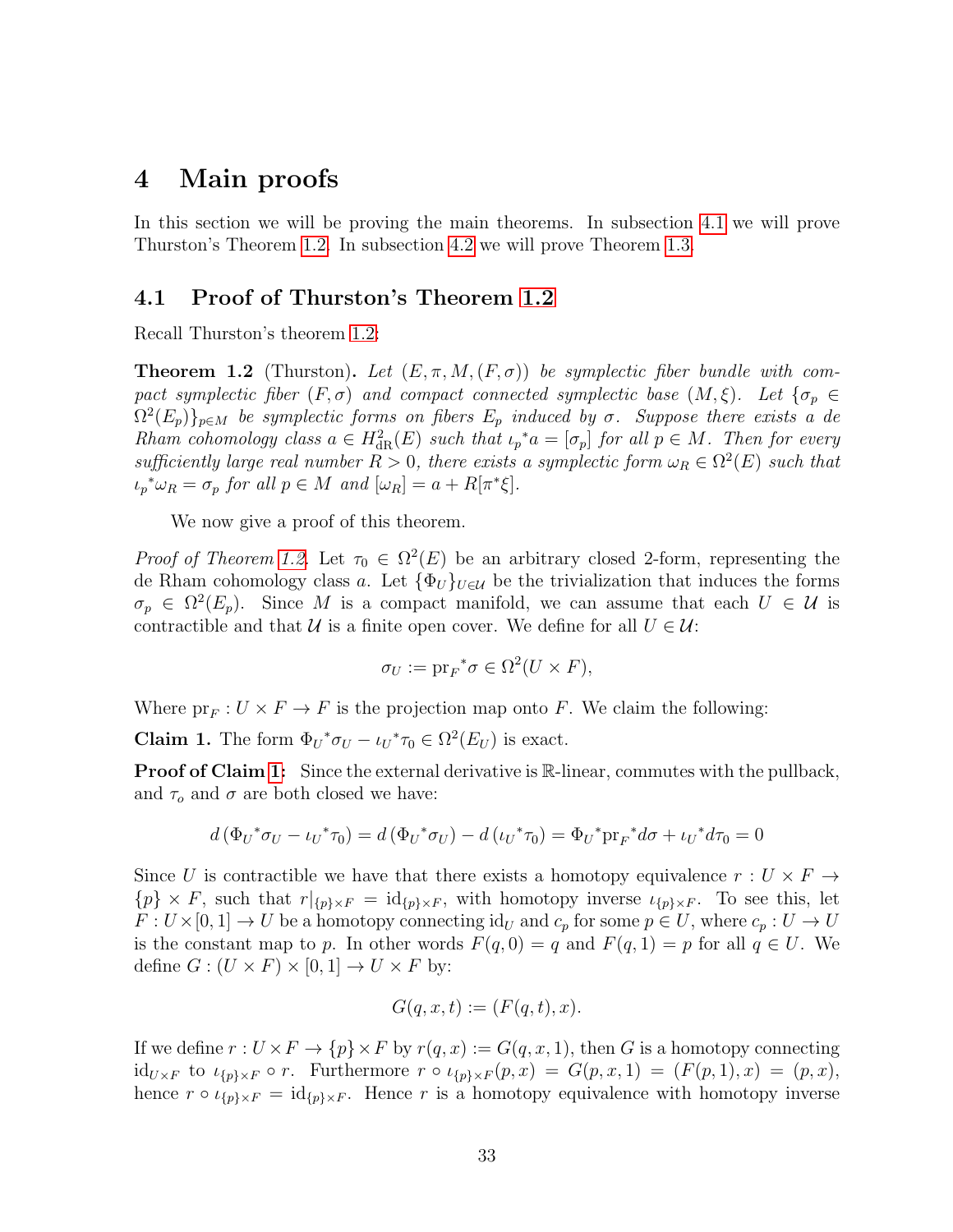$\iota_{\{p\}\times F}$ . Using Theorem [3.5](#page-24-2) and the properties of the induced cohomology map we have isomorphisms:

$$
H_{\text{dR}}^2(E_U) \xrightarrow{\Phi_U^{-1*}} H_{\text{dR}}^2(U \times F) \xrightarrow{\iota_{\{p\} \times U^*}} H_{\text{dR}}^2(\{p\} \times F) \xrightarrow{\Phi_U|_{E_p}^*} H_{\text{dR}}^2(E_p)
$$

Note that the composition of these isomorphisms is precisely  $\iota_p^* : H^2_{\text{dR}}(E_U) \to H^2_{\text{dR}}(E_p)$ , since:

$$
\Phi_U|_{E_p}^* \iota_{\{p\} \times U}^* \Phi_U^{-1*} = \left(\Phi_U^{-1} \circ \iota_{\{p\} \times U} \circ \Phi_U|_{E_p}\right)^* = \left(\Phi_U^{-1} \circ \Phi_U \circ \iota_p\right)^* = \iota_p^*.
$$

It follows that:

$$
\iota_p^*[\Phi_U^*\sigma_U - \iota_U^*\tau_0] = [\iota_p^*\Phi_U^*\mathrm{pr}_F^*\sigma - \iota_p^*\iota_U^*\tau_0]
$$
  
\n
$$
= [(\mathrm{pr}_F \circ \Phi_U \circ \iota_p)^*\sigma - (\iota_U \circ \iota_p)^*\tau_0]
$$
  
\n
$$
= [\Phi_U^p^*\sigma - \iota_p^*\tau_0]
$$
  
\n
$$
= [\sigma_p] - \iota_p^*[\sigma]
$$
  
\n
$$
= [\sigma_p] - \iota_p^*\sigma
$$
  
\n
$$
= [\sigma_p] - [\sigma_p]
$$
  
\n
$$
= 0.
$$

Since  $\iota_p^*$  is a isomorphism we have that  $[\Phi_U^* \sigma_U - \iota_U^* \tau_0] = 0$ , hence  $\Phi_U^* \sigma_U - \iota_U^* \tau_0$  is also exact. This proves Claim [1.](#page-12-1) For all  $U \in \mathcal{U}$  we choose 1-forms  $\eta_U \in \Omega^1(E_U)$  such that:

$$
d\eta_U = \Phi_U{}^* \sigma_U - \iota_U{}^* \tau_0.
$$

Now we choose a partition of unity  $\{\rho_U\}_{U\in\mathcal{U}}$ , subordinate to open cover  $\mathcal U$  and define:

$$
\tau := \tau_0 + \sum_{U \in \mathcal{U}} d((\rho_U \circ \pi)\eta_U) \in \Omega^2(E).^{10}
$$

We claim the following:

<span id="page-37-1"></span>**Claim 2.** The form  $\tau$  is closed, represents de Rham cohomology class a and restricts to  $\sigma_p$  on all fibres  $E_p$ , i.e.  $\iota_p^* \tau = \sigma_p$ .

Proof of Claim [2:](#page-37-1) We have:

$$
d\tau = d\tau_0 + d\left(\sum_{U \in \mathcal{U}} d((\rho_U \circ \pi)\eta_U)\right) = \sum_{U \in \mathcal{U}} d^2((\rho_U \circ \pi)\eta_U) = 0,
$$

<span id="page-37-0"></span><sup>&</sup>lt;sup>10</sup>Note that  $(\rho_U \circ \pi) \eta_U$  can be interpreted as form in  $\Omega^2(E)$  if one takes  $\eta_U$  to be zero  $E_U$ . This retains pointwise bilineairity and antisymmetry, while the fact that  $\text{supp}(\rho_U \circ \pi) \subset U$  ensures that  $(\rho_U \circ \pi) \eta_U$ depends smoothly on  $x \in E$ .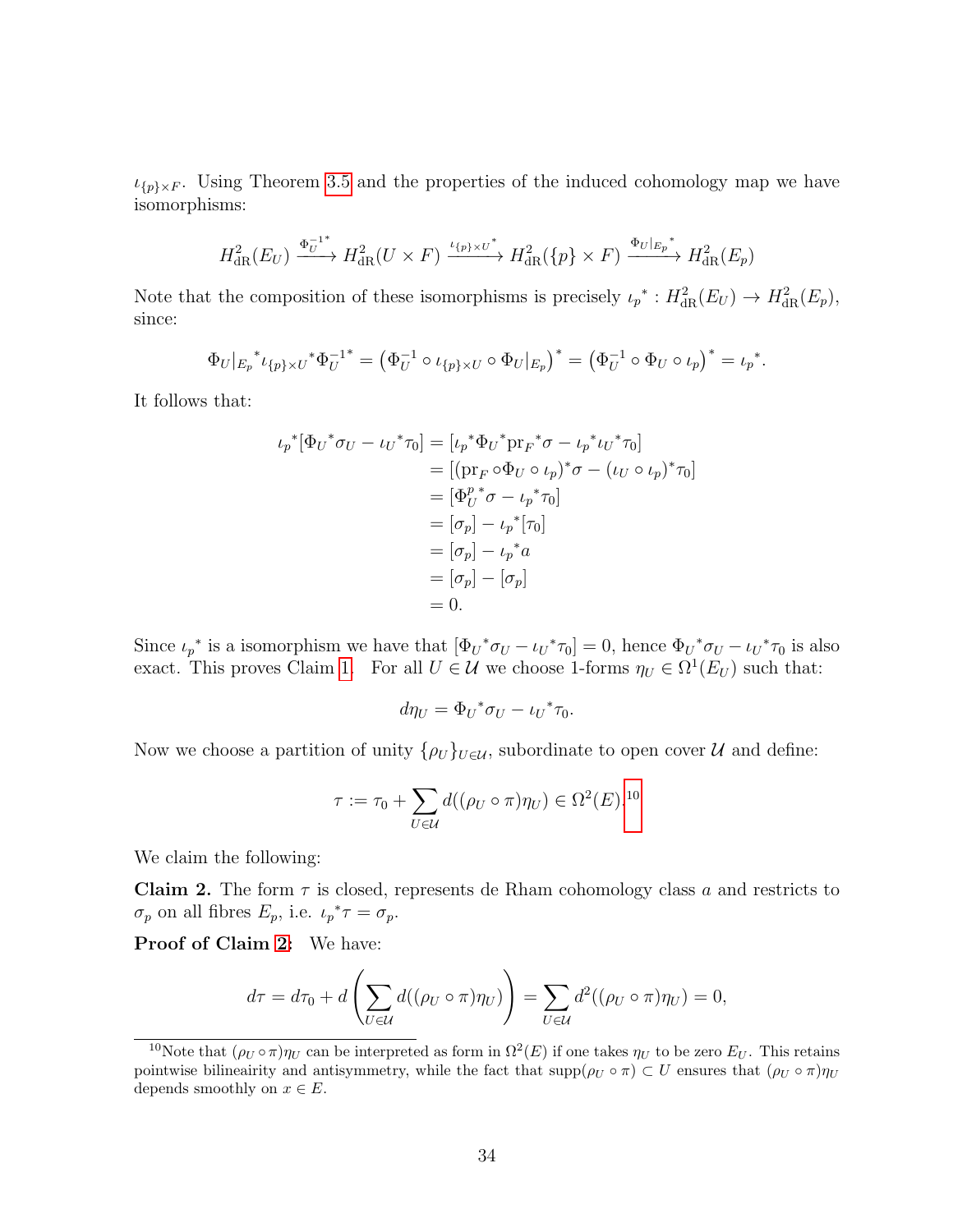and:

$$
[\tau] = [\tau_0] + \left[ \sum_{U \in \mathcal{U}} d((\rho_U \circ \pi) \eta_U) \right] = a + \sum_{U \in \mathcal{U}} \left[ d((\rho_U \circ \pi) \eta_U) \right] = a,
$$

proving that  $\tau$  is closed and represents class a. Also note that  $\iota_p^*d(\rho_U \circ \pi) = 0$  for all  $U \in \mathcal{U}$ , since ker  $d\pi_x = d\iota_{\pi(x)}(T_x E_{\pi(x)})$ . It follows that:

$$
\iota_p^* \tau = \iota_p^* \left( \tau_0 + \sum_{U \in \mathcal{U}} d((\rho_U \circ \pi) \eta_U) \right)
$$
  
\n
$$
= \iota_p^* \tau_0 + \sum_{U \in \mathcal{U}} \iota_p^* d((\rho_U \circ \pi) \eta_U)
$$
  
\n
$$
= \iota_p^* \tau_0 + \sum_{U \in \mathcal{U}} \iota_p^* (d(\rho_U \circ \pi) \wedge \eta_U + (\rho_U \circ \pi) d\eta_U)
$$
  
\n
$$
= \iota_p^* \tau_0 + \sum_{U \in \mathcal{U}} \iota_p^* (\rho_U \circ \pi) d\eta_U
$$
  
\n
$$
= \sum_{U \in \mathcal{U}} (\rho_U \circ \pi) \iota_p^* (\tau_0 + d\eta_U)
$$
  
\n
$$
= \sum_{U \in \mathcal{U}} (\rho_U \circ \pi) (\iota_p^* \tau_0 + \iota_p^* \Phi_U^* \sigma_U - \iota_p^* \iota_U^* \tau_0)
$$
  
\n
$$
= \sum_{U \in \mathcal{U}} (\rho_U \circ \pi) \iota_p^* \Phi_U^* \sigma_U
$$
  
\n
$$
= \sum_{U \in \mathcal{U}} (\rho_U \circ \pi) \Phi_U^* \sigma
$$
  
\n
$$
= \sum_{U \in \mathcal{U}} (\rho_U \circ \pi) \Phi_U^* \sigma
$$
  
\n
$$
= \sum_{U \in \mathcal{U}} (\rho_U \circ \pi) \sigma_p
$$
  
\n
$$
= \sigma_p.
$$

Hence  $\tau$  restricts to  $\sigma_p$ . This proves claim [2.](#page-37-1) Claim [2](#page-37-1) and the fact that  $\sigma_p$  is nondegenerate imply that  $(\ker d\pi_x, \tau_x)$  is a symplectic vector space. We define  $H_x := (\ker d\pi_x)^{\tau_x}$  and  $H := \bigcup_{x \in E} H_p$ . It follows from Corollary [2.9](#page-10-0) that ker  $d\pi_x \oplus H_x = T_xM$ . Hence H is a horizontal subbundle of  $(TE, d\pi, TM)$ . Now let  $R > 0$  be a real number. We define the 2-form  $\omega_R := \tau + R\pi^* \xi \in \Omega^2(E)$ . We claim the following:

<span id="page-38-0"></span>Claim 3. For R large enough the form  $\omega_R$  is nondegenerate on subbundle H.

**Proof of Claim [3:](#page-38-0)** From lemma [2.18](#page-15-0) we have that,  $d\pi : TE \rightarrow TM$  is surjective, hence its restriction to horizontal subbundle  $H$  is a vector bundle isomorphism. It follows, using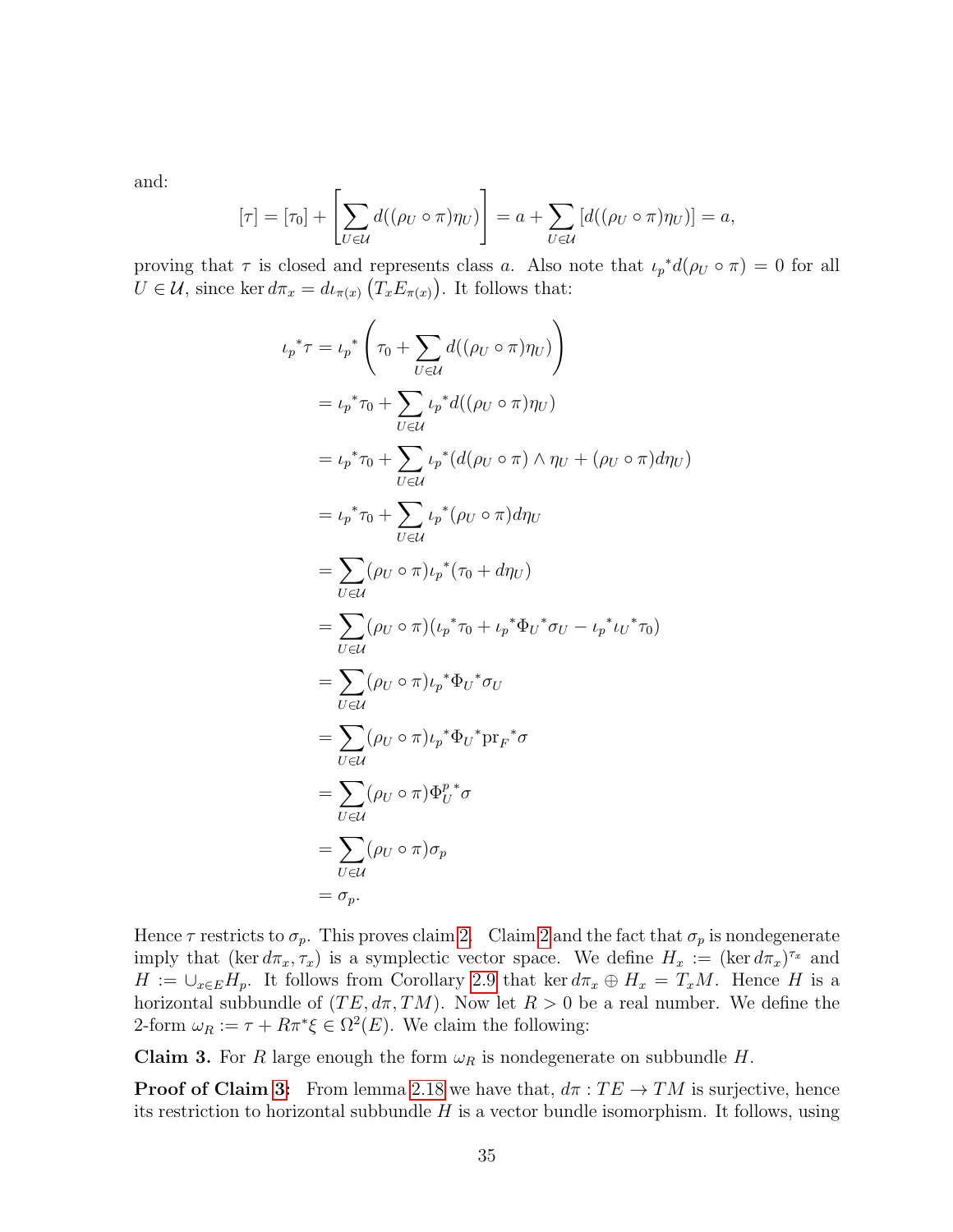that  $\xi \in \Omega^2(M)$  is nondegenerate, that  $\pi^* \xi$  is nondegenerate on H. Now for all  $x \in E$ the restricted bilinear map:

$$
\left(\frac{\omega_R}{R}\right)_x = \left(\frac{\tau}{R} + \pi^*\right)_x : H_x \times H_x \to \mathbb{R}
$$

converges to  $(\pi^*\xi)_x$  as  $R \to \infty$ . This means, using Lemma [2.13,](#page-13-2) that for all  $x \in E$ , there exists an  $R_x > 0$  such that  $\left(\frac{\omega_R}{R}\right)$  $\left(\frac{\partial R}{\partial R}\right)_x$ , and therefore also  $(\omega_R)_x$ , is nondegenerate for all  $R \ge R_x$ . Using Lemma [3.15](#page-27-3) we have that there exist a neighborhood  $U_x$  of such that  $(\omega_R)_y$  nondegenerate for all  $y \in U_x$  and  $R \ge R_x$ . We now have an open cover  $\{U_x\}_{x \in E}$ such that for all  $y \in U_x$  and  $R \geq R_x$ ,  $(\omega_R)_y$  is nondegenerate. Since M is compact, and therefore also E is compact, we obtain a finite subcover  $\{U_1, ..., U_k\}$  and  $R_1, ..., R_k > 0$ such that for all  $1 \leq i \leq k$ ,  $x \in U_i$  and  $R \geq R_i$  we have that  $(\omega_R)_x$  is nondegenerate. Now we take  $R' := \max\{R_1, ..., R_k\}$ . It follows that  $\omega_R$  is nondegenerate on H for all  $R > R'$ . This proves claim [3.](#page-38-0) Now we claim that this is the form with the properties we were looking for.

<span id="page-39-0"></span>**Claim 4.** For any  $R > 0$ ,  $\omega_R$  is symplectic,  $\iota_p^* \omega_R = \sigma_p$  for all  $p \in M$  and  $[\omega_R] = a + R[\pi^*\xi]$ . **Proof of Claim [4:](#page-39-0)** Let  $R > R'$ . For all  $u, v \in \text{ker } d\pi_p$  and  $w \in H_x$  we have:

$$
(\omega_R)_x(u, v) = \tau_x(u, v) + R(\pi^*\xi)_x(u, v) = \tau_x(u, v) + R\xi_{\pi(x)}(0, 0) = \tau_x(u, v)
$$
  

$$
(\omega_R)_x(v, w) = \tau_x(v, w) + R(\pi^*\xi)_x(v, w) = R\xi_{\pi(x)}(0, d\pi_x(w)) = 0.
$$

Now let  $v \in T_xE$ ,  $v = v_1 + v_2$ , where  $v_1 \in \text{ker } d\pi_x$  and  $v_2 \in H_x$ . Then if:

$$
(\omega_R)_x(v_1 + v_2, w_1) = (\omega_R)_x(v_1, w_1) + (\omega_R)_x(v_2, w_1) = \tau_x(v_1, w_1) = 0
$$
 and  

$$
(\omega_R)_x(v_1 + v_2, w_2) = (\omega_R)_x(v_1, w_2) + (\omega_R)_x(v_2, w_2) = (\omega_R)_x(v_2, w_2) = 0
$$

for all  $w_1 \in \ker d\pi_x$  and  $w_2 \in H_x$ , we have  $v = v_1 + v_2 = 0 + 0 = 0$ , since  $\tau$  and  $\omega_R$ respectively nondegenerate on ker  $d\pi$  and H. This shows that  $\omega_R$  is nondegenerate. Using that  $\tau$  and  $\xi$  are closed, we also have:

$$
d\omega_R = d\tau + d(R\pi^*\xi) = R\pi^*(d\xi) = 0,
$$

hence  $\omega_R$  is closed and therefore symplectic. The form  $\omega_R$  also restricts to  $\sigma_p$  on the fibers  $E_p$ , since for all  $p \in M$  we have:

$$
\iota_p^* \omega_R = \iota_p^* \tau + \iota_p^* \pi^* \xi = \iota_p^* \tau = \sigma_p.
$$

Furthermore this form also represents the proper de Rham cohomology class, since:

$$
[\omega_R] = [\tau + R\pi^*\xi] = [\tau] + R[\pi^*\xi] = a + R[\pi^*\xi].
$$

This proves Claim [4.](#page-39-0) This proves Theorem [1.2.](#page-6-1)

 $\Box$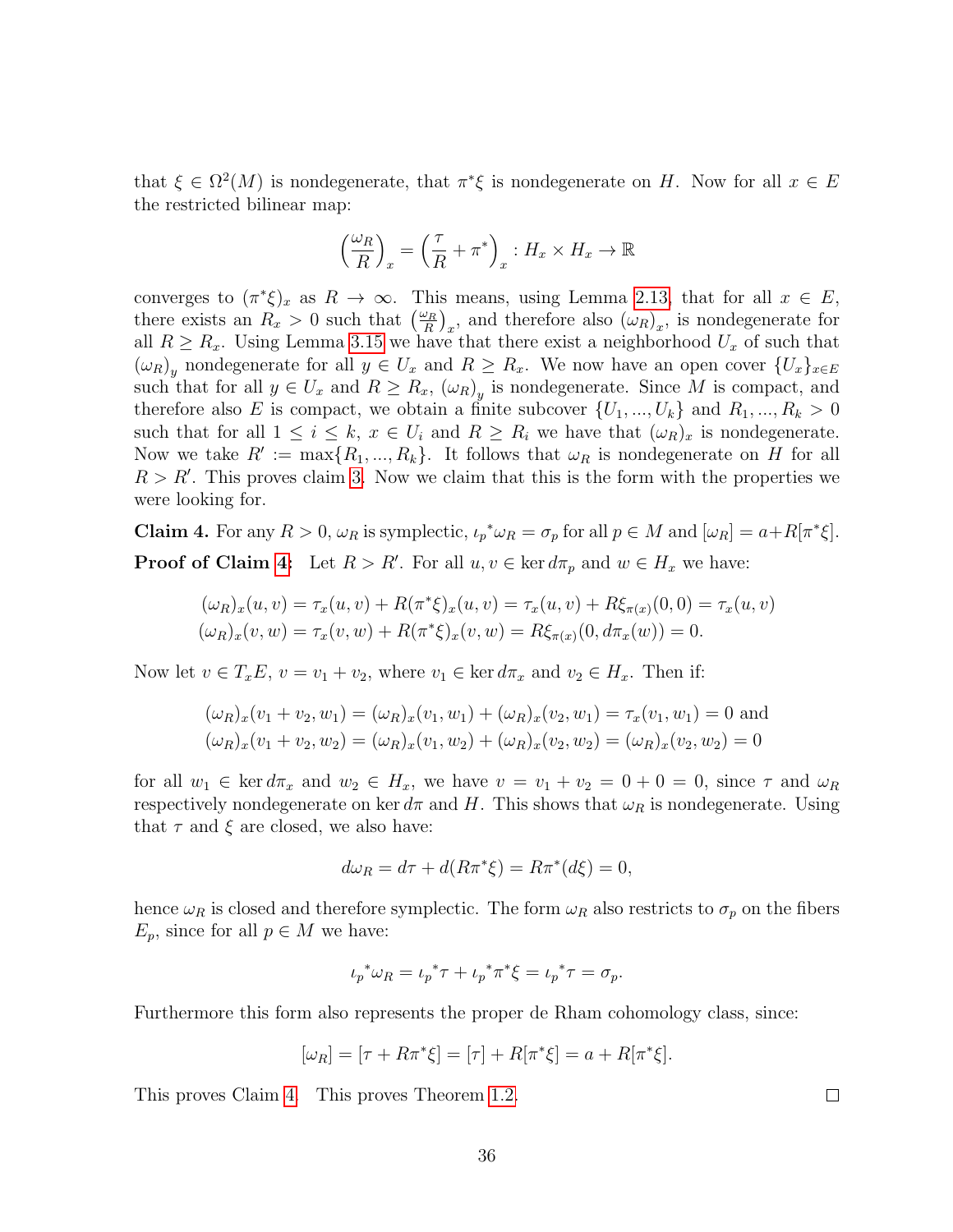#### <span id="page-40-0"></span>4.2 Proof of Theorem [1.3](#page-6-2)

Recall Theorem [1.3.](#page-6-2)

**Theorem 1.3.** Let  $(E, \pi, M, F)$  be a symplectic fiber bundle with compact symplectic fiber  $(F, \sigma)$  of dimension 2. Let  $\{\sigma_p \in \Omega^2(E_p)\}_{p \in M}$  be symplectic forms on fibers  $E_p$  induced by  $\sigma$ . Assume that the first Chern class  $c_1(TF) \in H^2_{\text{dR}}(F)$  is a nonzero multiple of the de Rham cohomology class [ $\sigma$ ]. Then there exists a de Rham cohomology class  $a \in H^2_{\text{dR}}(E)$ such that  $\iota_p^*a = [\sigma_p]$  for all  $p \in M$ .

We now prove this theorem.

*Proof of Theorem [1.3.](#page-6-2)* Let  $\lambda \in \mathbb{R} \setminus \{0\}$  be such that  $c_1(TF) = \lambda[\sigma]$  and let  $\{\Phi_U\}_{U \in \mathcal{U}}$  be a trivialization that induces forms  $\sigma_p$  for all  $p \in M$ . For all  $p \in U \in \mathcal{U}$  we have that differential  $d\Phi_l^p$  $U_U^p: TE_p \to TF$  is an vector bundle isomorphism covering  $\Phi_U^p$ . It is also a symplectic vector bundle isomorphism between symplectic vector bundles  $(TE_p, \pi_{E_p}, E_p, \sigma_p)$ and  $(TF, \pi_F, F, \sigma)$ , since:

$$
(d\Phi_U^p)^*\sigma_x=(\Phi_U^{p~*}\sigma)_{(\Phi_U^p)^{-1}(x)}=(\sigma_p)_{(\Phi_U^p)^{-1}(x)}
$$

Hence from Lemma [3.24](#page-31-1) we have that  $d\Phi_t^p$  $_U^p$  is an orientation-preserving vector bundle isomorphism between oriented vector bundles  $(TE_p, \pi_{E_p}, E_p, \mathcal{O}^{\sigma_p})$  and  $(TF, \pi_F, F, \mathcal{O}^{\sigma})$ . It follows from Lemma [3.28](#page-33-0) that:

$$
c_1(TE_p) = \Phi_U^{p*} c_1(TF) = \Phi_U^{p*} \lambda[\sigma] = \lambda[\Phi_U^{p*} \sigma] = \lambda[\sigma_p].
$$

Note that, since ker  $d\pi_x = d\iota_{\pi(x)}(T_x E_{\pi(x)})$ , we have that for all  $p \in M$ ,  $d\iota_p : TE_p \to$ TE restricts to a vector bundle isomorphism between vector bundles  $(TE_p, \pi_{E_p}, E_p)$  and subbundle ker  $d\pi$ , covering  $\iota_p$ .

$$
\begin{array}{ccc}\nTF & \xrightarrow{d\Phi_U^p} & TE_p & \xrightarrow{d\iota_p} & \ker d\pi \\
\pi_F & & \pi_{E_p} & \pi_E|_{\ker d\pi} \\
F & \xrightarrow{\Phi_U^p} & E_p & \xrightarrow{\iota_p} & E\n\end{array}
$$

From Lemma [3.21](#page-30-0) we have that ker  $d\pi$  is an oriented bundle and there exists an orientation  $\mathcal O$  on this subbundle such that  $d\iota_p$  is an orientation-preserving vector bundle isomorphism between oriented vector bundles  $(TE_p, \pi_{E_p}, E_p, \mathcal{O}^{\sigma_p})$  and  $(\ker d\pi, \pi_E|_{\ker d\pi}, E, \mathcal{O})$ . It follows, again from Lemma [3.28,](#page-33-0) that:

$$
c_1(TE_p) = \iota_p^* c_1(\ker d\pi).
$$

Now if we define  $a := \lambda^{-1} c_1(\ker d\pi)$  then we have:

$$
\iota_p^* a = \iota_p^* \lambda^{-1} c_1(\ker d\pi) = \lambda^{-1} \iota_p^* c_1(\ker d\pi) = \lambda^{-1} c_1(TE_p) = \lambda^{-1} \lambda[\sigma_p] = [\sigma_p].
$$
  
rows Theorem 1.3

 $\Box$ 

This proves Theorem [1.3.](#page-6-2)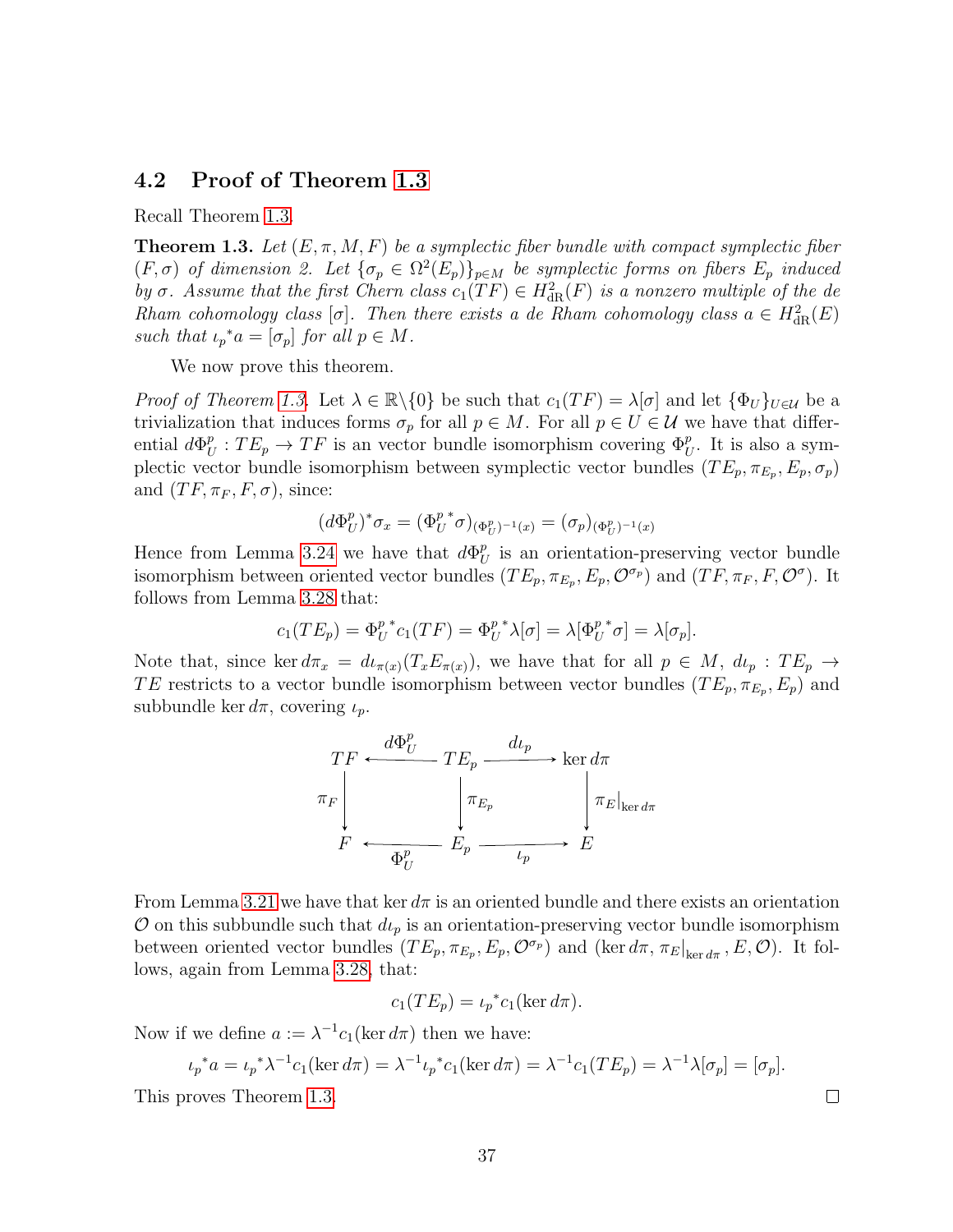## <span id="page-41-0"></span>A Positive linear maps

Let  $T: V \to V$  be any linear map with identical domain and codomain. We define the determinant of the linear map by:

<span id="page-41-1"></span>
$$
\det(T) := \det\left( [T]_B^B \right). \tag{A.1}
$$

Here  $[T]_B^B$  denotes the matrix of the linear map T with respect to an ordered basis B of V. This definition is independent of which ordered basis B we choose. To see this, let  $B_1, B_2$ be two ordered bases for V, and  $M_{B_j}^{B_i}$  be the matrix of the linear map that maps  $B_i$  to  $B_j$  with respect to basis  $B_i$ . Then we have  $M_{B_2}^{B_1} = (M_{B_1}^{B_2})^{-1}$ , and  $[T]_{B_1}^{B_1} = M_{B_1}^{B_2}[T]_{B_2}^{B_2}M_{B_2}^{B_1}$ hence:

$$
\det([T]_{B_1}^{B_1}) = \det(M_{B_1}^{B_2}[T]_{B_2}^{B_2}M_{B_2}^{B_1}) = \det([T]_{B_2}^{B_2}).
$$

<span id="page-41-2"></span>Hence the determinant of a linear map  $T: V \to V$  defined by  $(A.1)$  is well-defined.

**Definition A.1.** For any inner product spaces  $(V, \langle \cdot, \cdot \rangle), (V', \langle \cdot, \cdot \rangle')$  a linear map  $T : V \to$ W is called *orthogonal* if:

$$
T^*\langle \cdot, \cdot \rangle' = \langle \cdot, \cdot \rangle.
$$

In other words the linear map T preserves the inner product. If  $(V, \langle \cdot, \cdot \rangle) = (V', \langle \cdot, \cdot \rangle')$  we call the linear map  $T$  *positive orthogonal* if it is orthogonal and its determinant (defined by  $(A.1)$  T is positive.

<span id="page-41-4"></span>**Lemma A.2.** Let  $(V, \langle, \cdot, \cdot \rangle_V)$  be an 2-dimensional inner product space and let  $T : V \to V$ be a positive orthogonal map. Then there exists a unique  $\theta \in [0, 2\pi)$ , such that:

$$
[T]_B^B = \begin{pmatrix} \cos \theta & -\sin \theta \\ \sin \theta & \cos \theta \end{pmatrix},
$$

for any ordered basis  $B$  of  $V$ .

*Proof.* Let  $(V, \langle, \cdot, \cdot \rangle_V)$  be any 2-dimensional inner product space and B be an arbitrary ordered basis of V. We define  $p : \mathbb{R}^2 \to V$  to be the linear map determined by:

$$
p(e_i)=v_i
$$

.

Then we have:

$$
[p \circ T \circ p^{-1}]^E_E = [T]^B_B,
$$

<span id="page-41-3"></span>where E is the standard basis for  $\mathbb{R}^2$ . Hence the general case directly follows from the case where  $V = \mathbb{R}^2$  and B is the standard basis. Note that from  $\langle T(e_1), T(e_1) \rangle = \langle e_1, e_1 \rangle = 1$ it follows that  $T(e_1) = (\cos \theta, \sin \theta)$  for a unique  $\theta \in [0, 2\pi)$ . From  $\langle T(e_1), T(e_2) \rangle = 0$  it then follows that  $T(e_2) = \pm(\sin \theta, -\cos \theta)$ . The only possibility that leads to a positive determinant of  $[T]_E^E$ , hence also of T, is  $(-\sin \theta, \cos \theta)$ . This proves Lemma [A.2.](#page-41-4)  $\Box$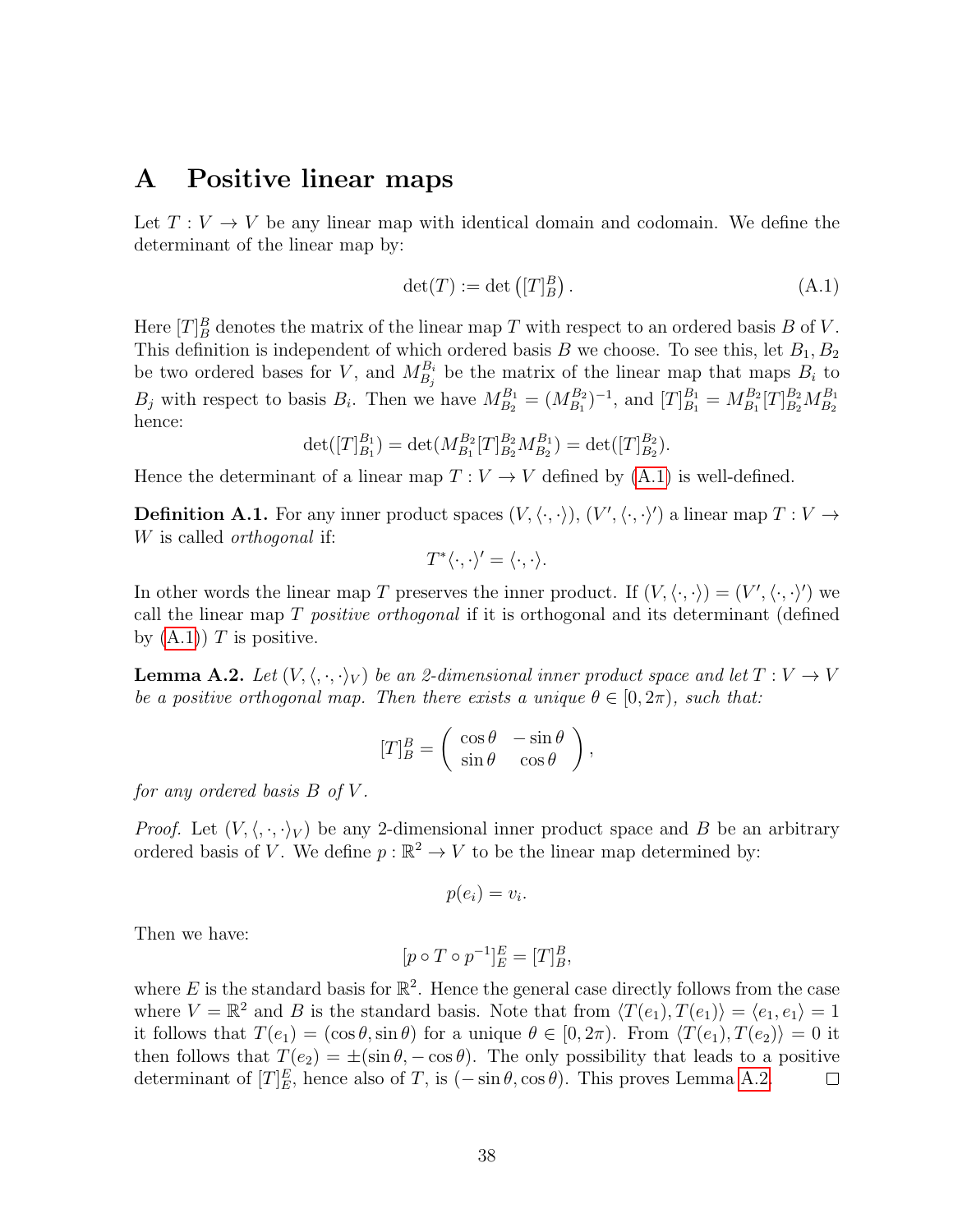**Lemma A.3.** Let  $(V, \langle, \cdot, \cdot \rangle)$  be a inner product space, and let  $B = \{v_1, \ldots, v_n\}$  be any ordered basis of V. Let  $T: V \to V$  be the Gram Schmidt map, that transforms basis B into an orthonormal basis  $B' := \{T(v_1), \ldots, T(v_n)\}\$  determined inductively by:

$$
T(v_k) := \frac{v_k - \sum_{i=1}^{k-1} \langle v_k, T(v_i) \rangle T(v_i)}{\left| v_k - \sum_{i=1}^{k-1} \langle v_k, T(v_i) \rangle T(v_i) \right|},
$$

for all  $1 \leq k \leq n$ . Then T is a positive map.

*Proof.* We prove this using induction over the dimension of V. If  $\dim V = 1$  then we have  $T(v_1) = \frac{v_1}{|v_1|}$ . Hence  $\det T = \frac{1}{|v_1|} > 0$ . Now assume that the statement is true for all dimensions  $\leq k$ . Let V be  $(k + 1)$ -dimensional. Then, since span $\{v_1, \ldots, v_i\}$ span $\{T(v_1), \ldots, T(v_i)\}\$ for all  $i \leq k+1$ , we have:

$$
[T]_B^B = \begin{pmatrix} & & \alpha_1 \\ & [T_k]_{B_k}^{B_k} & \vdots \\ \hline 0 & \cdots & 0 & \alpha \end{pmatrix},
$$

where  $B_k := \{v_1, \ldots, v_k\}$  and  $T_k$  is the restricted linear map:

$$
T_k := T|_{\text{span }B_k} : \text{span }B_k \to \text{span }B_k.
$$

Furthermore  $T(v_{k+1}) = \alpha_1v_1 + \cdots + \alpha_kv_k + \alpha v_{k+1}$ , where  $\alpha = \frac{1}{|v_k - \sum_{k=1}^{k-1} \alpha_k|}$  $\frac{1}{|v_k-\sum_{i=1}^{k-1}\langle v_k,T(v_i)\rangle T(v_i)|}$ . It follows immediately that:

$$
\det T = \alpha \det T_k > 0,
$$

since  $\alpha > 0$  and det  $T_k > 0$ . This shows that T is a positive map. This proves Lemma [A.3.](#page-41-3)

 $\Box$